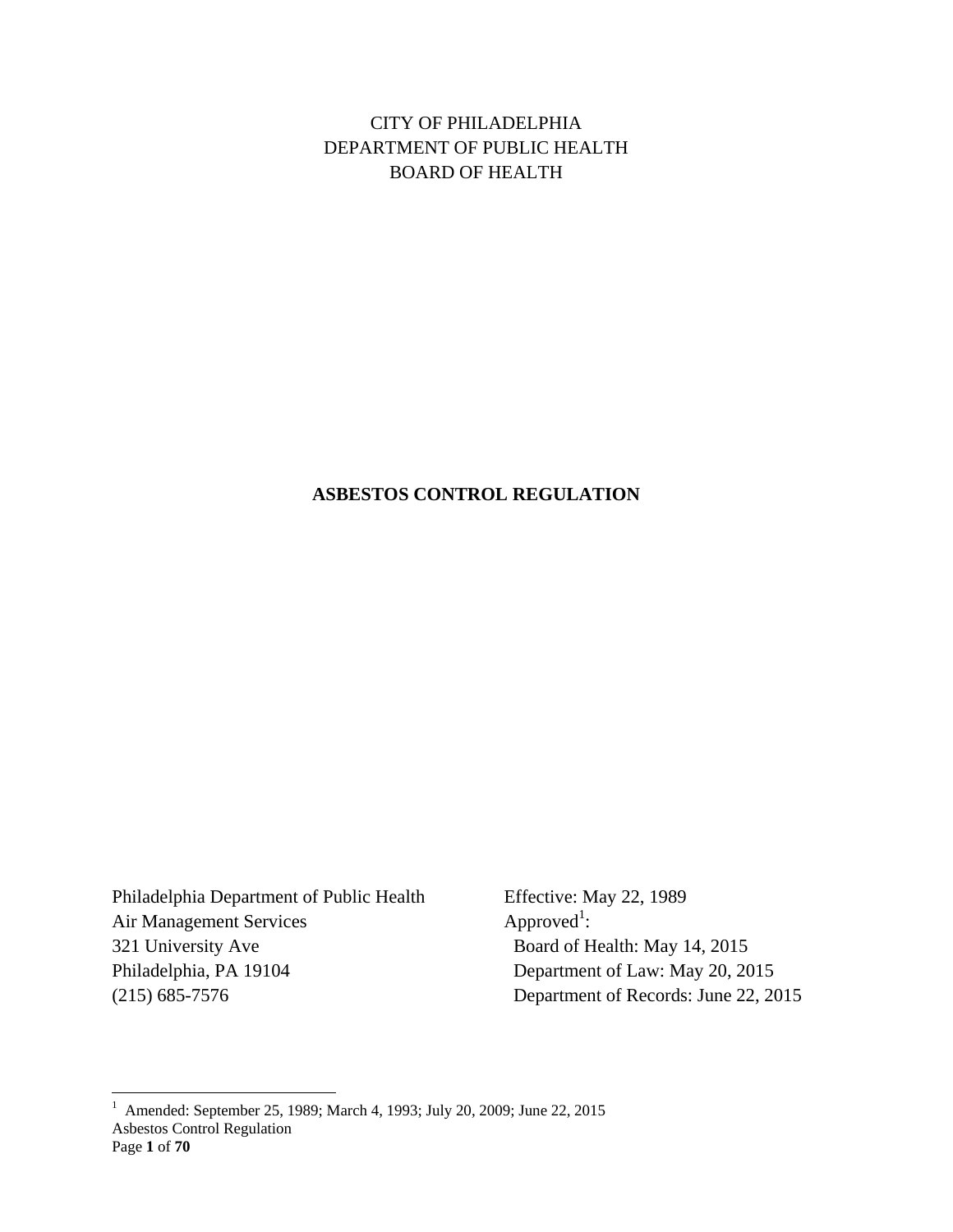## **ASBESTOS CONTROL REGULATION OF THE BOARD OF HEALTH CITY OF PHILADELPHIA, PENNSYLVANIA**

This Regulation is adopted pursuant to Title 6, Health Code, of the Philadelphia Code, specifically Chapter 6‐600, Asbestos Projects, adopted June 26, 1986, which provides for the establishment of certain standards, procedures and other requirements for the removal, enclosure or encapsulation of asbestos or any other activity which disturbs or damages asbestos, under certain terms and conditions, through adoption of regulations by the Board of Health.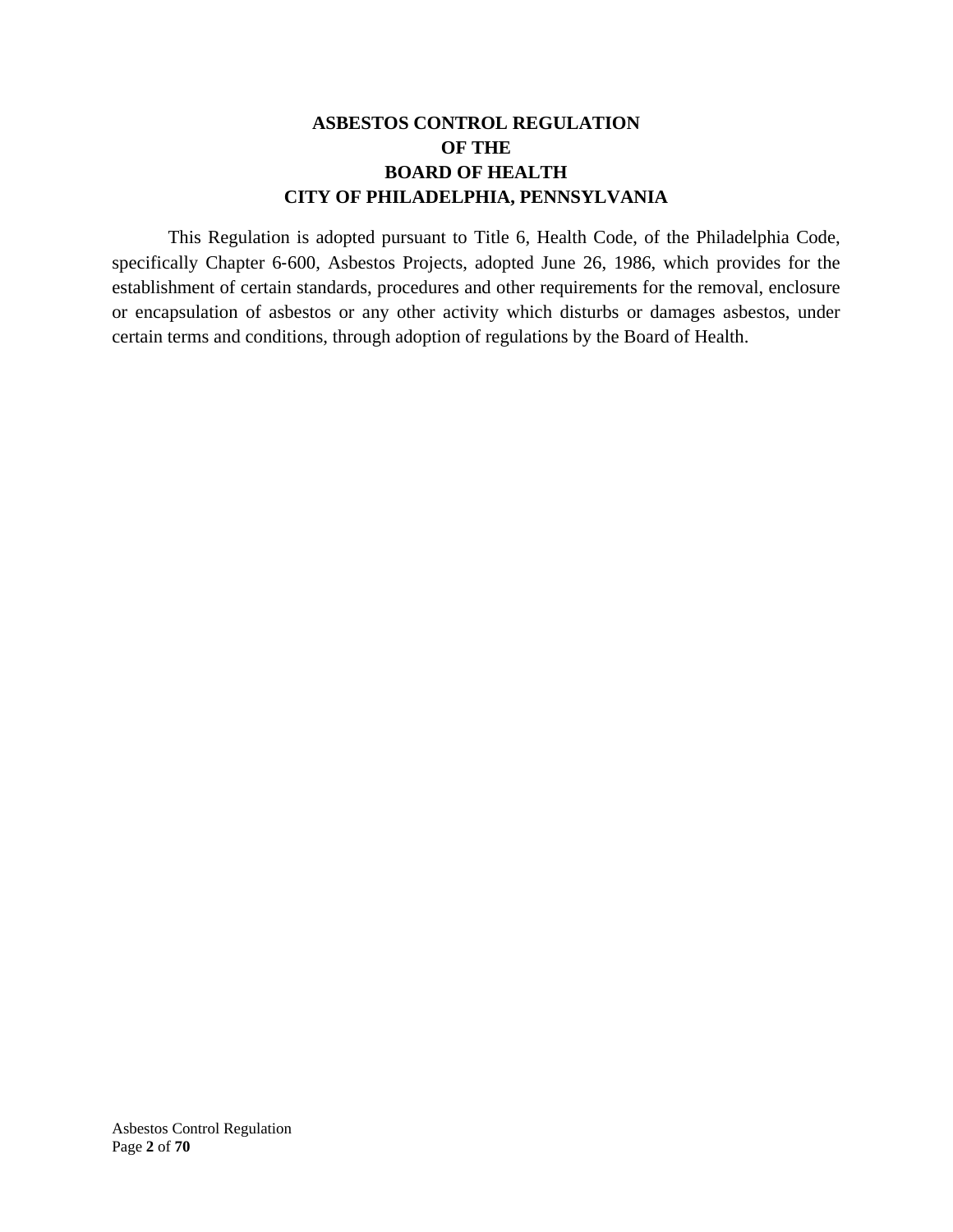# **TABLE OF CONTENTS**

| SECTION IX.STANDARDSFORINCIDENTAL ASBESTOS PROJECTS _____________ 66 |  |
|----------------------------------------------------------------------|--|
|                                                                      |  |
|                                                                      |  |
|                                                                      |  |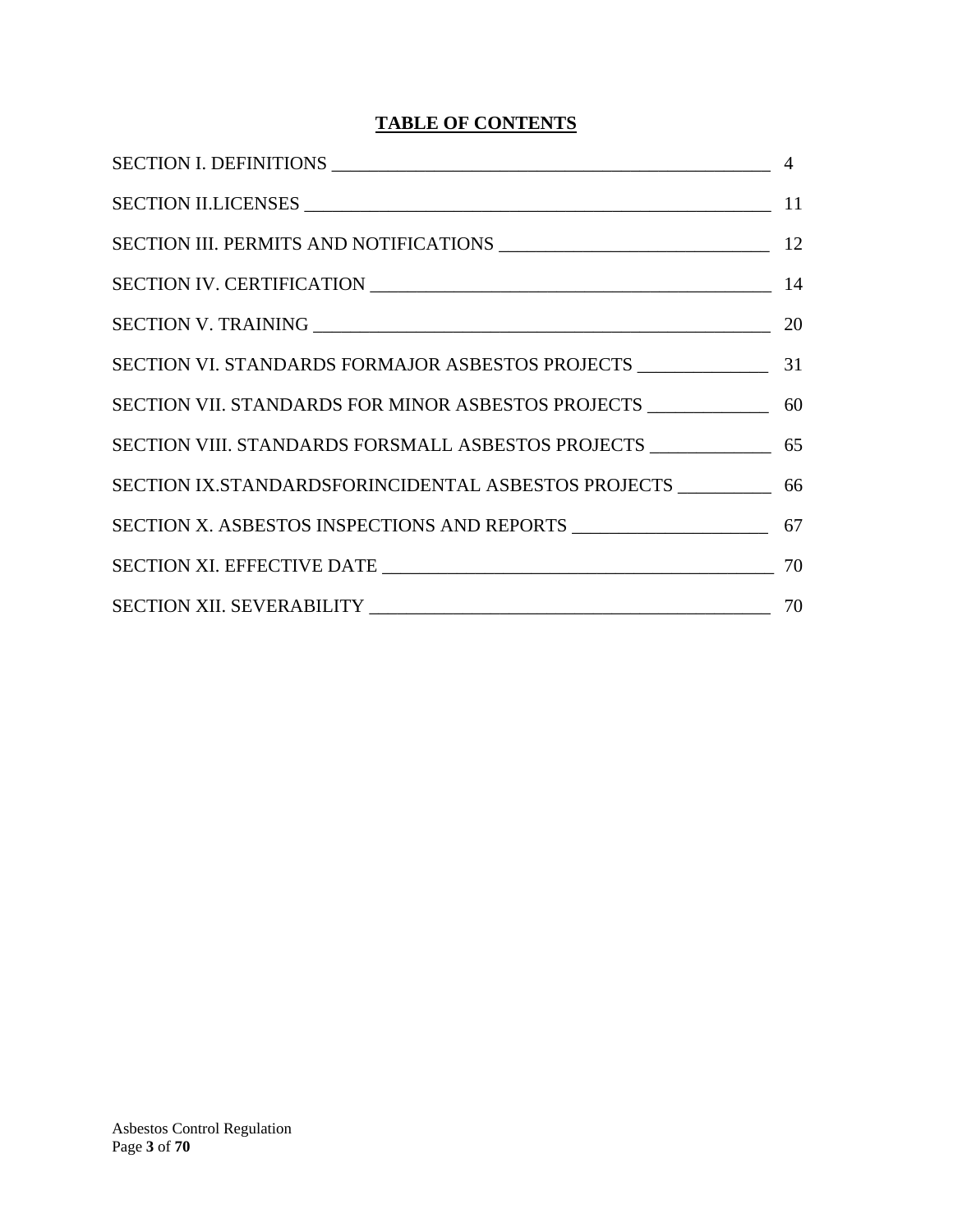# **ASBESTOS CONTROL REGULATION OF THE BOARD OF HEALTH**

### **SECTION I. DEFINITIONS**

- A. The following definitions apply to these Regulations:
	- 1. *AGGRESSIVE SAMPLING* A method of air sampling in which activity is simulated in the sample area by the use of mechanical equipment to stir up settled dust during the sampling period.
	- 2. *AIR MONITORING* The process of sampling and measuring the fiber content of a known volume of air in a known period of time.
	- 3. *AIRLOCK* A system for permitting the passage between a contaminated area and an uncontaminated area while restricting air movement, and consisting of a curtained doorway having at least three (3) overlapping layers of plastic sheeting.
	- 4. *AMENDED WATER* Water to which a surfactant has been added.
	- 5. ANSI. American National Standards Institute.
	- 6. *ASBESTOS* Asbestiform varieties of chrysotile, crocidolite, amosite, actinolite, anthophylite, and tremolite.
	- 7. *ASBESTOS ABATEMENT* Any activity, such as the removal, enclosure, or encapsulation of asbestos materials, which is designed to control the release of asbestos fibers from asbestos materials and to prevent the exposure of humans to asbestos fibers.
	- 8. *ASBESTOS CONTRACTOR* Any person who contracts to perform an asbestos project.
	- 9. *ASBESTOS INSPECTION REPORT* A document prepared by an independent certified asbestos investigator concerning the presence and condition of asbestos material in a building.
	- 10. *ASBESTOS MATERIAL* Any substance which contains more than one percent (1%) asbestos by weight.
	- 11. *ASBESTOS PROJECT* Any activity involving the removal, enclosure, or encapsulation of asbestos materials or any renovation, repair or demolition which disturbs asbestos materials.
	- 12. *ASBESTOS PROJECT SUPERVISOR* Any person employed by an asbestos contractor or building owner to supervise asbestos project activity.
	- 13. *ASBESTOS WORKER* Any person who directly performs or supervises an asbestos project.
	- 14. *AUTHORIZED EMPLOYEE REPRESENTATIVE* A person designated by the employees or the designated representative of an employee organization recognized or certified as the representative of the employees.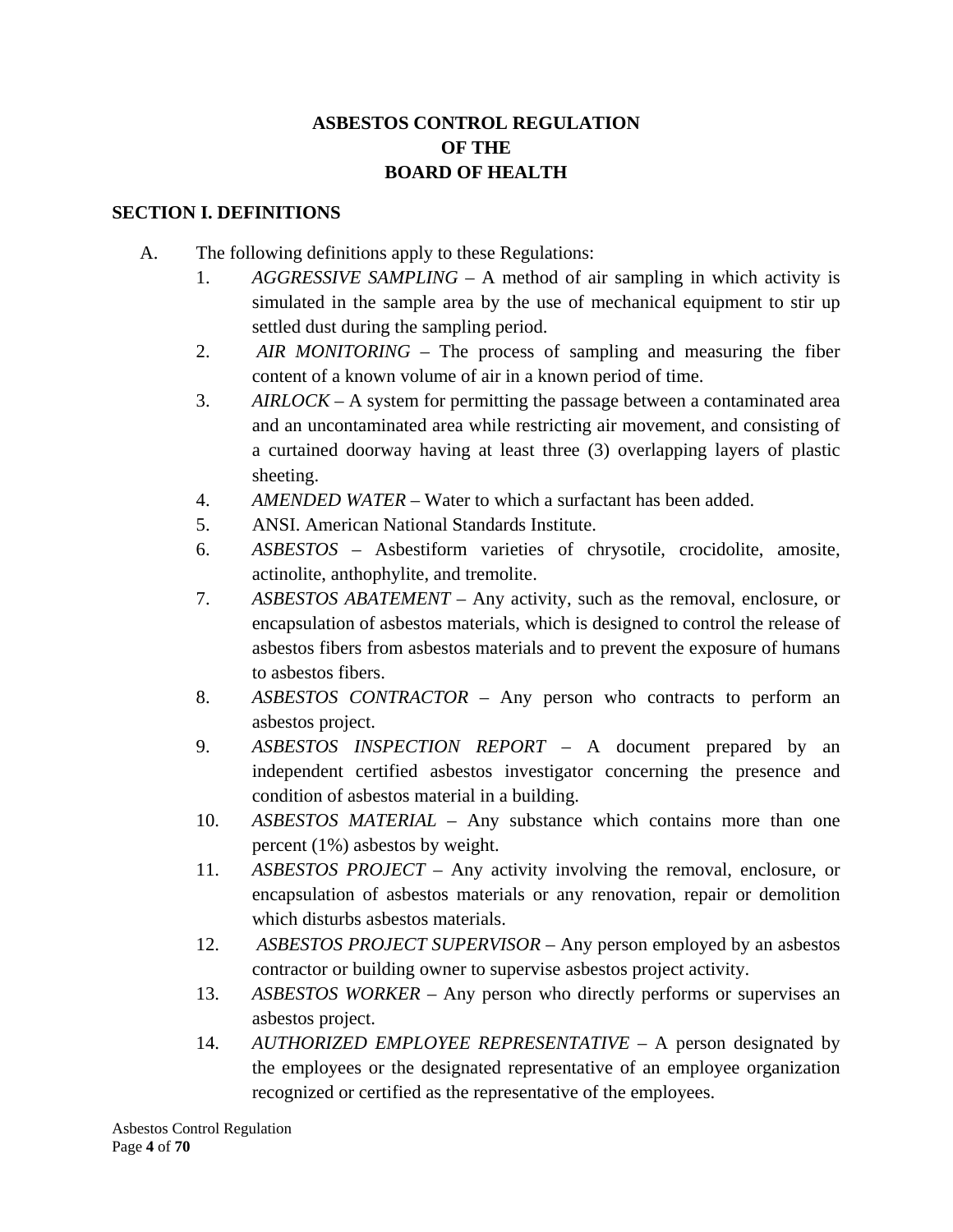- 15. *BOARD* Board of Health.
- 16. *BUILDING* Any public or private commercial, industrial, or institutional structure or any residential structure which contains four (4) or more dwelling units.
- 17. *BUILDING OCCUPANTS* Employees, tenants, or other persons who live, work or utilize the services offered in a building.
- 18. *BUILDING OWNER* The owner of a building or his/her authorized representative.
- 19. *CERTIFIED ASBESTOS WORKER* A person who has completed an approved training or review course and has received a training certificate.
- 20. *CFR* Code of Federal Regulations.
- 21. *CLEAN ROOM* An uncontaminated area or room which is part of the worker decontamination enclosure system with provisions for storage of workers' street clothes and protective equipment.
- 22. *COMMISSIONER* Health Commissioner.
- 23. *CONTAINMENT BAG* A plastic bag specifically signed to permit the removal of asbestos material without releasing asbestos fibers into the air.
- 24. *CRITICAL BARRIER* Two (2) layers of plastic sheeting applied to openings occurring in a wall, the underside of ceiling construction, electrical outlets, non‐removable lights, HVAC systems, windows, doorways, entranceways, ducts, grilles, grates, diffusers, floor drains, etc., that prevent the distribution of asbestos fibers to the surrounding area.
- 25. *DEMOLITION* The taking out or wrecking of load-supporting structures in a building or private residence.
- 26. *DEPARTMENT* Department of Public Health.
- 27. *DISCRIMINATORY ACTION* Any action by an employer which adversely affects an employee with respect to any terms or conditions of employment or opportunity for promotion and which includes, but is not limited to, dismissal, layoff, suspension, demotion, transfer of job or location, reduction in wages, changes in hours of work, or reprimand.
- 28. *DISPOSAL BAG* A transparent bag that when filled makes readily visible the contents of the bag.
- 29. *EM* Electron microscopy.
- 30. *EMERGENCY SITUATION* A condition requiring immediate removal or repair of less than eighty (80) square feet of friable asbestos material or less than twenty (20) linear feet of asbestos pipe covering where the failure to remove or repair such material would result in the shutting down of mechanical systems or manufacturing equipment.
- 31. *EMPLOYEE* Any person permitted or suffered to work by an employer.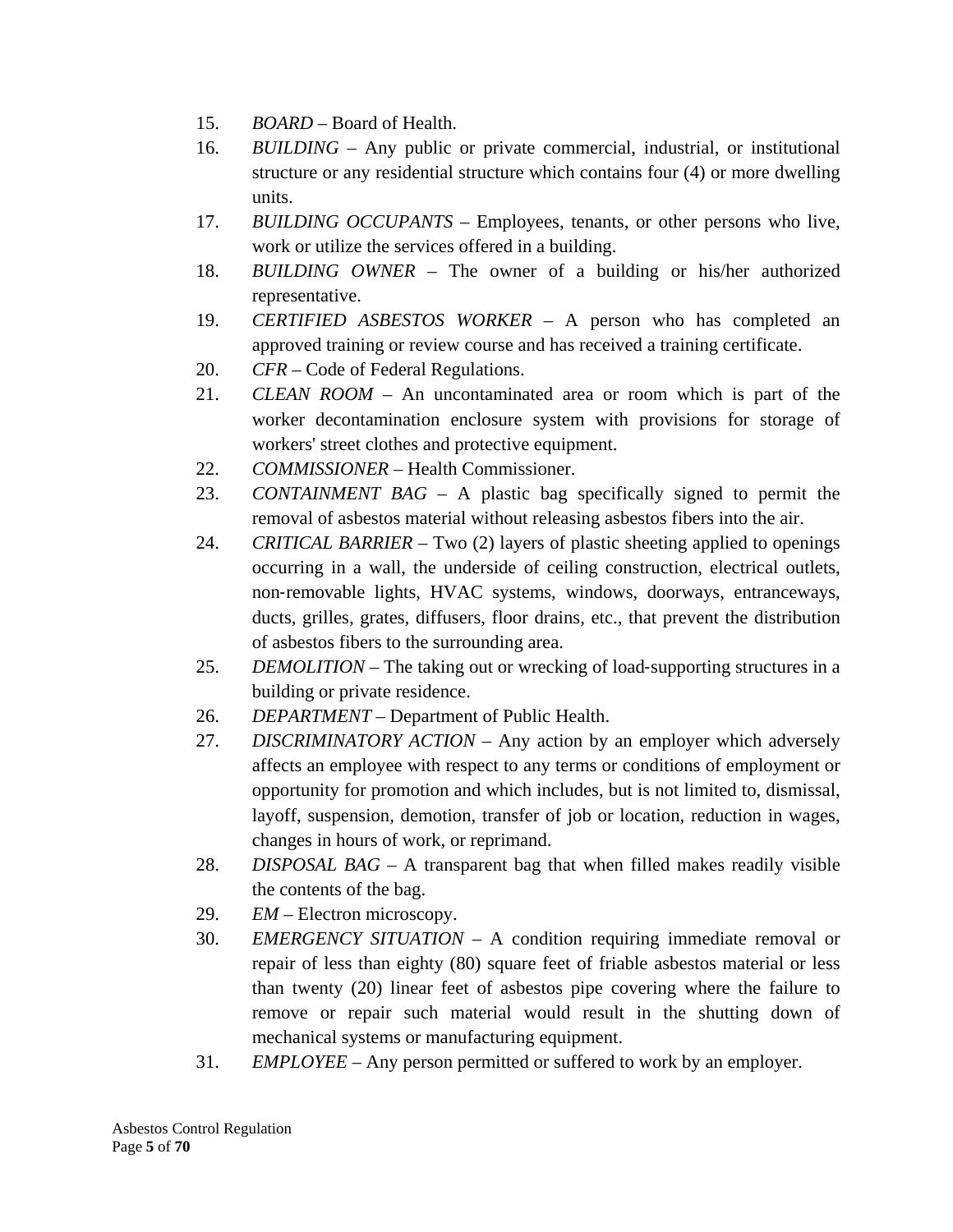- 32. *EMPLOYER* A public or private body, person, board, corporation, agency, institution, partnership, proprietorship, joint venture, fund, authority, or similar entity employing, permitting, or suffering another to work.
- 33. *ENCAPSULANT* A material which can be applied to asbestos material to prevent the release of asbestos fibers from the material either by creating a membrane over the surface (bridging encapsulant) or by penetrating into the material and binding its components together (penetrating encapsulant).
- 34. *ENCAPSULATION* The spraying or coating of exposed asbestos materials with an approved sealant to prevent the release of asbestos fibers.
- 35. *ENCLOSURE* The erection of air-tight, impact-resistant barriers around asbestos materials to prevent the release of asbestos fibers into the environment.
- 36. *EPA* United States Environmental Protection Agency.
- 37. *EQUIPMENT ROOM* An area or room which is part of the worker decontamination enclosure system with provisions for the storage of contaminated clothing and equipment.
- 38. *FRIABLE ASBESTOS MATERIAL* Any asbestos material that, when dry, can be crumbled, pulverized, or reduced to powder by hand pressure, including any asbestos material that will be crumbled, pulverized, or reduced to powder by the proposed asbestos project activity.
- 39. *HEPA* A High Efficiency Particulate Absolute (Air) filter capable of filter efficiency at ninety‐nine and ninety‐seven one‐hundredths percent (99.97%) of a test aerosol with an average particle size of three‐tenths (0.3) microns.
- 40. *HVAC* Heating, ventilation, and air conditioning.
- 41. *INCIDENTAL ASBESTOS PROJECT* A project that disturbs or damages either: (a) five (5) square feet or less of friable asbestos material at one location or (b) one (1) linear foot or less of asbestos pipe covering at one location.
- 42. *INDEPENDENT CERTIFIED ASBESTOS INVESTIGATOR* An individual approved by the Department of Public Health and employed or retained by a building owner to identify the presence and evaluate the condition of asbestos material in a building. An asbestos investigator shall not be associated with the contractor employed to perform the alteration or demolition work in the building.
- 43. *INDEPENDENT CERTIFIED ASBESTOS PROJECT INSPECTOR* A technically qualified individual approved by the Department of Public Health and employed or retained by a building owner to perform continuous monitoring of a major asbestos project. An asbestos project inspector shall not be associated with the asbestos contractor on the project.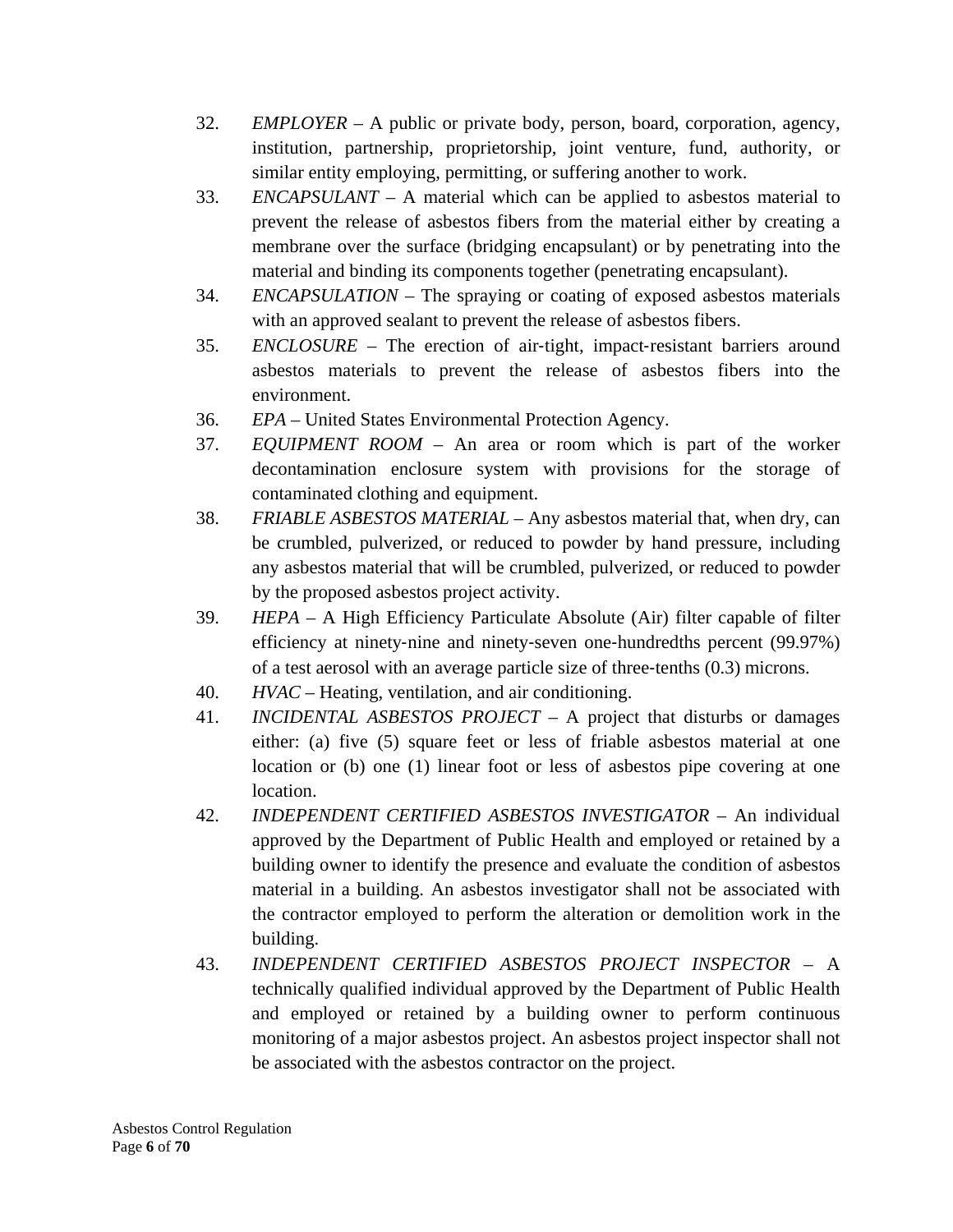- 44. *INDEPENDENT CERTIFIED LABORATORY* Any analytical testing laboratory approved by the Department of Public Health to analyze bulk, dust or air samples for asbestos. The laboratory utilized for analysis of samples from an asbestos project shall not be associated with the contractor performing the work on the asbestos project.
- 45. *INDUSTRIAL HYGIENE* That science and art devoted to the recognition, evaluation and control of those environmental factors or stresses, arising in or from the work place, which may cause sickness, impaired health and well-being, or significant discomfort and inefficiency among workers or among the citizens of the community.
- 46. *INDUSTRIAL HYGIENIST* An individual having a college or university degree or degrees in Engineering, Chemistry, Physics, or Medicine or related Biological Sciences who, by virtue of special studies and training, has acquired competence in industrial hygiene. Such special studies and training must have been sufficient in all of the above cognate sciences to provide the abilities:
	- a. To recognize the environmental factors associated with the work place and to understand their effect on workers and their well‐being;
	- b. To evaluate, on the basis of experience and with the aid of quantitative measurement techniques, the magnitude of work‐related stresses in terms of impact upon workers' health and well‐being; and
	- c. To prescribe methods to eliminate, control or reduce such work‐related stresses when necessary to alleviate their effects on workers.
- 47. *ISOLATION BARRIER* A constructed partition that isolates the work area and is covered on the work side with two (2) layers of plastic sheeting so that it completely seals off the work area to prevent the distribution of asbestos fibers to the surrounding area.
- 48. *LICENSE* A document issued by the Department of censes and Inspections, after approval of the Department of Public Health, authorizing a contractor to engage in the business of asbestos abatement or renovation, repair, or demolition work involving asbestos materials.
- 49. *LIMITED USE STANDARD* A maximum allowable concentration of airborne asbestos fibers established by the Department of Public Health for a building or portion thereof only for that use necessary prior to demolition.
- 50. *LOCATION* Any work area in which an asbestos project is undertaken, except that where contiguous minor asbestos project work areas may be practicably combined for the purpose of meeting the standards for major asbestos projects, such combination of minor asbestos project work areas shall comprise one location.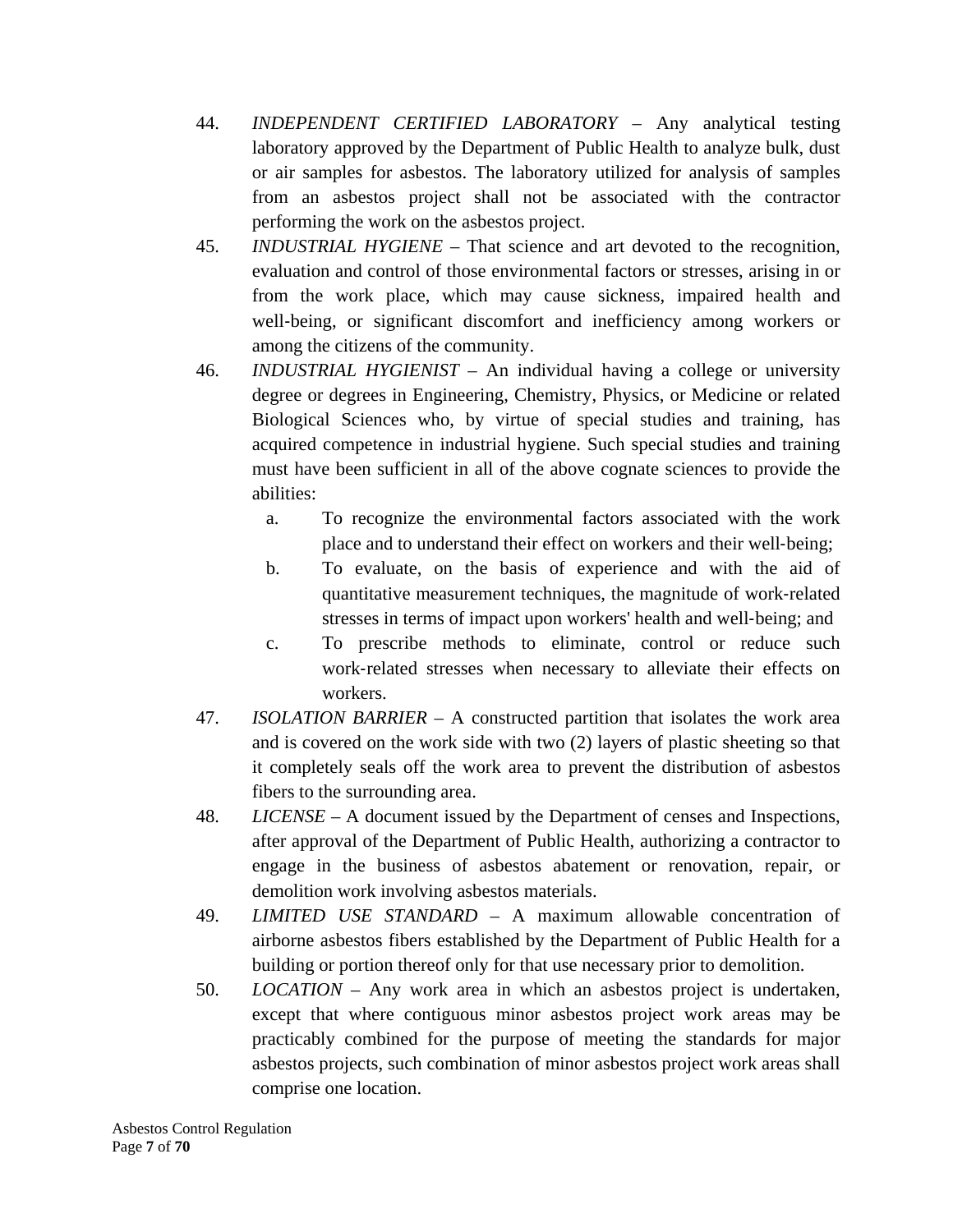- 51. *MAJOR ASBESTOS PROJECT* Any project, except in a private residence, which involves, within one (1) year, the removal, enclosure, or encapsulation of or any renovation, repair, or demolition work which disturbs or damages either: (a) eighty (80) square feet or more of friable asbestos material from ceilings, walls, structural members, mechanical components, or other surfaces at one location; or (b) forty (40) linear feet or more of asbestos pipe covering at one location.
- 52. *MINOR ASBESTOS PROJECT* Any project involving, within one (1) year, the removal, enclosure, or encapsulation of or any renovation, repair, or demolition work which disturbs or damages either:
	- a. more than twelve (12) square feet but less than eighty (80) square feet of friable asbestos material at one location; or
	- b. more than three (3) linear feet but less than forty (40) linear feet of asbestos pipe covering at one location; or
	- c. any asbestos project in a private residence involving more than twelve (12) square feet of friable asbestos material, or more than three (3) linear feet of asbestos pipe covering.
- 53. *NESHAPS* National Emission Standards for Hazardous Air Pollutants as prescribed in 40 CFR Part 61.
- 54. *NIOSH* National Institute for Occupational Safety and Health.
- 55. *OSHA* United States Occupational Safety and Health Administration.
- 56. *PCM* Phase contrast microscopy.
- 57. *PERMIT* A document issued by the Department of Licenses and Inspections, after approval by the Department of Public Health, authorizing a contractor or any other person to commence a major asbestos project.
- 58. *PERSON* Any individual, natural person, syndicate, association, partnership, firm, corporation, institution, trustee, agency, authority, department, bureau, or other legal entity.
- 59. *PLASTIC SHEETING* Polyethylene sheeting of six (6)-mil thickness.
- 60. *PLASTICIZING* The covering of all surfaces within a work area, which do not require asbestos abatement, with plastic sheeting.
- 61. *PRIVATE RESIDENCE* Any private residential structure which contains less than four (4) dwelling units.
- 62. *REMOVAL* The taking out or stripping of asbestos materials.
- 63. *RENOVATION* Any modification of existing structures in a building or private residence.
- 64. *RE*‐*OCCUPANCY STANDARD* A maximum allowable concentration of airborne asbestos fibers established by the Department of Public Health for re‐occupancy of a building, private residence, or portion thereof following completion of an asbestos project.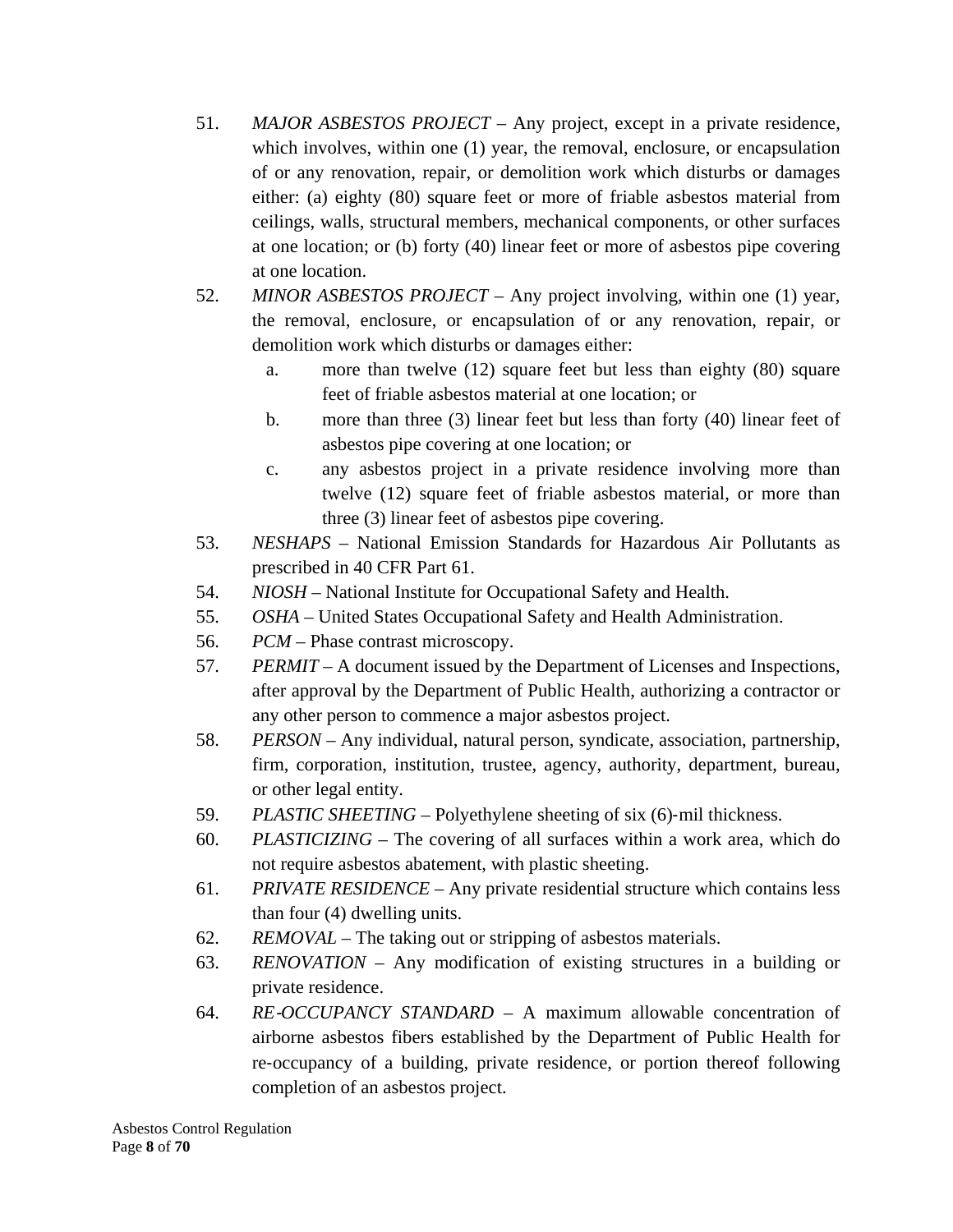- 65. *REPAIR* Restoration, reconstruction, or reconditioning of structures or fixtures in a building or private residence.
- 66. *SMALL ASBESTOS PROJECT* Any project involving the removal, enclosure, or encapsulation of or any renovation, repair or demolition work which disturbs or damages either: (a) twelve (12) square feet or less but more than five (5) square feet of friable asbestos material at one location; or (b) three (3) linear feet or less but more than one (1) linear foot of asbestos pipe covering at one location.
- 67. *STRUCTURAL MEMBER* Any load‐supporting member of a structure, such as beams or load‐supporting walls, or any non‐load‐supporting member of a structure, such as ceilings or non‐supporting walls.
- 68. *SURFACING MATERIAL* Material in a building that is sprayed‐on, troweled‐on, or otherwise applied to surfaces, such as acoustical plaster on ceilings and fireproofing materials on structural members, or other materials on surfaces for acoustical, fireproofing, or other purposes.
- 69. *SURFACTANT* A chemical wetting agent added to water to improve penetration.
- 70. *TECHNICALLY QUALIFIED INDIVIDUAL* An individual with professional or technical education, training, or experience, who understands the health and safety risks associated with asbestos exposure and has a working knowledge of the precautions, procedures, and equipment required for proper asbestos removal, renovation, or demolition.
- 71. *THERMAL SYSTEM INSULATION* Material in a building applied to pipes, fittings, boilers, breeching, tanks, ducts, or other interior structural components to prevent heat loss or gain, or water condensation, or for other purposes.
- 72. *WET CLEANING* The removal of asbestos fibers from surfaces and objects using cloths, mops, or other cleaning tools which have been dampened with water.
- 73. *WETTABLE CLOTH* A plaster‐impregnated fiberglass webbing which is used in containment bag removal of asbestos pipe insulation to seal exposed ends of insulation remaining on pipe.
- 74. *WORK AREA* Designated rooms, spaces, or areas where an asbestos project takes place and which are separated by isolation barriers from adjacent areas.
- 75. *WORKER DECONTAMINATION ENCLOSURE SYSTEM* A system designed for the controlled ingress and egress of workers, authorized visitors, and other individuals between the work area and the non‐work area consisting of a clean room, a shower room, and an equipment room and maintained separately by the use of airlocks.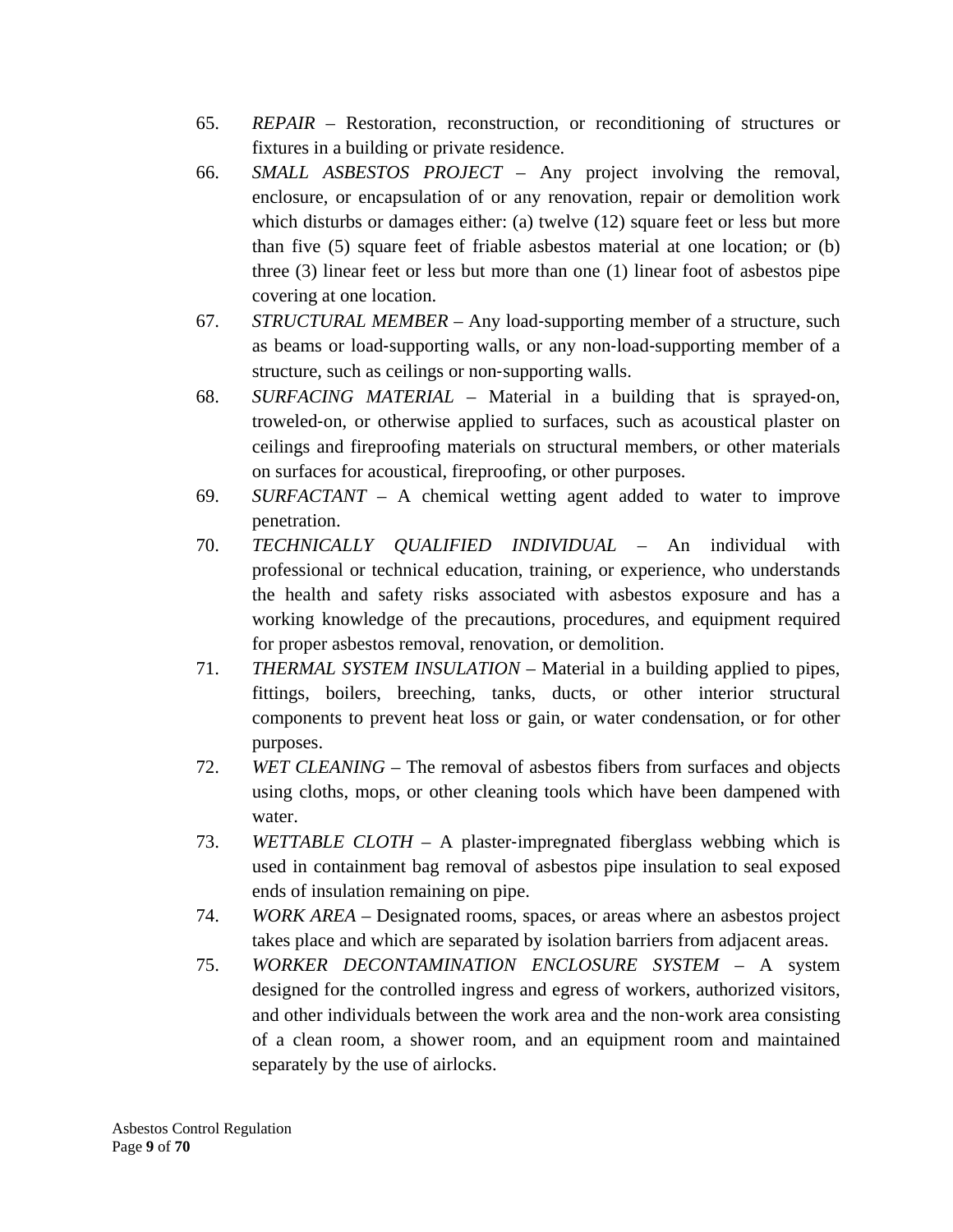### **SECTION II. LICENSES**

- A. No asbestos contractor shall engage in an asbestos project unless the contractor has obtained a license from the Department of Licenses and Inspections.
- B. In addition to the conditions set forth in Sections 6‐503(1) and 6‐602 of the Philadelphia Health Code for the issuance of licenses, the Department of Licenses and Inspections shall not issue a license authorizing any person to perform an asbestos project unless the Department has certified in writing that the applicant has complied with the following:
	- 1. Applicant shall submit an application for a license to the Department accompanied by the fees required pursuant to Section 6‐602 of the Philadelphia Health Code;
	- 2. Applicant shall have a valid certification as an asbestos project supervisor or, where the contractor is a business, the business shall have in its employ at least one individual who has a valid certification as an asbestos project supervisor;
	- 3. Applicant shall certify that:
		- a. all worker protection equipment and all other equipment relating to asbestos abatement activities that are necessary to comply with the provisions of Chapter 6‐600 and these Regulations will be used in asbestos abatement projects to be performed by the applicant;
		- b. all employees engaged in asbestos projects will have valid certifications as provided in Section IV of these Regulations. (The names, addresses, and certification numbers of all asbestos workers employed by the asbestos contractor shall be provided);
	- 4. Applicant shall submit a copy of written operating and employee-protection procedures to be followed by all employees engaged in an asbestos project; and
	- 5. Applicant shall submit copies of any and all citations or notices of violation of any federal, state, or local law or regulation relating to an asbestos project activity which has been issued to the applicant in any jurisdiction during the prior twelve months.
- C. All licenses shall:
	- 1. be valid for one (1) year from the date of issuance, unless suspended or revoked sooner as provided hereafter;
	- 2. be displayed publicly in a conspicuous place where the licensed activity is being conducted;
	- 3. be non-assignable and non-transferable; and \
	- 4. be conditioned upon continued compliance with the Health Code and the Regulations of the Board issued under it.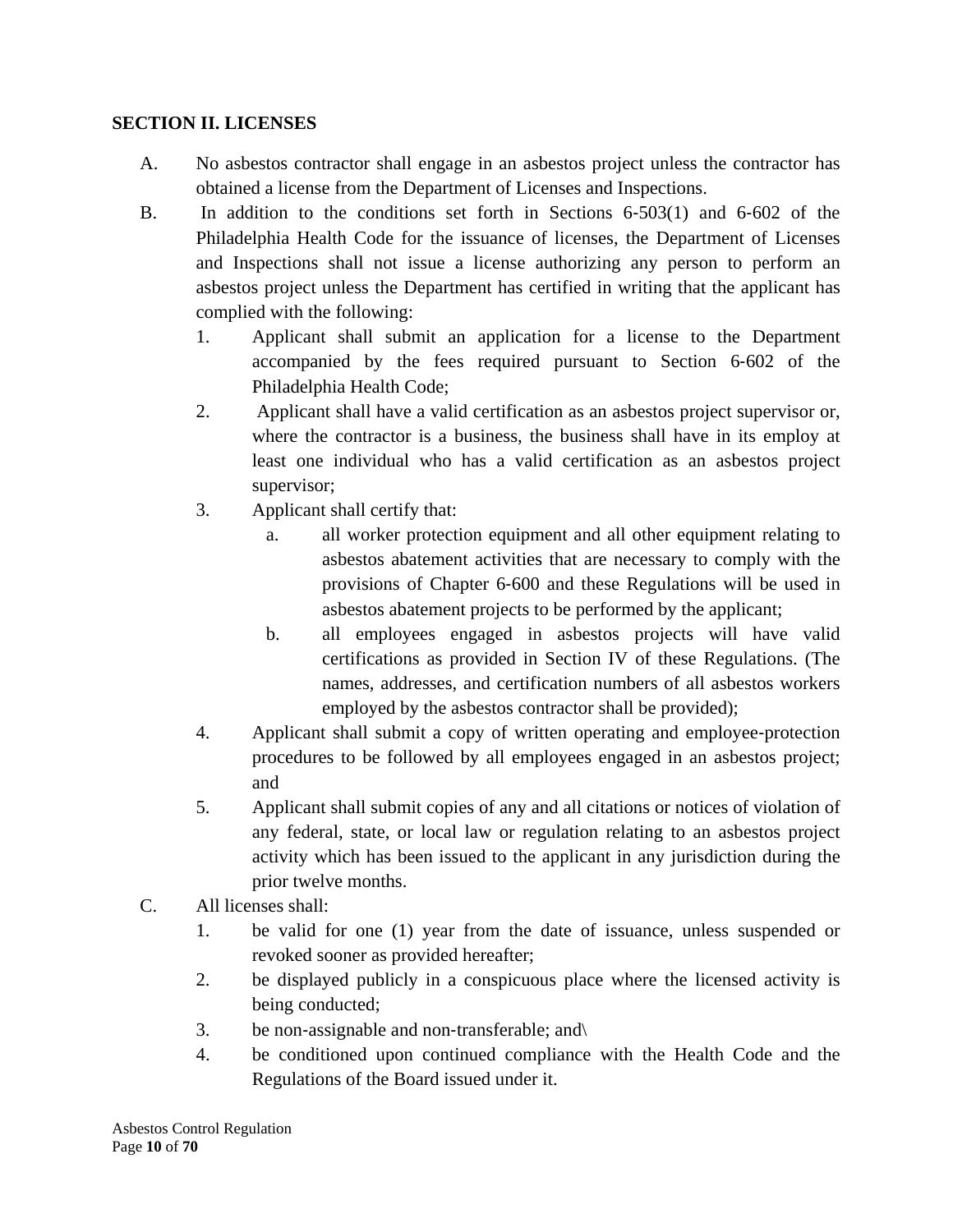- D. The Department of Licenses and Inspections shall not renew a license unless the Department has certified, based upon an annual review of the licensee's record, in writing, that the licensee meets the conditions, qualifications, and standards established in these Regulations by the Board.
- E. The Department, whenever it determines that a licensee is not in compliance with the conditions of its license, shall certify such violation to the Department of Licenses and Section 6‐503 of The Philadelphia Code.
- F. The Department of Licenses and Inspections, upon a finding by the Department that an asbestos contractor has failed to comply with the provisions of Chapter 6‐600 of The Philadelphia Code or these Regulations, shall deny, suspend, revoke, or refuse to renew, a license in accordance with the certification of the Department. Suspension of a license shall not generate a license fee credit, and revocation will result in fee forfeiture.
- G. Any action taken by the Department of Licenses and Inspections pursuant to this Section may be appealed to the Board of License and Inspection Review in accordance with the procedures prescribed by that Board. While an appeal from the suspension or revocation of any license is pending, such suspension or revocation shall nonetheless be effective if the Department certifies that the violation is willful or that continued operation constitutes a menace to the public health requiring immediate corrective action.

## **SECTION III. PERMITS AND NOTIFICATIONS**

- A. Major Asbestos Project Permit
	- 1. No person shall commence a major asbestos project on or after the effective date of these Regulations without first obtaining a permit for that project from the Department of Licenses and Inspections.
	- 2. The Department of Licenses and Inspections shall not issue a permit for a major asbestos project unless and until the Department has certified, in writing, that the applicant has met the following requirements:
		- a. the applicant shall submit to the Department at least twenty (20) calendar days prior to the scheduled starting date of the major asbestos project an application accompanied by the fee required pursuant to Section 6‐603 of The Philadelphia Health Code. The permit application shall include the following information:
			- (.1) name, address and telephone number of the asbestos contractor or other person responsible for the asbestos project;
			- (.2) name, address and telephone number of the independent certified asbestos project inspector;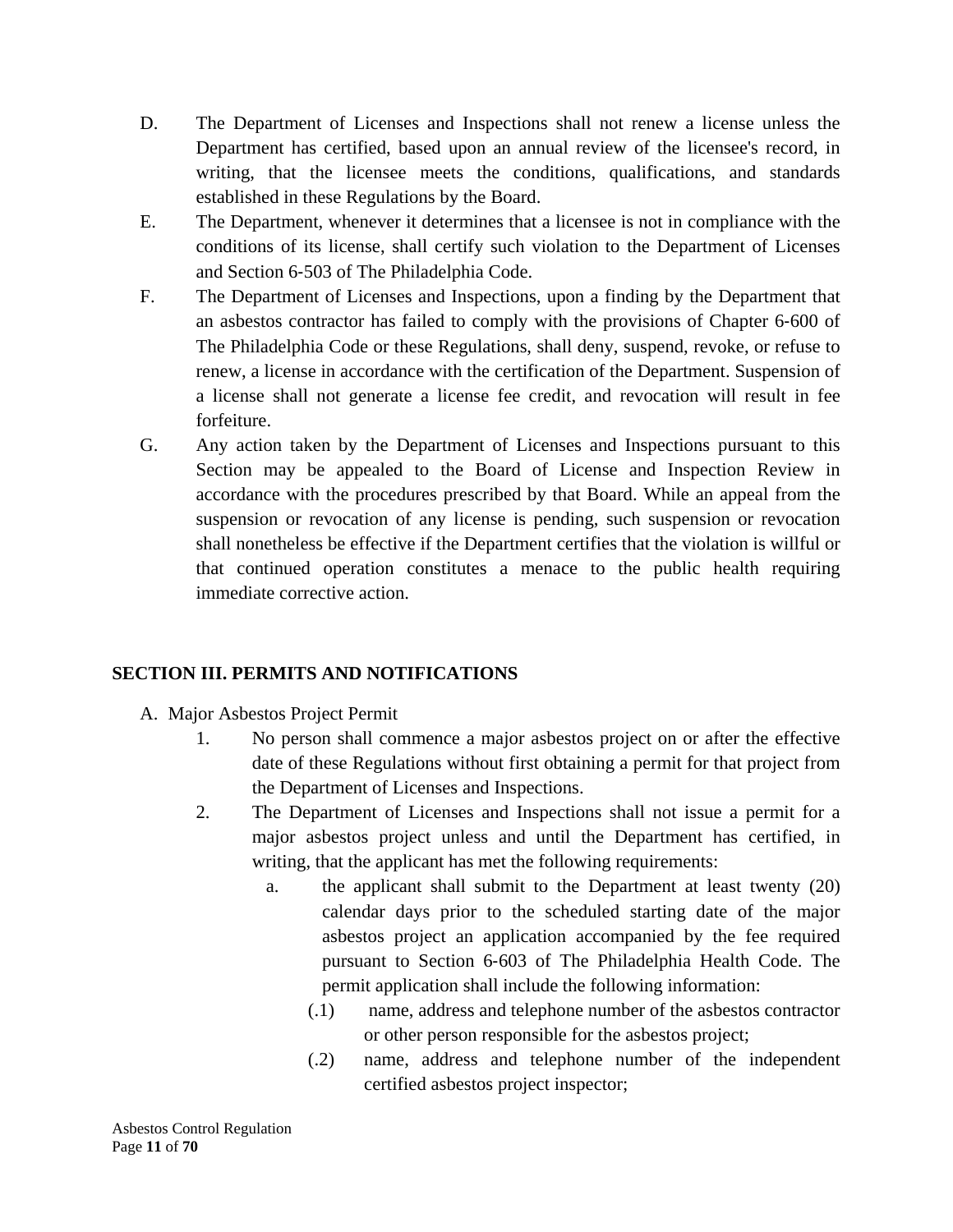- (.3) name and address of independent certified laboratory;
- (.4) name and address of asbestos waste transporter;
- (.5) name and address of asbestos waste disposal facility;
- (.6) name, address and telephone number of building owner;
- (.7) address and function of building (e.g., hospital, office, school);
- (.8) description of asbestos project, including amount and location of asbestos materials for each work area;
- (.9) description of procedures and related equipment that will be used to comply with the major asbestos project standards established by these Regulations, including any alternative equivalent methods proposed for work area preparation;
- (.10) estimated total cost of the project;
- (.11) scheduled starting and completion dates for the project;
- (.12) work schedule, including evening and weekend hours; and
- (.13) any other related information which the Department shall require;
- b. the applicant shall have a valid license issued by the Department of Licenses and Inspections pursuant to Section II of these Regulations;
- c. the applicant shall include all appropriate information and\or notifications required under the federal asbestos NESHAP, 40 CFR 61.145; and
- d. the applicant shall certify that encapsulation, if any, will be performed in accordance with Section VI.C.5. of these Regulations.
- 3. The applicant shall provide a copy of the most recent asbestos project permit application to the Certified Asbestos Project Inspector at least five days prior to the commencement of the project.
- 4. The Department may, in its discretion, determine that the potential division of a major asbestos project into subparts would be consistent with the safety-based requirements of these regulations, such all or parts of the project may be treated as minor asbestos projects.
- B. Annual Permit
	- 1. The Department of Licenses and Inspections shall issue, with the approval of the Department, an annual permit to employers with on‐going, in‐house asbestos abatement projects involving continuous or intermittent asbestos project activity performed by the employer's own employees, except that where the project involves within three (3) months, the removal, enclosure or encapsulation of or any renovation, repair or demolition work which disturbs or damages either one‐hundred sixty (160) square feet or more of friable asbestos material at one location, or two-hundred sixty (260) linear feet or more of asbestos pipe covering at one location, the employer must obtain a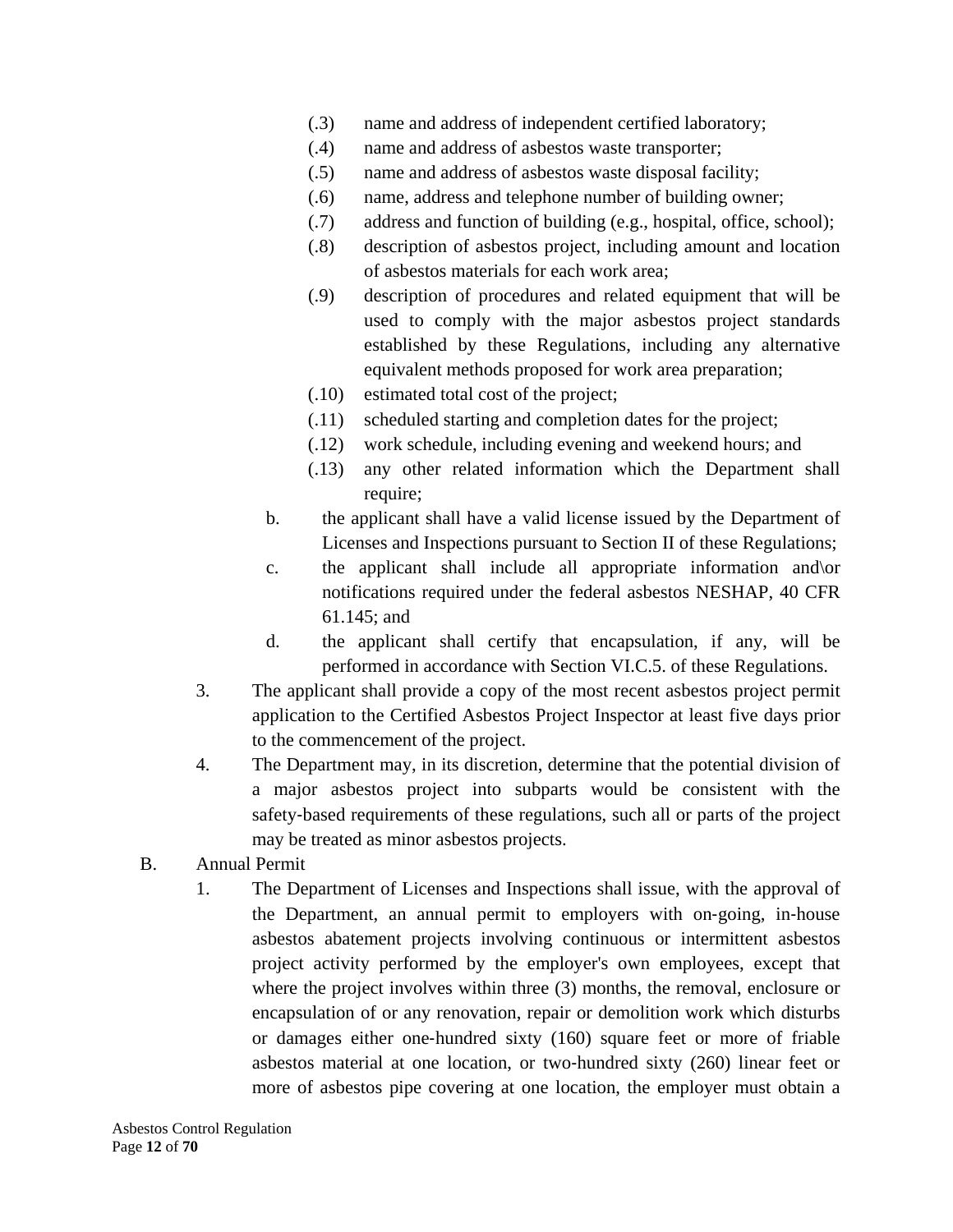major asbestos project permit in accordance with Section III.A. of these Regulations.

- 2. To be eligible for an annual permit, the applicant must meet the following requirements:
	- a. the applicant shall submit an application to the Department accompanied by a non‐refundable application fee of Twenty‐Five Dollars (\$25), and a permit fee of Seven Hundred Fifty Dollars (\$750);
	- b. the applicant shall have a valid license issued by the Department of Licenses and Inspections pursuant to Section II of these Regulations; or if the applicant is not an asbestos contractor, he/she shall be certified by the Department of Licenses and Inspections and shall submit all documentation required by Section II.B.2. through 5., inclusive, of these Regulations;
	- c. the applicant shall submit the exact location or building to be included under the annual permit; and
	- d. the applicant shall submit an annual asbestos project activity schedule, if available.
- 3. Employers holding a valid annual permit shall meet the following requirements:
	- a. employers exempted by an annual permit from obtaining major asbestos project permits shall notify the Department at least twenty‐four (24) hours prior to the commencement and completion of any asbestos project activity, except in emergency situations which require immediate abatement action. In such emergency cases, employers shall notify the Department as soon as possible. Such notification shall include: starting and expected completion dates or times of the asbestos project, location of the abatement activity, amount of asbestos material involved, amount of manpower required, and method of abatement;
	- b. all major asbestos project activity shall comply with all major project standards, except that mandatory Department pre‐inspections and final inspections may not be required; and
	- c. employees engaged in on‐going, in‐house abatement projects shall be certified in accordance with the requirements of Sections IV of these Regulations and, where applicable, shall comply with any other duties and responsibilities imposed by these Regulations.
- C. Minor Asbestos Project Notification
	- 1. No person shall commence a minor asbestos project without first notifying the Department and paying the fee required under Section 6‐603 of The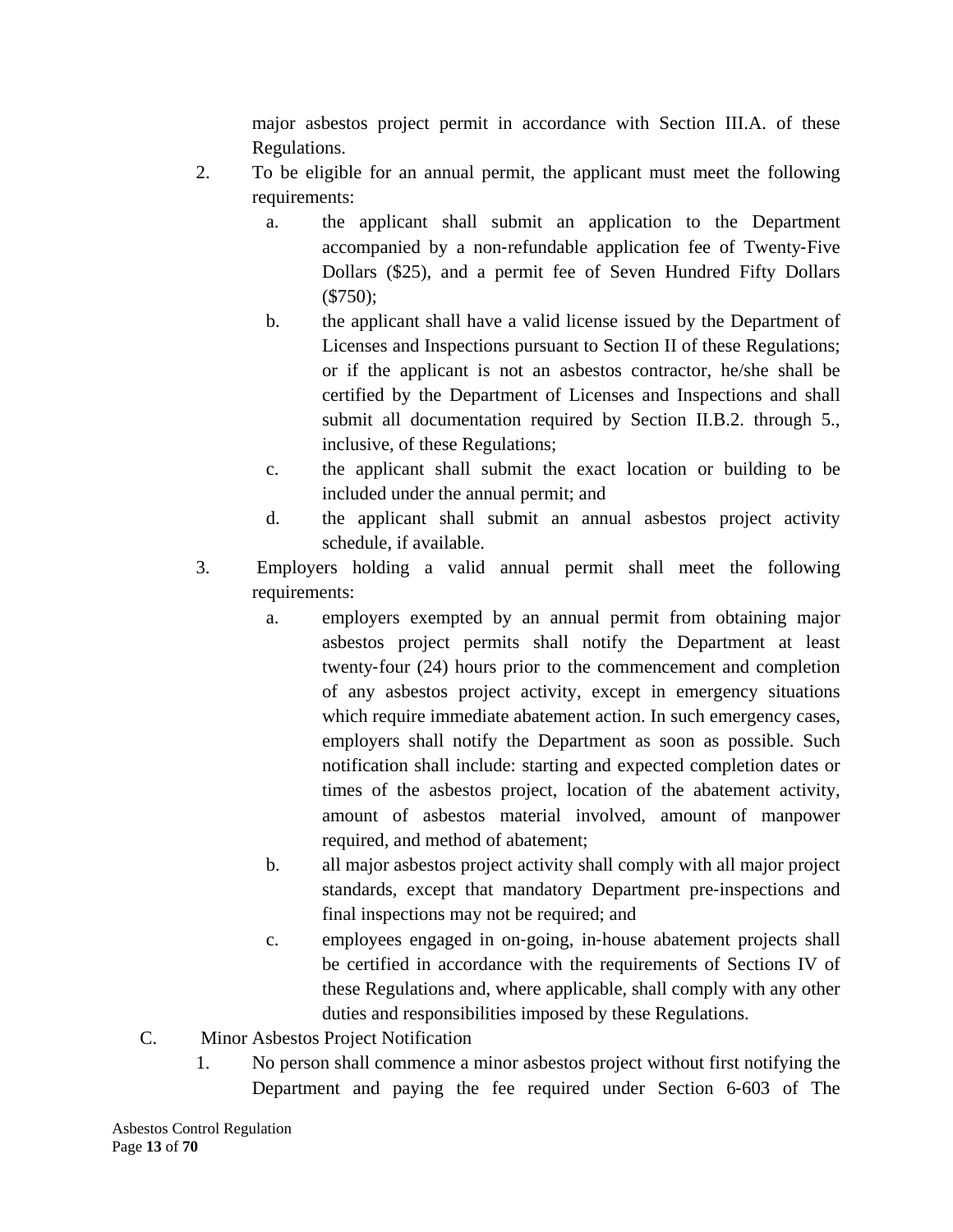Philadelphia Health Code. Notification shall be made on forms provided by the Department and shall be received by the Department no less than twenty‐four (24) hours prior to the commencement of the project.

- D. Permit Amendments.
	- 1. After either a major asbestos project permit or annual permit has been issued, the applicant shall notify the Department, in advance, of any changes in the asbestos project not accounted for in the permit application and submit an amended permit application before completion of the asbestos project.
- E. Denial, Suspension, or Revocation of Permit
	- 1. The Department, whenever it determines that a permittee has failed to comply with the conditions of its permit, shall serve written notice of the violation upon the permittee pursuant to Section 9‐103 of The Philadelphia Code; the notice shall include the specific reasons for the intended action.
	- 2. The Department of Licenses and Inspections, upon certification by the Department that a person has failed to comply with or meet the requirements of Chapter 6‐600 of The Philadelphia Code or these Regulations, shall deny, suspend, or revoke a permit in accordance with Section 9‐103 of The Philadelphia Code. Revocation of a permit shall result in the forfeiture of the permit fee.
	- 3. Any action taken by the Department of Licenses and Inspections pursuant to this Section may be appealed to the Board of License and Inspection Review in accordance with that Board's procedures.

## **SECTION IV. CERTIFICATION**

- A. Asbestos Workers Certification
	- 1. No individual shall engage in an asbestos project worker by the Department of Licenses and Inspections.
	- 2. The Department of Licenses and Inspections shall not issue an asbestos worker certificate unless and until the Department has certified, in writing, that the applicant has met the following requirements:
		- a. the applicant shall be at least eighteen (18) years of age at the date of application;
		- b. the applicant shall submit an application for certification accompanied by a fee of Twenty‐Five Dollars (\$25) to the Department; and
		- c. the applicant shall submit:
			- (.1) the training certificate issued upon successful completion, within the prior six (6) months, of a Department-certified initial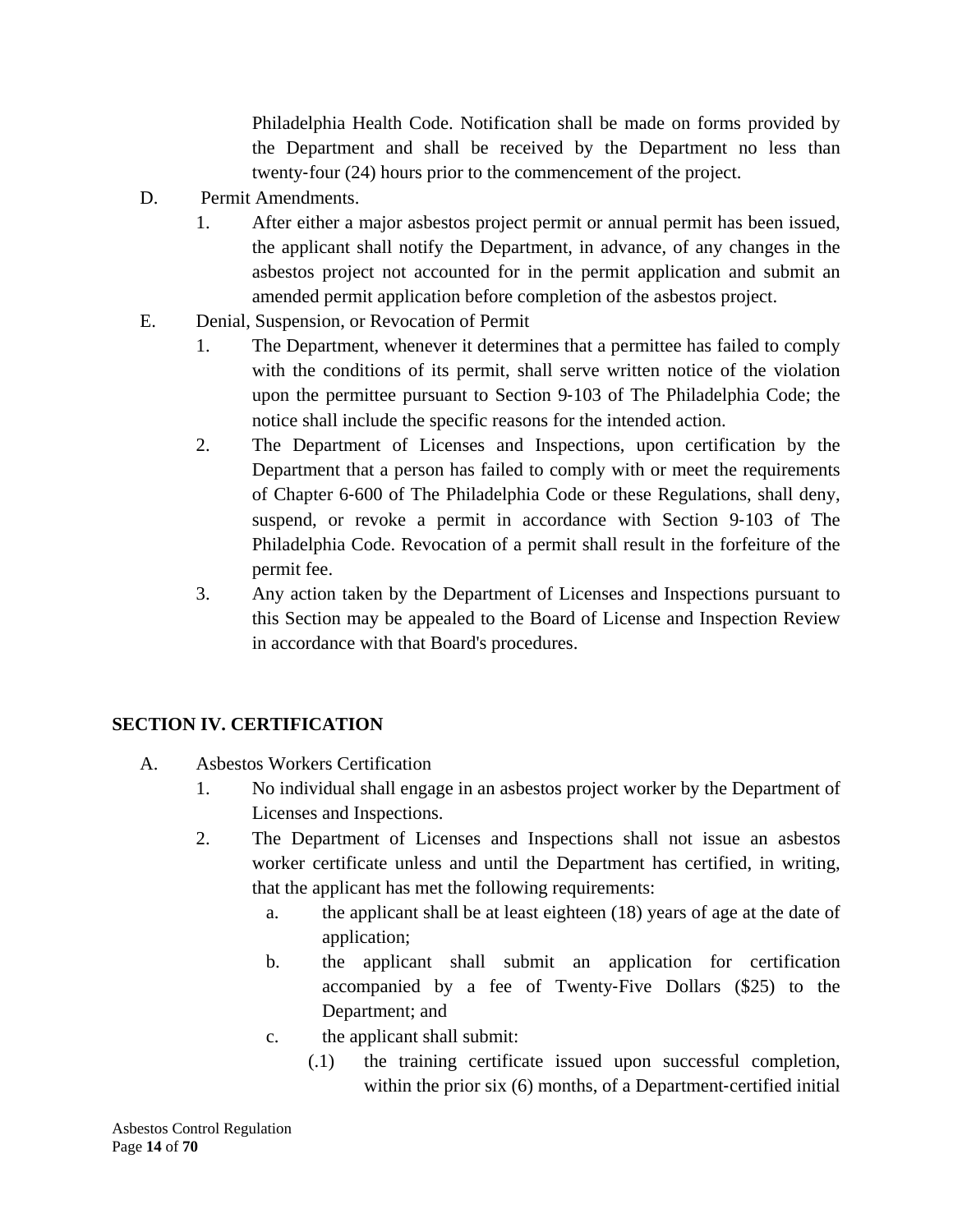asbestos worker training course, including passage of a written examination; or

(.2) (.a) a chronological list of asbestos abatement activities in which the applicant has participated, which at a minimum shall indicate two years of experience in asbestos project activity. The list shall include the employer's or asbestos contractor's name, address, and telephone number; and

> (.b) certificates evidencing successful completion of training programs which have been reviewed and approved by the Department; or

- (.3) a currently valid asbestos worker certification from another jurisdiction provided that such certification has been approved by the Department.
- 3. Asbestos worker certification shall be valid for thirteen (13) months from the completion date of a Department-certified training or review course. Where the applicant has been exempted from completing an initial training course, the certification shall be valid for thirteen (13) months from the date of issuance.
- 4. Certified asbestos workers may apply for renewal of their certificates to the Department, beginning thirty (30) days prior to the expiration date of the certificates, by submitting the following information:
	- a. an application for renewal of certification, accompanied by a certification renewal fee in the amount of Twenty‐Five Dollars (\$25); and
	- b. the training certificate issued upon successful completion, within the prior six (6) months, of a Department-certified review course, including passage of a written examination. Any individual who fails to renew his/her certificate for three (3) consecutive years shall be required to complete an initial training course in order to have his/her certificate renewed.
- 5. All asbestos worker certificates shall be in the form of an identification card to which a photograph of the applicant is affixed. Said identification shall be worn in a visible fashion by the certified asbestos worker while engaged in asbestos project activity.
- B. Asbestos Project Supervisor Certification
	- 1. No person shall supervise asbestos workers engaged in an asbestos project unless that person is certified as an asbestos project supervisor by the Department of Licenses and Inspections.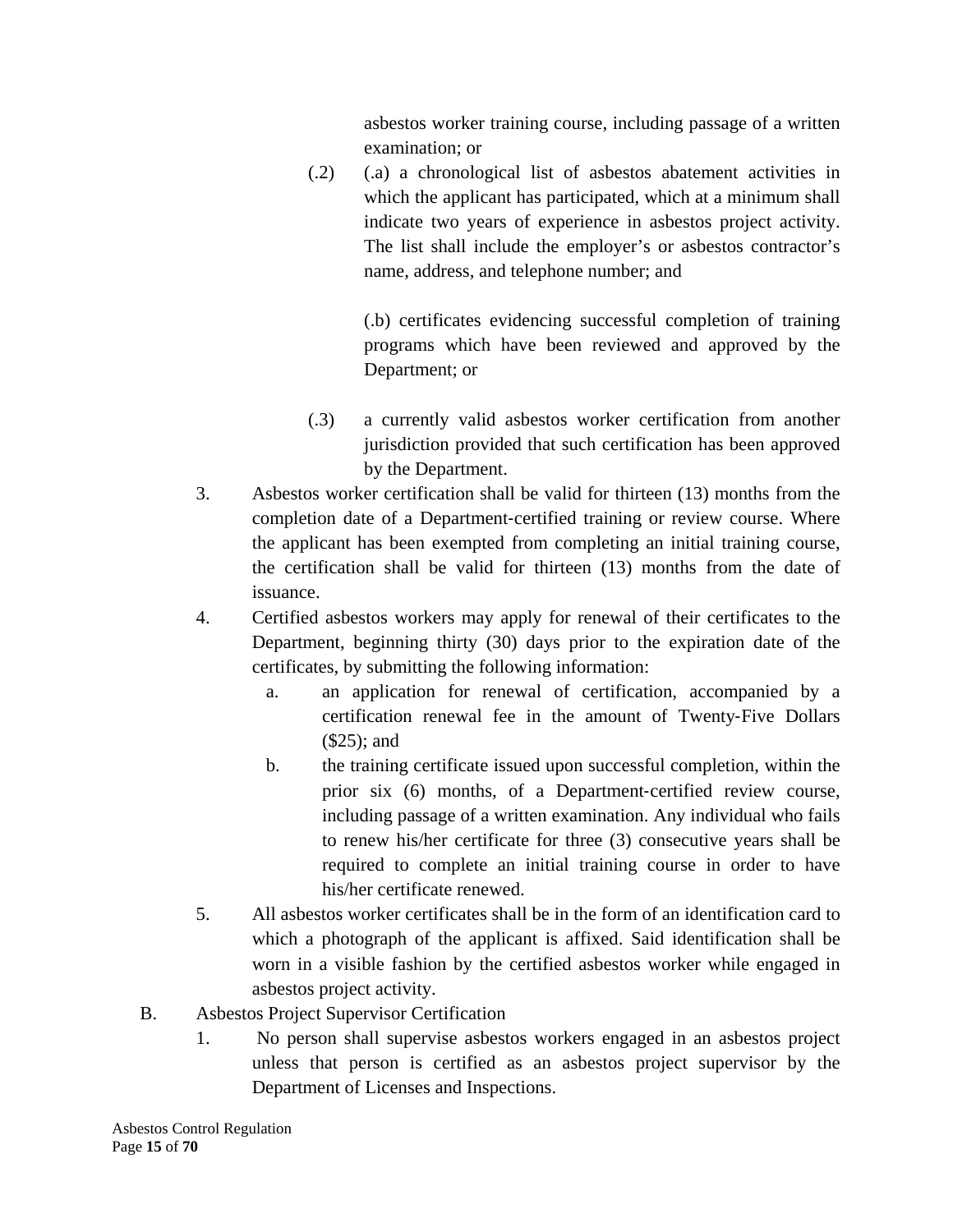- 2. The Department of Licenses and Inspections shall not issue an asbestos project supervisor certificate to an applicant unless and until the Department has certified, in writing, that the applicant has met the following requirements:
	- a. the applicant shall be at least eighteen (18) years of age at the time of application;
	- b. the applicant shall submit an asbestos project supervisor certification application, accompanied by a fee of Twenty‐Five Dollars (\$25), to the Department. The applicant shall be required to demonstrate that he/she has had at least one year's experience in asbestos abatement activities by providing the Department with the following information:
		- (.1) the name, address, and telephone number of all asbestos contractors and/or employers for whom the applicant has performed asbestos abatement activities;
		- (.2) the number of hours worked per week on asbestos abatement activities; and
		- (.3) applicant's job title(s) and a brief description(s) of duties;
	- c. the applicant shall also submit:
		- (.1) the training certificates issued upon successful completion, within the prior six (6) months, of both a Department-certified asbestos worker training course and an additional Department-certified supervisory training course, including passage of a written examination for each training course; or
		- (.2) (.a) a chronological list of asbestos abatement activities in which the applicant has participated, which at a minimum shall indicate two years of experience as an asbestos project supervisor. The list shall include the employer's or asbestos contractor's name, address, and telephone number; and

(.b) certificates evidencing successful completion of training programs which have been reviewed and approved by the Department; or

- (.3) a currently valid asbestos project supervisor certification from another jurisdiction provided that such certification has been approved by the Department.
- 3. Asbestos project supervisor certifications shall be valid for thirteen (13) months from the completion of a Department-certified training or review course. Where the applicant has been exempted from completing an initial training course, the certification shall be valid for thirteen (13) months from the date of issuance.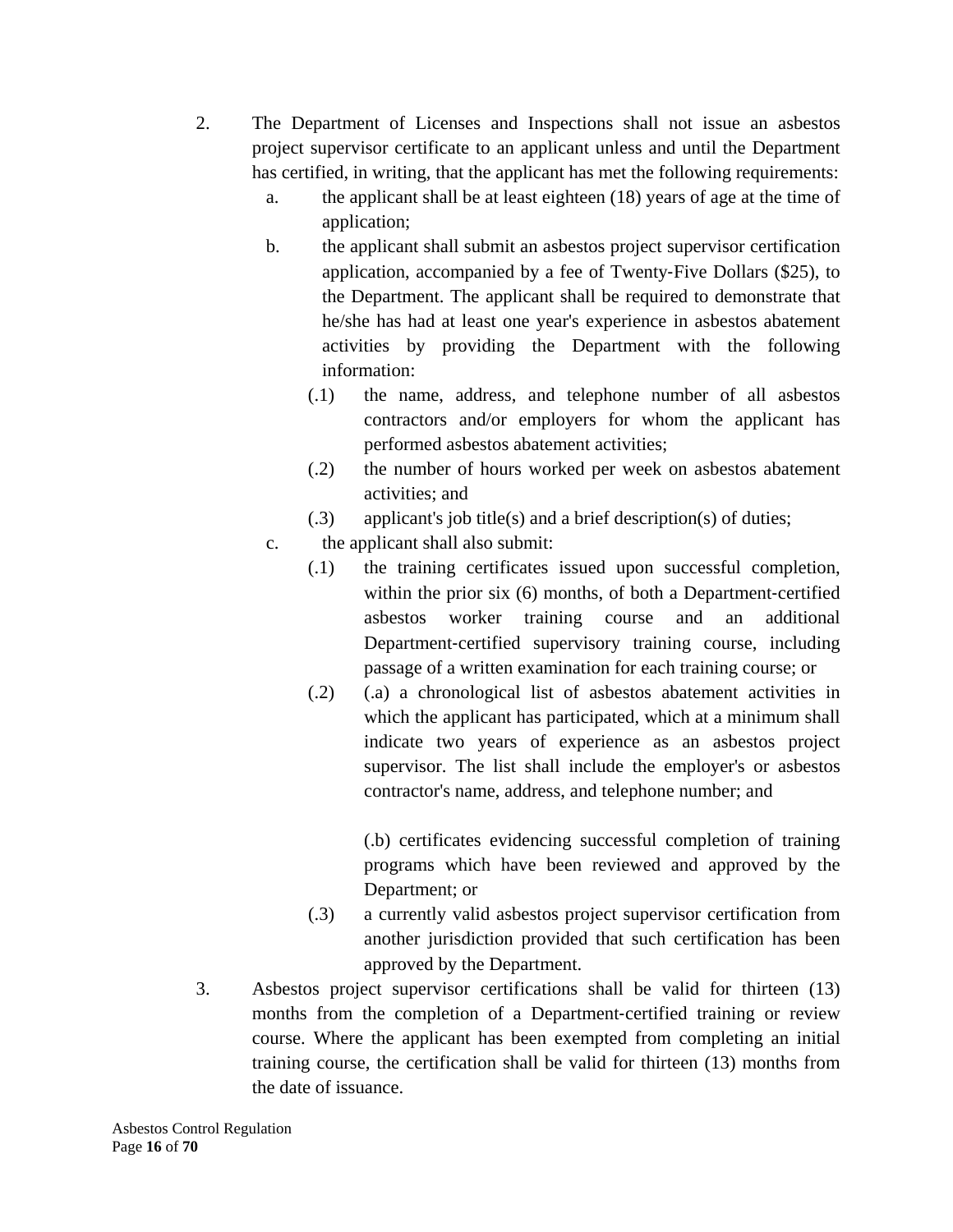- 4. Certified asbestos project supervisors may apply for renewal of their certificates to the Department beginning thirty (30) days prior to the expiration date of the certificates, by submitting the following information:
	- a. an application for renewal of certification, accompanied by a certification renewal fee in the amount of Twenty‐Five Dollars (\$25);
	- b. the training certificate issued upon successful completion, within the prior six (6) months, of a Department approved review course, including passage of a written examination. Any person who fails to renew his/her certificate for three (3) consecutive years shall be required to complete an initial training course in order to have his/her certificate renewed.
- 5. All asbestos project supervisor certificates shall be in the form of an identification card to which a photograph of the applicant is affixed. Said identification shall be worn in a visible fashion by the certified asbestos project supervisor while engaged in asbestos project activity.
- C. Asbestos Project Inspector Certification
	- 1. No person shall act as an asbestos project inspector unless that person has been certified as an asbestos project inspector by the Department of Licenses and Inspections.
	- 2. The Department of Licenses and Inspections shall not issue an asbestos project inspector certificate to any applicant unless and until the Department certifies, in writing, that the applicant has met the following requirements:
		- a. the applicant shall be at least eighteen (18) years of age as of the date of application;
		- b. the applicant shall submit an asbestos project inspector application, accompanied by the fee required pursuant to Section 6‐604 of The Philadelphia Health Code;
		- c. the applicant shall submit evidence of having obtained an associates degree in biology, chemistry, industrial hygiene, environmental science, or related fields, or, alternatively, evidence of one (1) year of employment experience performing environmental assessment activities in industrial hygiene or environmental science;
		- d. the applicant shall submit evidence of successful completion of a course in air monitoring methods which was part of either an academic curriculum or a continuing education course and which consisted of a minimum of thirty (30) contact hours and included hands-on experience using and calibrating various types of air monitoring equipment, or, alternatively, evidence of six (6) months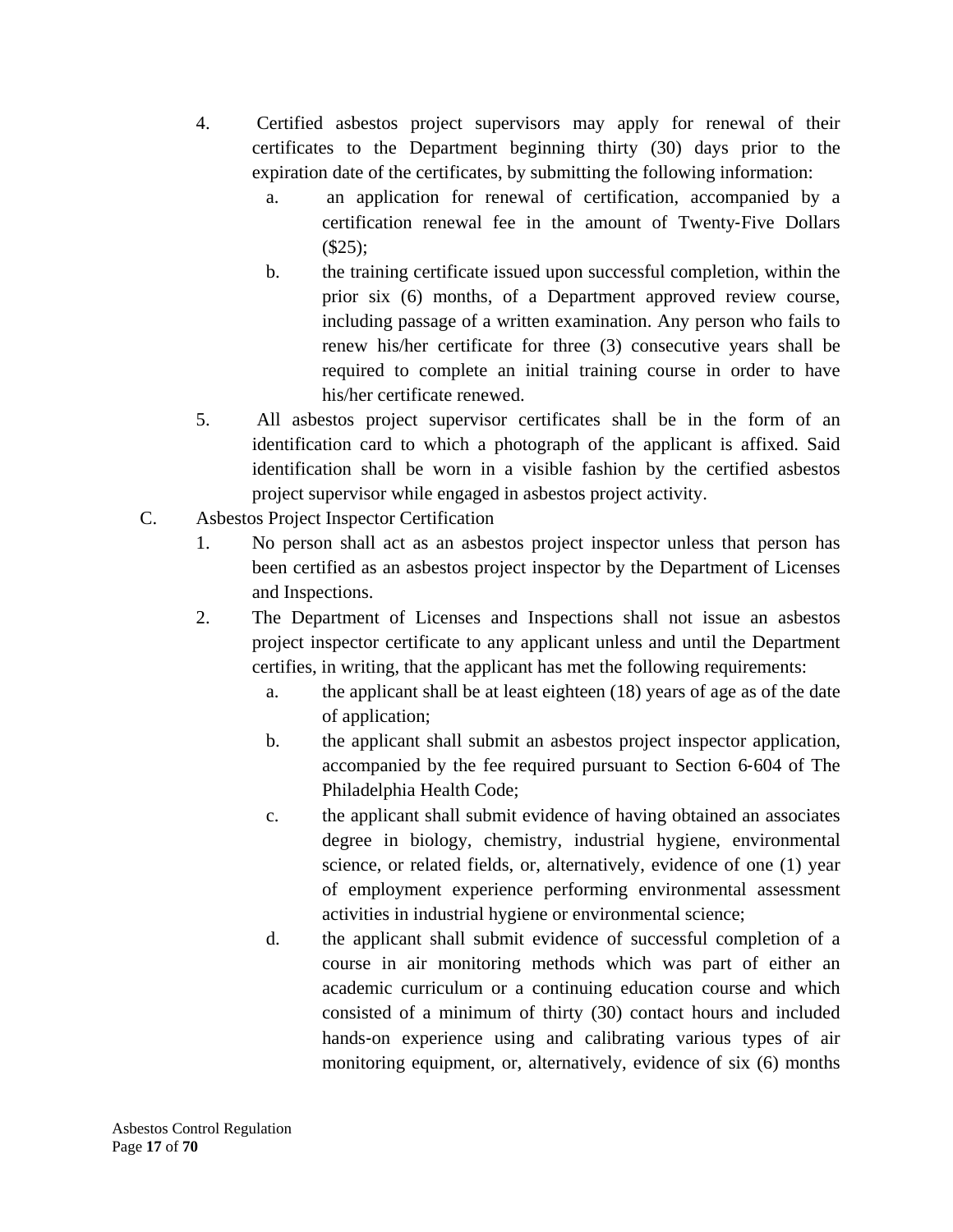of employment experience performing air monitoring which included at least thirty (30) hours of on-the-job training;

- e. the applicant shall submit evidence of successful completion of a training course for asbestos project supervisors which has been reviewed and approved by the Department, including passage of a written examination; or two (2) years of experience in continuous monitoring asbestos abatement activities and provide a chronological listing of such activities by building owner's name and location;
- f. the applicant shall successfully complete a Department‐provided course for asbestos project inspectors, and achieve a passing grade on a Departmental examination;
- g. the applicant shall certify that he/she will engage to perform on-site analyses only analytical testing laboratories certified by the Department; and
- h. the applicant shall submit a description of his/her resources, laboratory affiliations, and the methods which he/she will employ to insure that the monitoring requirements of these Regulations are fully implemented.
- 3. Asbestos project inspector certifications shall be valid for twelve (12) months from the date of issuance.
- 4. Certified asbestos project inspectors may apply for renewal of the certificate to the Department, but not later than thirty (30) days prior to the expiration date of their certifications, by submitting the following information:
	- a. an application for renewal of certification, accompanied by the fee required pursuant to Section 6‐604 of The Philadelphia Health Code; and
	- b. the training certificate issued upon successful completion of a Department approved review course for asbestos project supervisors, including passage of a written examination. Any person who fails to renew his/her certificate for three (3) consecutive years shall be required to complete an initial training course, as referenced in Section IV C.2.f., in order to have his/her certificate renewed.
- D. Asbestos Investigator Certification
	- 1. No person shall act as an asbestos investigator unless that person has been certified as an asbestos investigator by the Department of Licenses and Inspections.
	- 2. The Department of Licenses and Inspections shall not issue an asbestos investigator certificate unless and until the Department has certified, in writing, that the applicant has met the following requirements: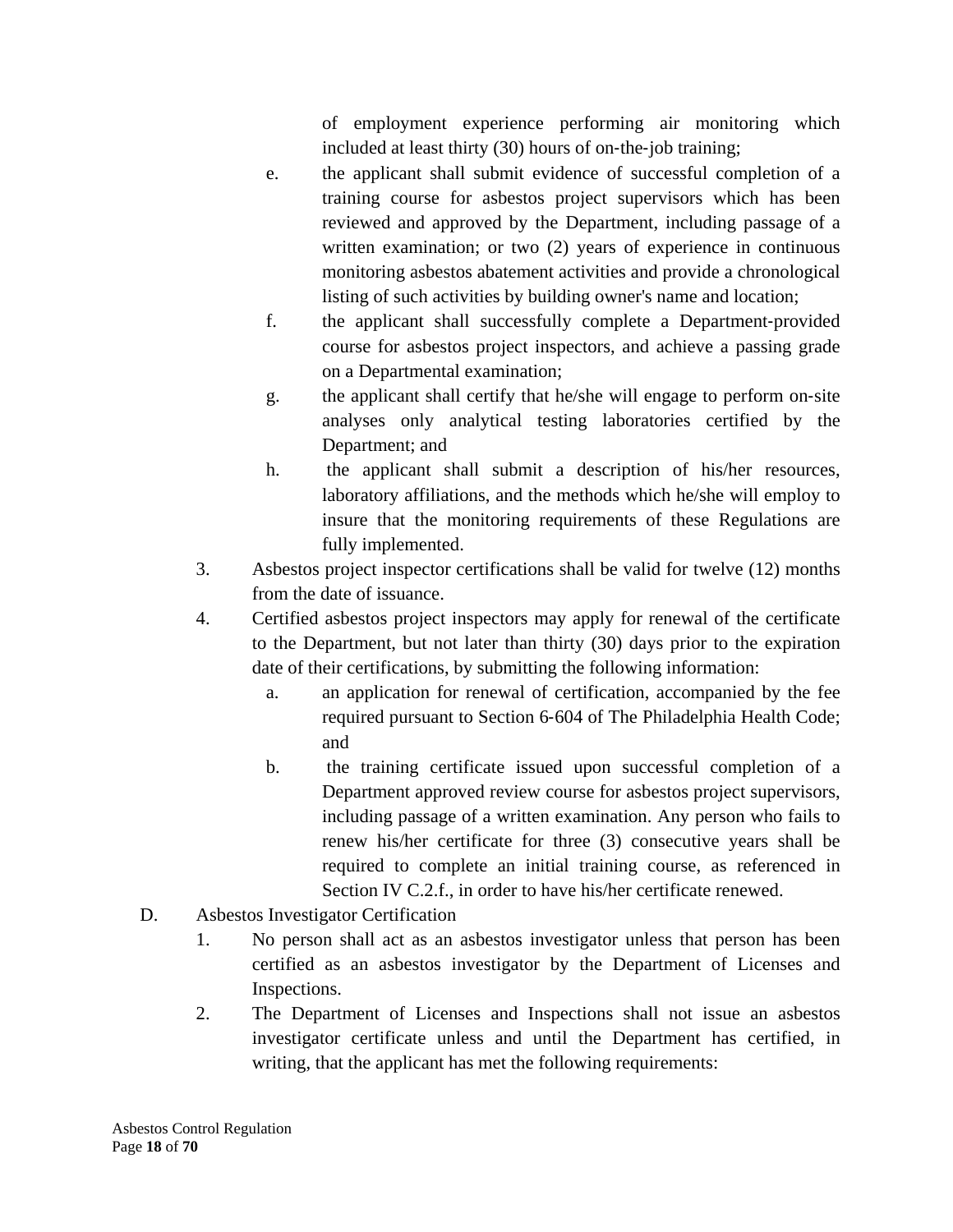- a. the applicant shall be at least eighteen (18) years of age at the time of application;
- b. the applicant shall submit an asbestos investigator certification application, accompanied by the fee required pursuant to Section 6‐604 of The Philadelphia Health Code;
- c. the applicant shall submit the training certificate issued upon successful completion, within the prior six (6) months, of a Department-certified asbestos investigator training course, including passage of a written examination; and
- d. the applicant shall submit:
	- (.1) a copy of a license or certificate as a professional engineer, registered architect, certified industrial hygienist, or certified safety professional; or
	- (.2) evidence of having obtained a bachelor's degree in engineering, architecture, environmental health science, or a related field, and documentation of one (1) year of experience in building survey/hazard assessment for asbestos plus one (1) additional year of other related experience; or
	- (.3) documentation of two (2) years of experience in building survey/hazard assessment for asbestos plus three (3) additional years of other related experience.
- 3. Asbestos investigator certification shall be valid for twelve (12) months from the date of issuance.
- 4. Certified asbestos investigators may apply for renewal of their certificates to the Department, beginning thirty (30) days prior to the expiration date of the certificates, by submitting the following information:
	- a. an application for renewal of certification, accompanied by a certification renewal fee in the amount of One Hundred Dollars (\$100); and
	- b. the training certificate issued upon successful completion, within the prior six (6) months, of a Department‐certified review course. Any person who fails to renew his/her certificate for three (3) consecutive years shall be required to complete an initial training course in order to have his/her certificate renewed.
- E. Analytical Testing Laboratories Certification
	- 1. No laboratory shall engage in the analysis of bulk, dust, or air samples for asbestos content unless that laboratory has been certified by the Department of Licenses and Inspections.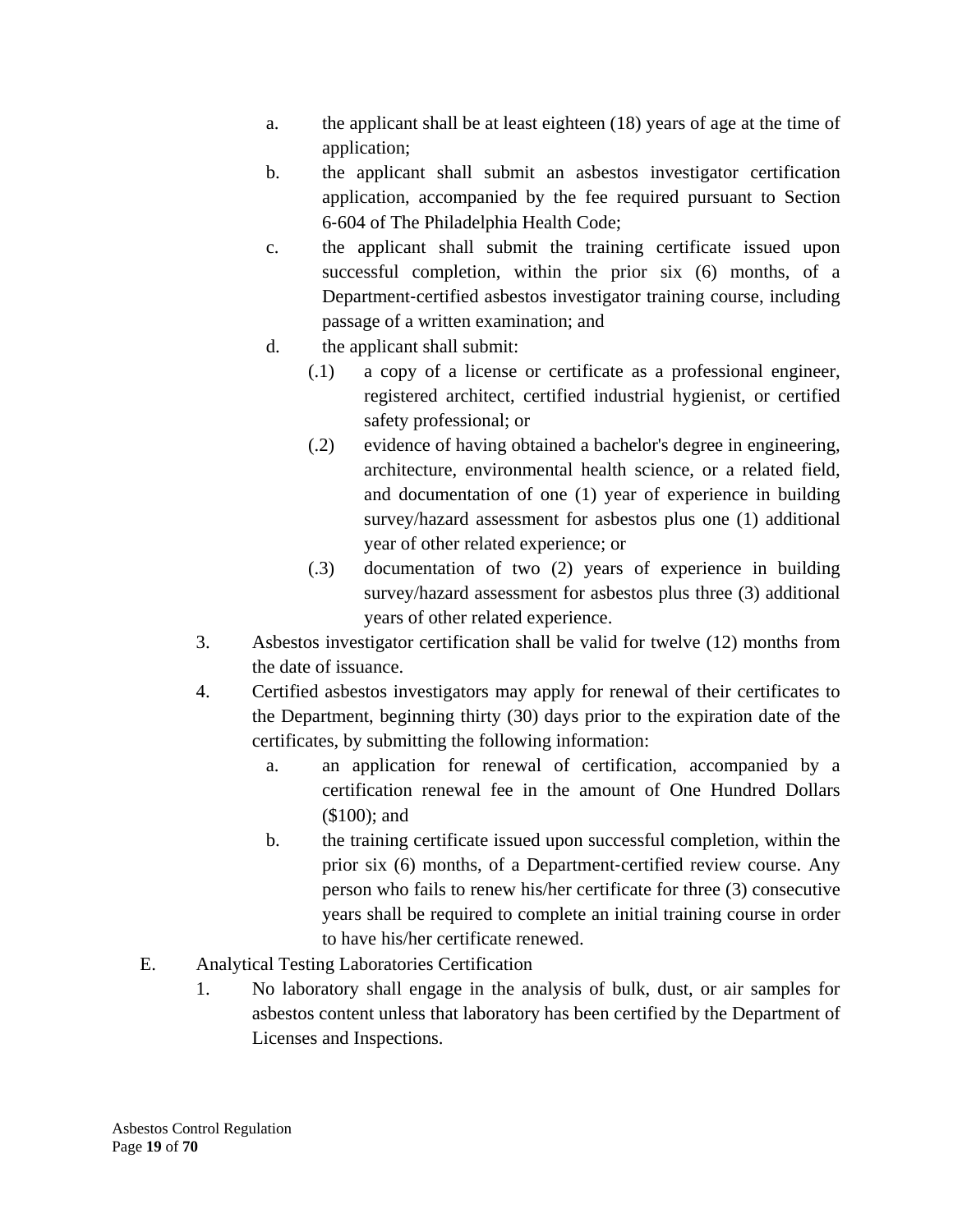- 2. The Department of Licenses and Inspections shall not issue an analytical testing laboratory certification to an applicant unless and until the Department certifies, in writing, that the applicant has met the following requirements:
	- a. the applicant shall submit an application for certification, accompanied by the fee required pursuant to Section 6‐604 of The Philadelphia Health Code; and
	- b. the applicant shall submit the name and address of the laboratory, the name of the laboratory owner or his/her authorized representative and his/her telephone number;
	- c. for phase contrast microscopy (PCM) the laboratory shall have current accreditation by the American Industrial Hygiene Association (AIHA), or for individual microscopists, listing in the Asbestos Analysis Registry of the AIHA;
	- d. for transmission electron microscopy (TEM) the laboratory shall have current accreditation for TEM by the National Institute of Standards and Technology (NIST).
	- e. for bulk analysis the laboratory shall be accredited by the NIST.
- 3. Analytical testing laboratory certifications shall be valid for twelve (12) months from the date of issuance.
- F. The Department shall, whenever it finds that a holder of any certification has failed to comply with the provisions of Chapter 6‐600 of The Philadelphia Code or these Regulations, certify such finding to the Department of Licenses and Inspections in accordance with the procedures set forth in Section 9‐103 of The Philadelphia Code.
- G. The Department of Licenses and Inspections, upon a finding by the Department that the holder of any certification issued pursuant to this Section has failed to comply with the provisions of Chapter 6-600 of The Philadelphia Code or these Regulations, shall deny, suspend, revoke or refuse to renew such certification, in accordance with the finding of the Department. Suspension of any certification shall not generate a fee credit, and revocation will result in fee forfeiture.
- H. Any action taken by the Department of Licenses and Inspections pursuant to this Section may be appealed to the Board of License and Inspection Review in accordance with that Board's procedures.

## **SECTION V. TRAINING**

A. Asbestos contractors, asbestos project inspectors, asbestos project supervisors, asbestos workers, and asbestos investigators shall, as a requirement for licensing or certification, successfully complete asbestos training courses which have been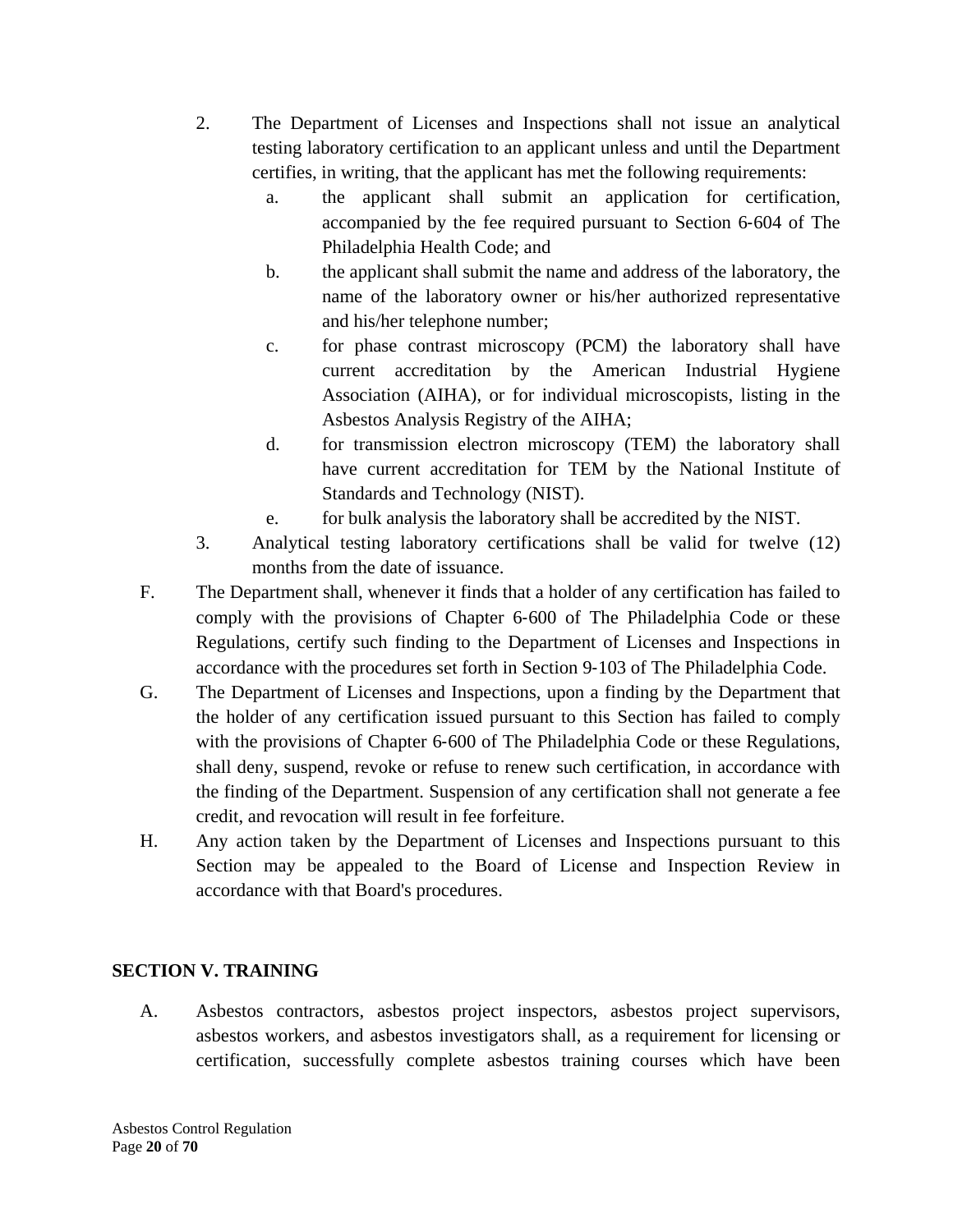certified by the Department of Licenses and Inspections, with the approval of the Department.

B. Application For Certification.

The Department shall approve for annual certification applicant training programs that provide the material required in this paragraph and conform with the standards and criteria set forth below. The applicant shall notify the Department immediately of any significant changes in any information submitted. An applicant for certification of an asbestos abatement training program shall submit the following to the Department accompanied by an initial application fee of Twenty‐Five Dollars (\$25) and an annual fee of Three Hundred Dollars (\$300):

- 1. The name and address of the agency, institution or private firm which plans to conduct the training course, and the name of the responsible person and his/her telephone number;
- 2. A description of course location, course schedule, including hours and dates, and course fees;
- 3. A description of the public outreach and publicity efforts which will be employed to inform potential attendees of the availability of the training courses;
- 4. A detailed outline of the course curriculum, including the topics set forth in Sections V.C.12. and/or V.C.13. of these Regulations below, the amount of time allotted to each topic, and the name of the instructor for each topic;
- 5. A description of the teaching methods to be used to present each topic including, where appropriate, lectures, discussions, demonstrations and audiovisual materials. When applicable, the name, producer, and date of production of audio‐visual materials to be used shall be included;
- 6. Copies of written materials to be used in the training course;
- 7. Evidence demonstrating that the applicant employs sufficient number of instructors, not less than two, satisfy the education, experience and qualifications criteria as set forth below in paragraph C. below. Resumes describing special training, education and/or prior experience of the instructors may be submitted to the Department for the purpose of providing this evidence;
- 8. A list of the types, brand names, and quantities of respirators to be used to demonstrate fit tests or flow tests;
- 9. A description of the type and quantity of protective clothing to be used during practice exercises and demonstrations;
- 10. A description of the materials to be used for hands‐on practice exercises and demonstrations, including hand tools, ladders, plastic sheeting and other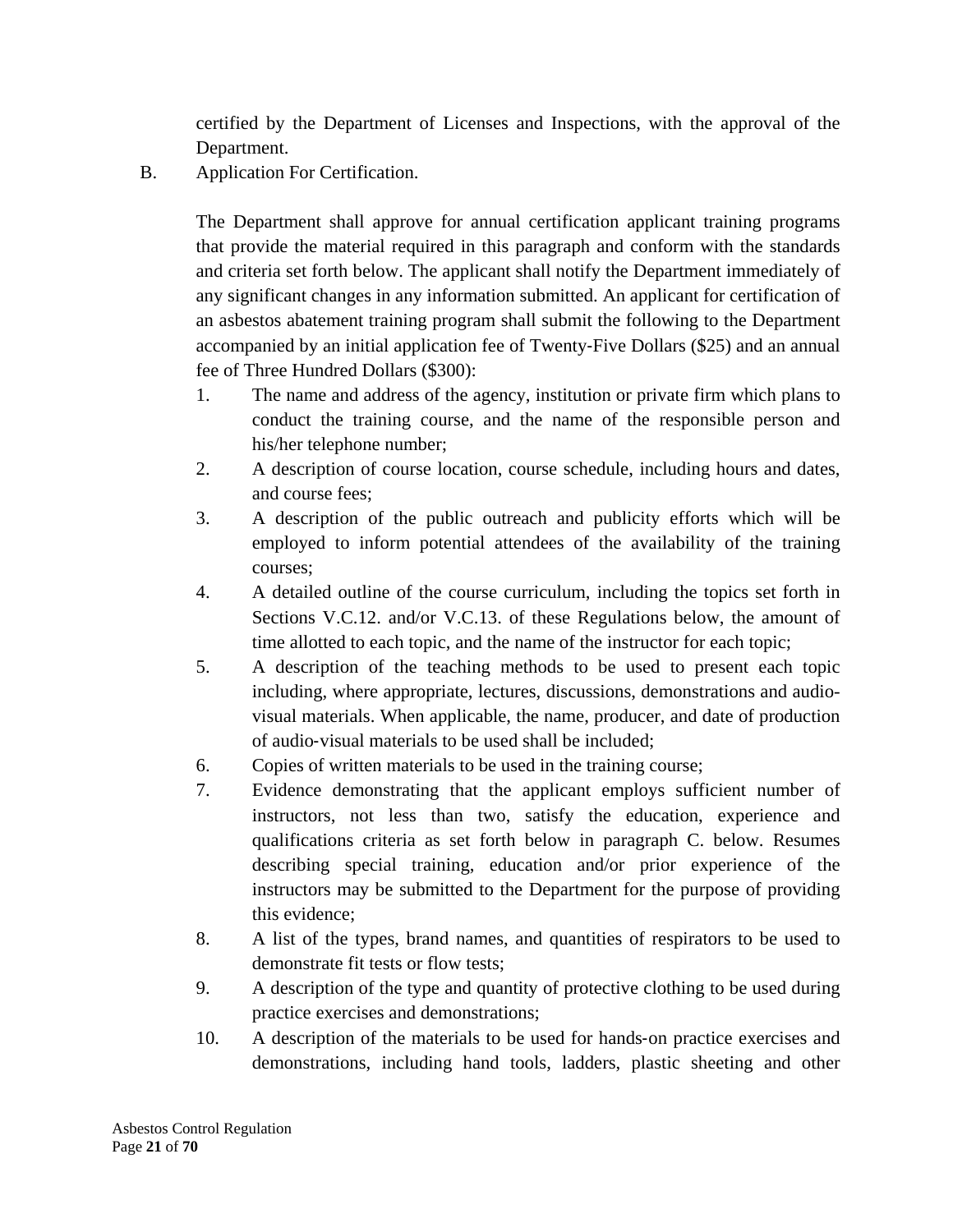barrier construction supplies, negative air filtration units, water spray devices, and decontamination facilities;

- 11. A detailed description of the site of the training course, including the address of the site where demonstrations and hands‐on practice exercises will be conducted;
- 12. Availability of bi-lingual instruction and the degree of literacy required for admission to the training course; and
- 13. Instructor‐to‐student ratio for the hands‐on practice exercises and demonstrations.
- C. Eligibility For Certification. In order to be eligible for certification of an asbestos abatement training program, an applicant shall demonstrate compliance with the standards and criteria set forth below:
	- 1. The applicant shall use all training materials, evaluation forms, information, and audio‐visual aids, which may be supplied or recommended by the Department;
	- 2. The applicant shall send at least one course instructor to any meetings sponsored by the Department for the purpose of ensuring uniform and high quality training courses in asbestos abatement;
	- 3. The applicant shall limit class size to not more than thirty (30) students, and the ratio of students to instructor for hands‐on training shall be no more than ten to one  $(10:1)$ ;
	- 4. The initial asbestos worker training course shall provide at least thirty-two (32) hours of instruction of which at least sixteen (16) hours are spent on actual experience in asbestos work practices through a simulated asbestos project and individual instruction and practice in the use and fit testing of respirators;
	- 5. The asbestos worker review course shall provide at least eight (8) hours of review of topics covered in the initial training course, incorporating any new developments in asbestos abatement procedures and equipment;
	- 6. The initial asbestos project supervisor course shall provide at least six hours of instruction in addition to the time requirements of 4. above.
	- 7. The applicant shall inform the Department at least two weeks in advance of any asbestos abatement training or review course to be conducted by the applicant and shall permit representatives of the Department to attend, evaluate, and monitor any asbestos abatement training courses;
	- 8. The applicant shall maintain a list of students trained through its program and the dates on which such training occurred;
	- 9. The applicant shall issue a training certificate to persons who successfully complete an initial training or review course;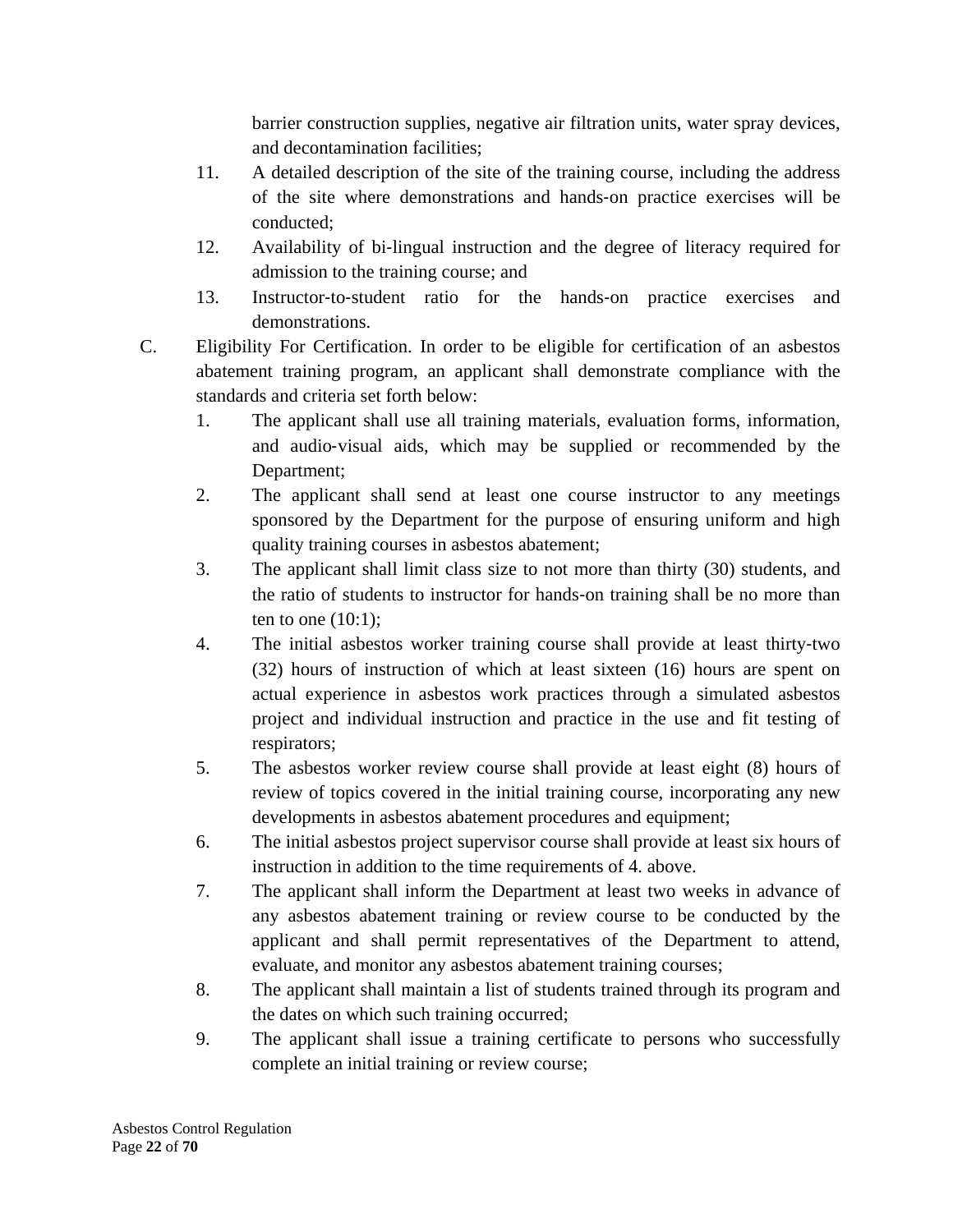- 10. The successful completion of a training course shall include passage of a written examination approved by the Department or the equivalent, for those students who are unable to take a written examination;
- 11. Criteria For Staff and Instructors:
	- a. the applicant shall employ staff experienced in designing, implementing, and evaluating either employee educational programs in occupational health and safety or vocational education programs;
	- b. two or more course instructors shall be employed in order to ensure that all of the education and experience criteria for instructors set forth below are met:
		- (.1) those course sections that concern air monitoring, respiratory protection and personal protective equipment, and the relevant regulations of OSHA, EPA, and the Department shall be taught by either an industrial hygienist who is designated, at a minimum, as an Industrial Hygienist-in-Training (IHIT) by the American Board of Industrial Hygiene, or someone having the equivalent education and experience of an IHIT as determined by the Department;
		- (.2) those course sections that concern the health effects of asbestos shall be taught by a physician, a health educator, an industrial hygienist, or another health professional trained in the recognition and prevention of health hazards associated with exposure to asbestos;
		- (.3) those course sections that concern hands‐on practice sessions shall be taught by either:
			- (.a) an individual who has been employed, for a minimum of one (1) year, as an asbestos abatement contractor or as an on‐site foreman or supervisor of asbestos abatement workers. This person shall have had hands‐on experience in all phases of asbestos abatement work, including work area preparation, construction of barriers, the use of personal protective equipment, engineering controls, work practices, clean‐up, disposal and decontamination; or
			- (.b) an individual who has at least two (2) years of experience as an instructor at an asbestos abatement training facility and who has satisfactorily completed training at an EPA‐or OSHA‐endorsed course; or
			- (.c) an individual who has at least two (2) years of experience as an instructor in any industrial training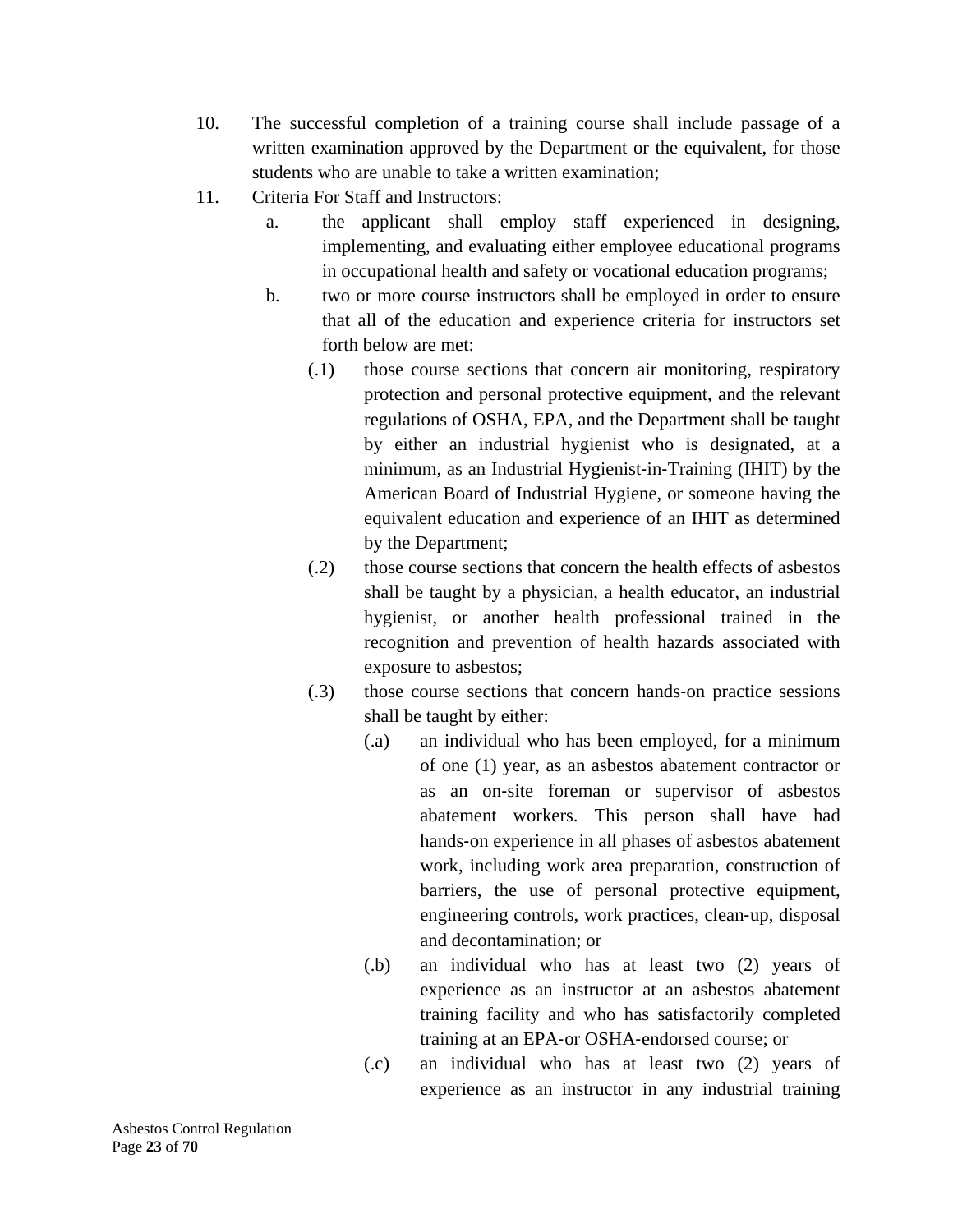program with at least one (1) year of practical experience in asbestos abatement and who has satisfactorily completed training at an EPA-or OSHA‐endorsed course.

- 12. Criteria For Topics In Asbestos Worker Training Courses:
	- a. the applicant shall design and conduct training courses which shall include, at a minimum, the following topics:
		- (.1) introduction:
			- (.a) goals of the training program;
			- (.b) requirements, procedures, and standards established in:
				- (i) the asbestos NESHAP by the U.S. Environmental Protection Agency, 40 CFR Part 61, subparts A and M; and
				- (ii) the Asbestos Control Regulations of the Board of Health of the City of Philadelphia;
			- (.c) history of asbestos use;
			- (.d) magnitude of asbestos problem;
		- (.2) recognition of asbestos:
			- (.a) types and physical characteristics of asbestos;
			- (.b) asbestos products and their end uses;
			- (.c) products where asbestos may be encountered; and
			- (.d) need for specific laboratory analyses to positively identify asbestos;
		- (.3) health effects of asbestos:
			- (.a) factors affecting asbestos‐related disease development including: properties of asbestos, how asbestos enters the body (respiratory and digestive systems, abdominal and chest cavity), concentration and duration of exposure, critical dose, individual susceptibility and group susceptibility;
			- (.b) body defenses;
			- (.c) clinical signs of asbestos exposure based upon visible changes in x‐rays, including plaques and asbestos bodies;
			- (.d) asbestos‐related diseases: asbestosis, lung cancer, mesothelioma, and digestive system cancers, including definitions and the concepts of risk, latency, symptoms and diagnoses;
			- (.e) health risk to family members of asbestos workers; and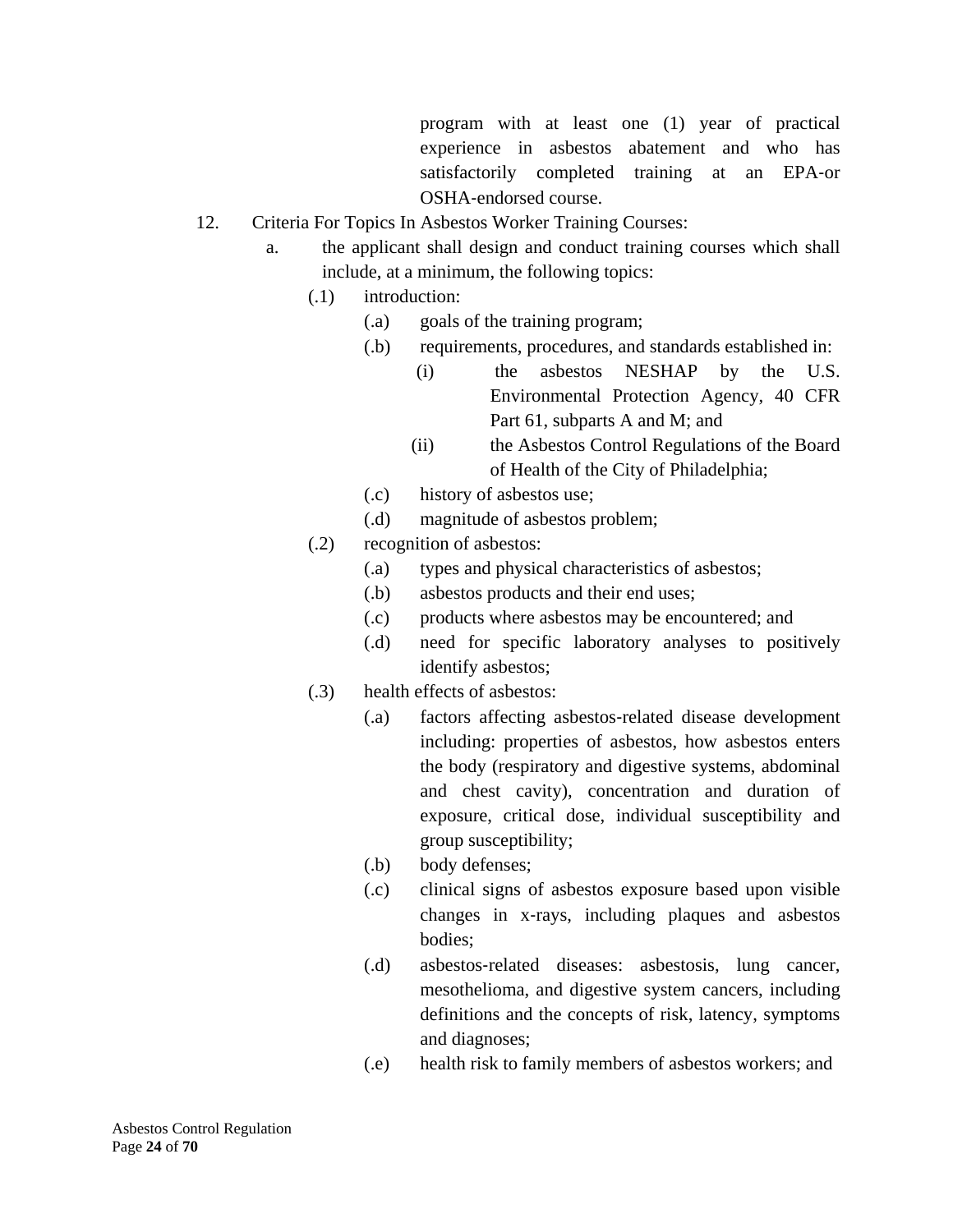- (.f) effects of smoking and smoking cessation on asbestos‐related disease rates;
- (.4) purposes and methods of asbestos monitoring and testing with regard to the following:
	- (.a) bulk samples;
	- (.b) personal samples;
	- (.c) area samples;
	- (.d) sampling equipment demonstration: pumps, filters, calibration;
	- (.e) interpretation of analytical results;
	- (.f) permissible asbestos exposure limits established or recommended by OSHA, NIOSH, other agencies and professional organizations, and proposed changes;
	- (.g) OSHA regulations governing access to employee exposure and medical records;
- (.5) case studies, typical problems and corrective measures:
	- (.a) discussion of students' previous experiences with asbestos abatement operations;
	- (.b) presentation by course instructor(s) of problems which have actually occurred during asbestos abatement operations and how these problems have been resolved;
- (.6) introductions to abatement methods, removal, encapsulation, and enclosure, and to the principles of asbestos control which shall be applied to all asbestos application and abatement projects:
	- (.a) protection of the worker;
	- (.b) preparation of the workplace;
	- (.c) minimization of asbestos fiber release and work practices to minimize exposures;
	- (.d) clean‐up and disposal; and
	- (.e) decontamination;
- (.7) protection of the Worker:
	- (.a) protective clothing: disposable and non‐disposable; purpose; requirements; options; who must wear; donning, removal, storage, handling and disposal; and types, such as suits, booties, hoods, footwear, gloves, eye protection and hard hats;
	- (.b) respiratory protection: purpose; types of respirators; characteristics and limitations; choosing respirators; factors affecting fit (facial hair); fit testing; methods for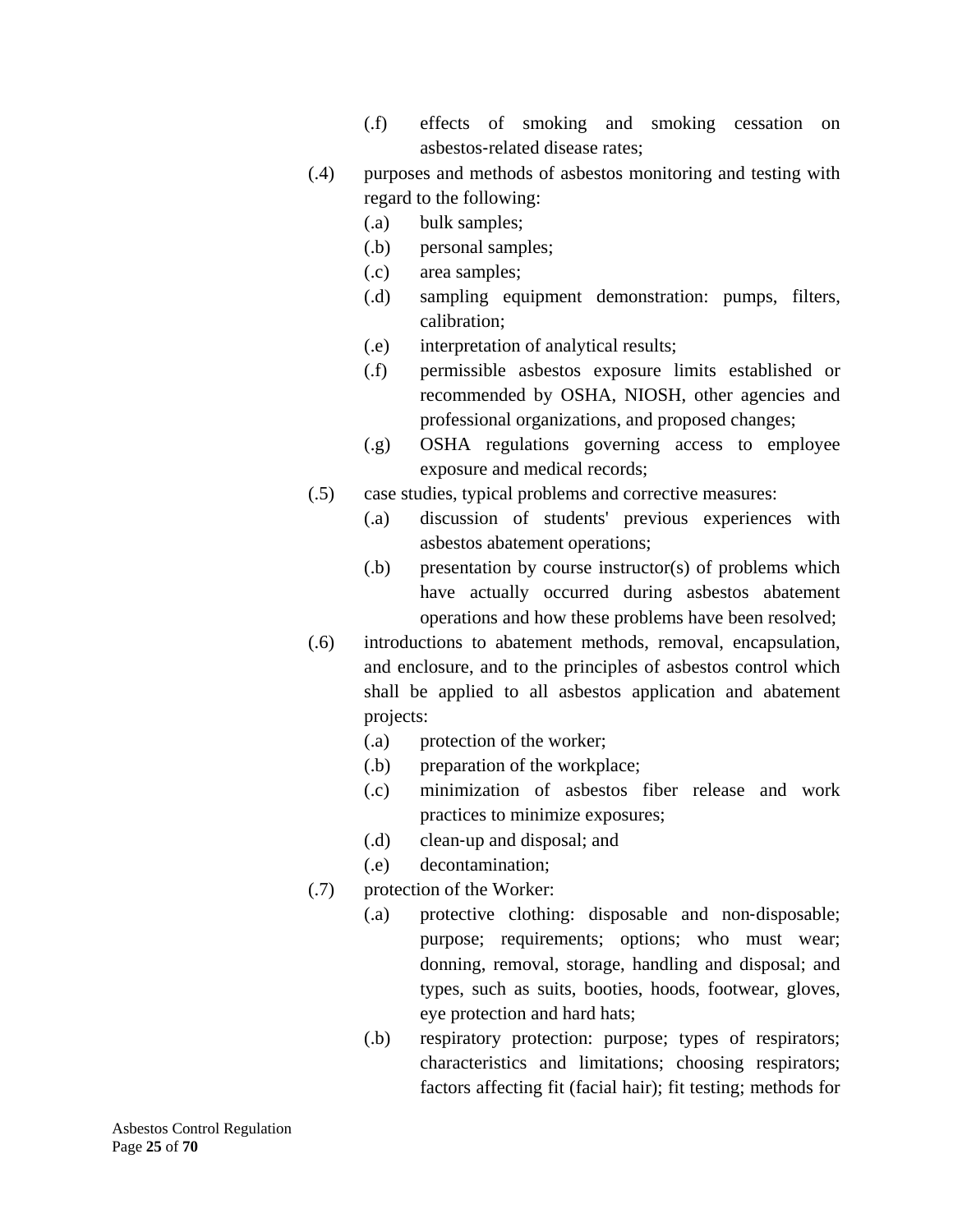field testing; donning and removal; protection factors; inspection; cleaning; adjusting; use; storage; repair and replacement of parts;

- (i) equipment:
	- (\*1) type "C" supplied air respirators, continuous flow or pressure demand class:
		- (\*a) description of physical characteristics; purpose limitations: components of the respirator, including the compressed air cylinders, and quality specifications for compressed air, low air alarm, pressure regulator, manifold, lines or hoses, belt-mounted regulator, breathing hose and facepiece; and
		- (\*b) demonstration and practice exercises in donning, using, flow testing and adjusting these respirators;
	- (\*2) Powered Air‐Purifying Respirators (PAPR):
		- (\*a) description of physical characteristics; purpose; limitations; components of the respirator, including filters, battery, breathing hose and facepiece; and
		- (\*b) demonstration and practice exercises in donning, using, flow testing and adjusting these respirators;
	- (\*3) Air‐Purifying Respirators:
		- (\*a) description of physical characteristics; limitations; components of the respirator, including full/half facepiece, filters and cartridges; and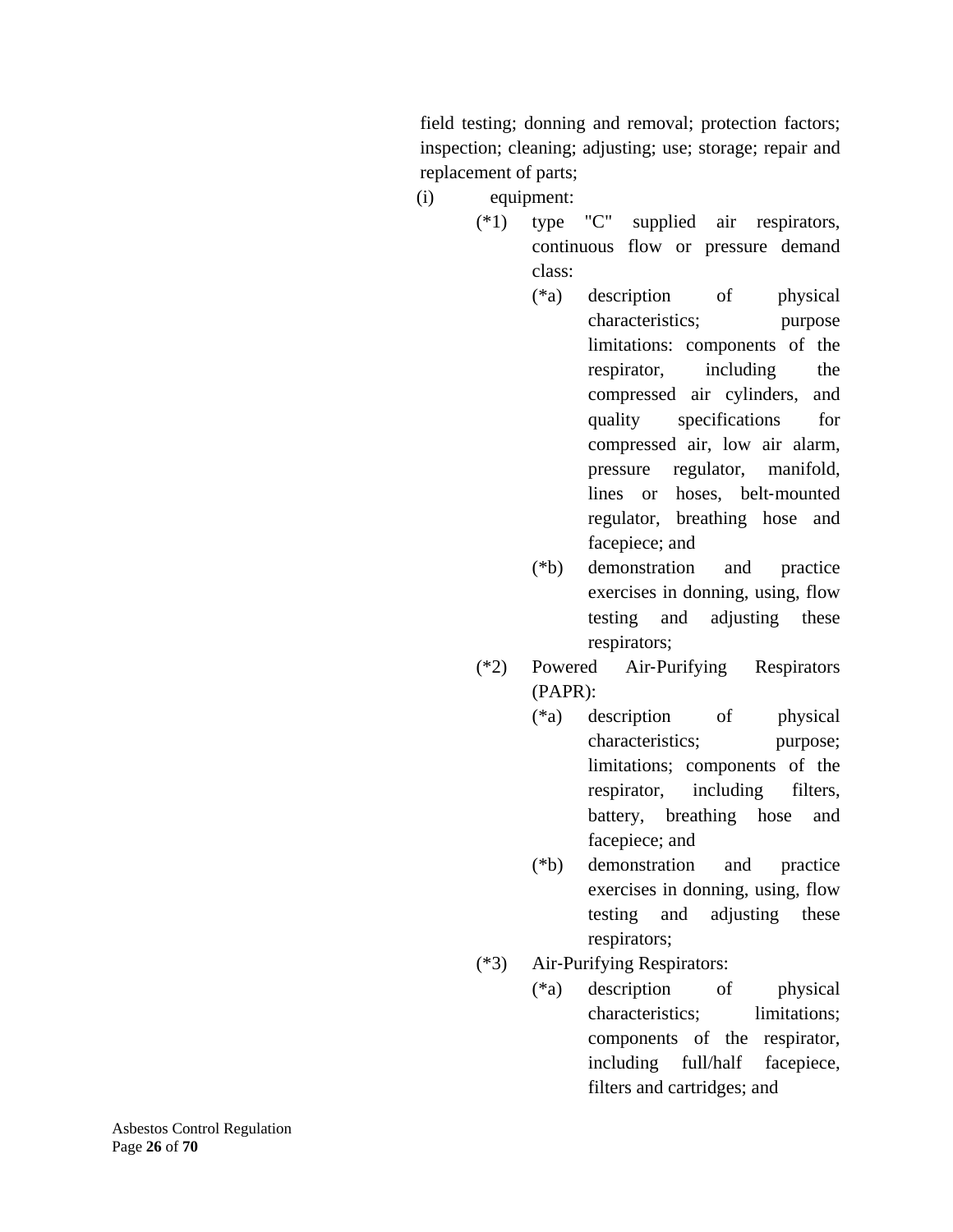- (\*b) demonstration and practice exercises in donning, using, fit testing and adjusting these respirators;
- (\*c) Occupational Safety and Health Administration (OSHA) regulations, 29 CFR Part 1910.134, Respiratory Protection; and
- (\*d) demonstration exercises of the above-named respirators, including fit testing or flow testing, wearing, adjusting, filter replacing and cleaning procedures. Each trainee shall have individually supervised personal practice using these procedures with at least one of the types of respirators listed in subdivision  $(.7)(.b)$  above;
- (.8) special work practices to minimize exposure to asbestos fibers and health hazards;
- (.9) personal hygiene;
- (.10) general safety conditions:
	- (.a) heat stress;
	- (.b) fire safety;
	- (.c) emergency procedures to be followed in the event of fire and medical emergencies and the failure of containment barriers;
	- (.d) gas engines;
	- (.e) slips and falls;
	- (.f) scaffolding;
	- (.g) electrical hazards;
	- (.h) material handlings; and
	- (.i) negative air pressure systems and procedures;
- (.11) preparation of the work area:
	- (.a) care of occupants;
	- (.b) furniture and equipment‐clean and remove movable furniture and equipment, and cover and seal unremovable equipment such as ductwork;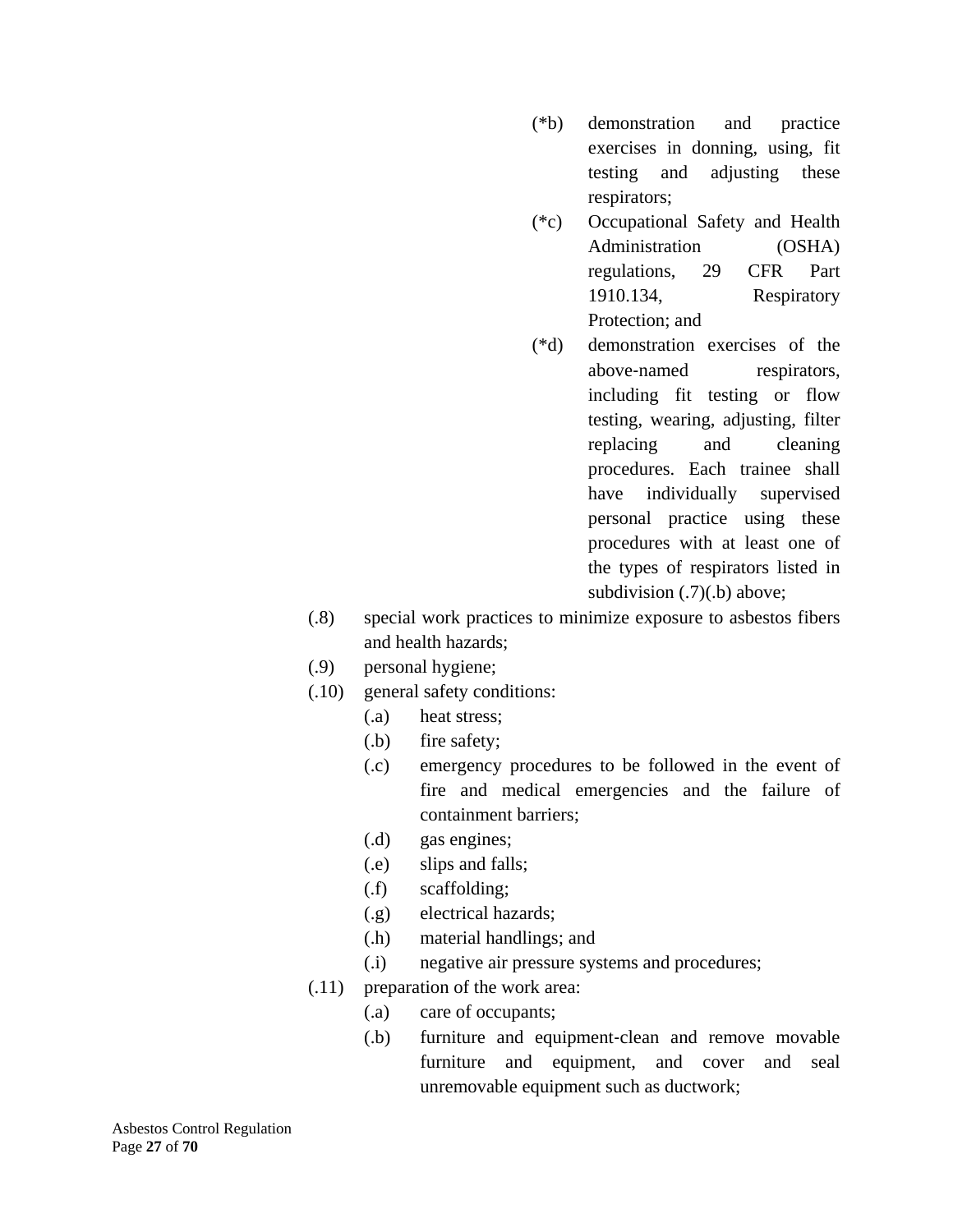- (.c) ventilation and electric systems;
- (.d) flooring;
- (.e) enclosures: plastic sheeting for horizontal surfaces;
- (.f) change area; and
- (.g) signs;
- (.12) minimizing asbestos fibers in the air while disturbing and removing asbestos insulation:
	- (.a) containment;
	- (.b) wetting and scraping;
	- (.c) vacuum cleaners equipped with High Efficiency Particulate Absolute (HEPA) Filters;
	- (.d) specialized tools; and
	- (.e) (promptly bagging asbestos debris, other housekeeping features;
- (.13) proper clean‐up and disposal:
	- (.a) clean‐up, including techniques and sequence of activities; and
	- (.b) disposal, including bagging, drumming, storage and transport;
- (.14) decontamination:
	- (.a) decontamination areas: clean room, shower room and equipment room;
	- (.b) direction of air flow; and
	- (.c) sequential steps;
- (.15) work practice demonstration:
	- (.a) trainee shall participate in simulated on‐the‐job activities in the following subjects: suiting up in disposable full‐body clothing; preparation of the work site; sealing off the work area; construction of a decontamination unit; various abatement techniques to include removal of asbestos; clean‐up methods; material handling and disposal; and all other subjects included in subdivisions (.11) through (.14), inclusive, above. Each trainee shall wear a respirator during these activities. This respirator shall be one of those specified in Section V.C.12.a.(.7)(.b) of these Regulations; and
	- (.b) trainees shall demonstrate knowledge acquired from the entire course through participation in discussion groups and demonstrations; and
- (.16) review and course evaluation: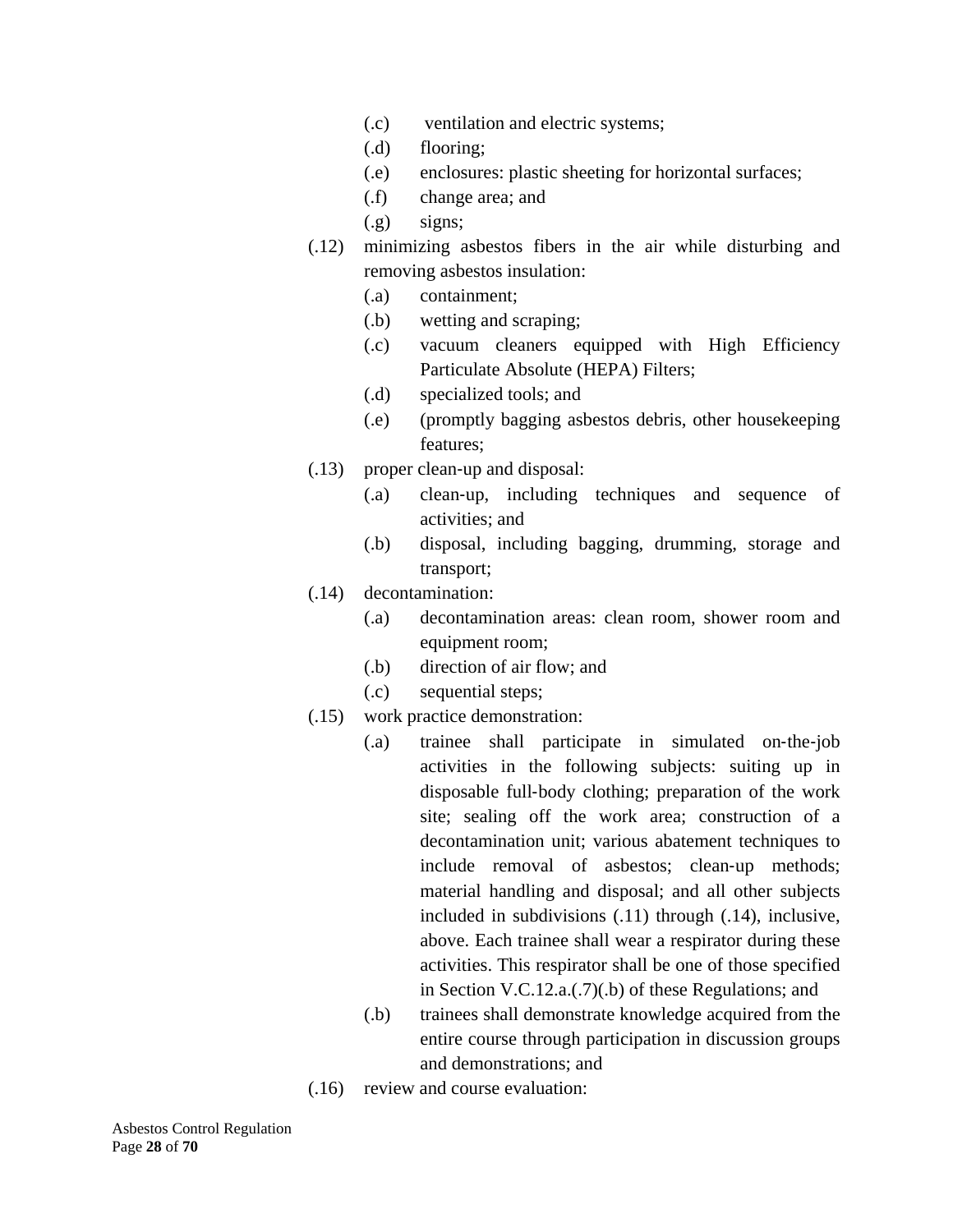- (.a) review;
- (.b) practice tests (optional); and
- (.c) evaluation of course by participants.
- 13. Criteria for Topics in Asbestos Project Supervisor and Asbestos Project Inspector Training Courses.

The course must include:

- a. all topics in Section V.C.12.of these Regulations.
- b. legal responsibilities and potential liabilities of various parties including, but not limited to, contractors, licensees, employers, employees, building owners, and suppliers.
- c. insurance and bonding.
- d. establishing a medical surveillance program.
- e. EPA and OSHA recordkeeping requirements.
- f. how to supervise effectively.
- g. additional emphasis on work practices, including the purpose, proper construction and maintenance of barrier and decontamination systems, posting of warning signs, electrical and ventilation system lock‐out, proper working techniques for minimizing asbestos fiber release, use of wet methods and surfactants, use of negative pressure ventilation equipment, use and maintenance of HEPA vacuums, and proper clean‐up and disposal procedures.
- D. Criteria for Topics in Asbestos Investigator Course.

The course for asbestos investigators shall contain, at a minimum, fourteen (14) hours of instruction in the following topics:

- 1. The physical characteristics of asbestos including fiber size, aerodynamic properties, the recognition of types of asbestos and asbestos products; and the common applications for asbestos materials in buildings (minimum of one (1) hour).
- 2. The health hazards and effects of asbestos including asbestos‐related diseases, routes of exposure, dose response relationships, clinical signs of asbestos exposure, synergistic relationship between asbestos exposure and cigarette smoking, and the health risk to family members (minimum of one (1) hour).
- 3. State‐of‐the‐art personal protective equipment including: types of disposable and non‐disposable clothing (e.g. suits, boots, head‐covering, gloves); their requirements, purpose, selection, donning, removal, storage, handling and disposal; eye protection; hard hats and footwear (minimum of one-half  $(1/2)$ ) hour).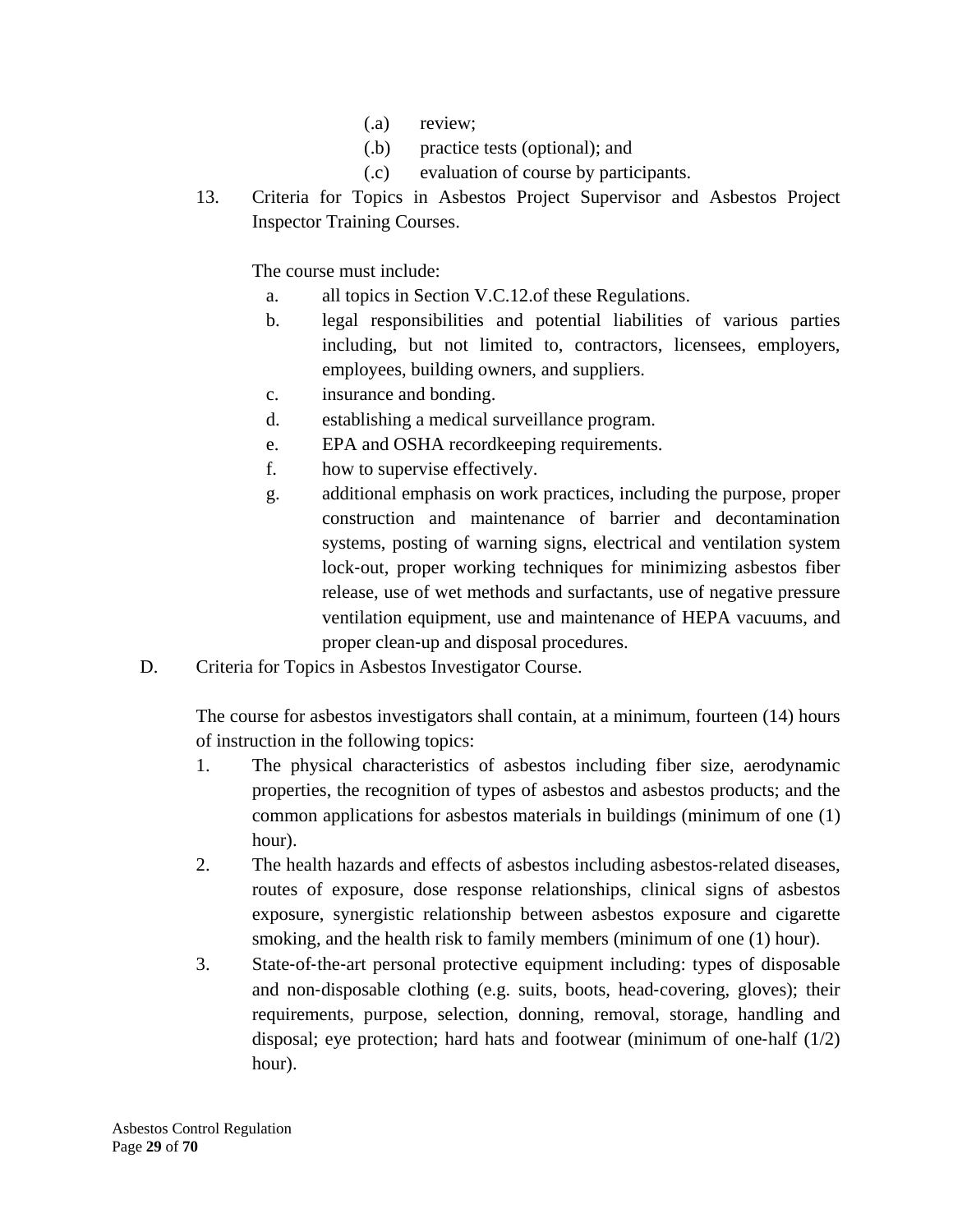- 4. Respiratory protection (hands‐on practice required) including the types, characteristics and limitations of respiratory classes; explanation of NIOSH approval (tested and certified); proper election, inspection, donning, cleaning and storage procedures for respirators; description of the physical characteristics, purpose, limitations, and components of the air‐purifying respirator, including full‐and half‐face, filters and cartridges used during the collection of bulk samples; methods of field testing of the facepiece‐to‐face seal (positive and negative pressure fit test); and factors that alter the fit of air‐purifying respirators (minimum of one and one‐half (1 1/2) hours). Demonstration exercises of the air-purifying respirators shall include a qualitative or quantitative fit test.
- 5. Identification of homogeneous and heterogeneous sampling areas within the building, preparation of diagrams, selection of sampling locations, and the number of samples to be taken (minimum of one (1) hour).
- 6. The walk‐through survey (hands‐on practice required) including the visual inspection of all areas of the building including walls, ceilings, beams, ducts, etc.; identifying and distinguishing between different surfacing materials within the building which could have different asbestos contents; review of prior renovation and construction records kept by the owner (minimum of two (2) hours).
- 7. Proper methods of collecting bulk samples to minimize generation of airborne fibers (hands‐on practice required). The methods shall include wetting of the surface material being sampled; proper use of sampling devices; packing, shipping, and labeling of containers for laboratory analysis; cleaning of the sampling area and the use of paint or a sealant to cover the spot where the sample was taken (minimum of two (2) hours). Students shall be appropriately suited in personal protective equipment for these procedures. All materials used for hands‐on demonstrations shall be non‐asbestos materials.
- 8. Interpretation of laboratory results including explanation of the differences between the varying types and percentages of asbestos in relation to its location in different areas of a building; description of laboratory analysis of bulk samples using polarized light microscopy; merits of the EPA bulk asbestos quality assurance program (minimum of one (1) hour).
- 9. Hazard assessment including basic considerations and methods used to recognize, evaluate, and control hazards based on the positive identification and condition of the asbestos material (minimum of one (1) hour).
- 10. Scope of OSHA, EPA, and Philadelphia asbestos regulations including air monitoring, medical monitoring, written respiratory protection programs, report writing and recordkeeping, and employee notification of exposures (minimum of one (1) hour).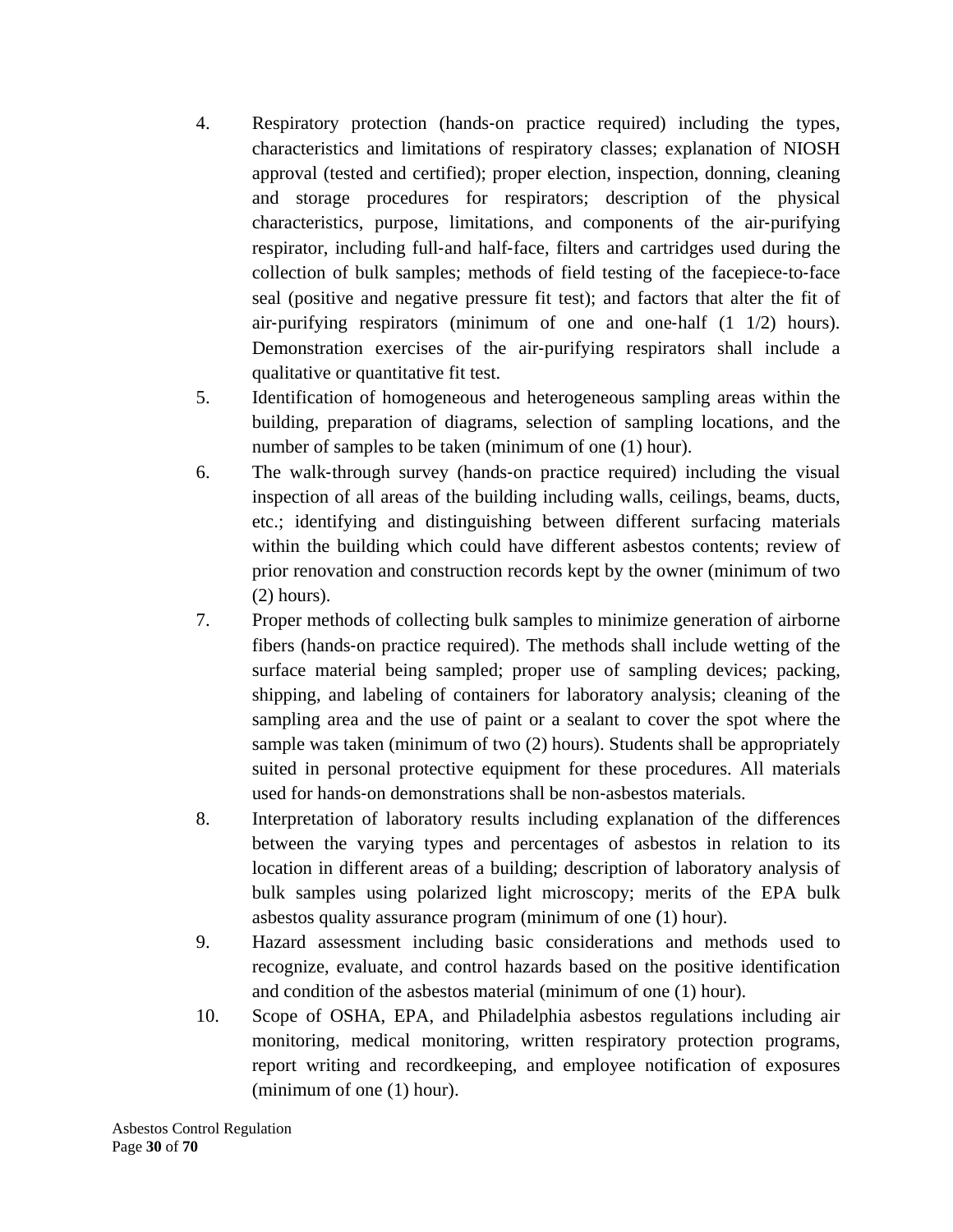- 11. A written examination consisting of a minimum of fifty (50) questions on the topics required in the above paragraphs (minimum of two (2) hours).
- E. The Department shall, whenever it finds that a holder of any certification has failed to comply with the provisions of Chapter 6‐600 of The Philadelphia Code or these Regulations, certify such finding to the Department of Licenses and Inspections in accordance with the procedures set forth in Section 9‐103 of The Philadelphia Code.
- F. The Department of Licenses and Inspections, upon a finding by the Department that the holder of any certification issued pursuant to this Section has failed to comply with the provisions of Chapter 6-600 of The Philadelphia Code or these Regulations, shall deny, suspend, or revoke such certification or refuse to renew such certification, in accordance with the finding of the Department. Suspension of any certification shall not generate a fee credit, and revocation will result in fee forfeiture.
- G. Any action taken by the Department of Licenses and Inspections pursuant to this Section may be appealed to the Board of License and Inspection Review in accordance with its procedures.

### **SECTION VI. STANDARDS FOR MAJOR ASBESTOS PROJECTS**

A. General

For all major asbestos projects, an independent certified asbestos project inspector shall be employed or retained by the building owner to monitor the asbestos project, to perform all required initial, project, and clearance air sampling, and to conduct visual inspections during the course of the asbestos project in order to protect building occupants and the general public from exposure to asbestos.

- 1. The asbestos project inspector shall have the authority to direct the asbestos contractor or asbestos project supervisor to correct any violations of the standards and procedures established under these Regulations. If the asbestos contractor or supervisor fails to correct any violation as directed by the asbestos project inspector, the inspector shall notify the Department immediately.
- 2. The asbestos project inspector shall keep written records on the asbestos project, including records of visual inspections, air monitoring, and violations, and shall immediately report any serious or repeated violations of the provisions of these Regulations to the Department. The asbestos project inspector may recommend to the Department suspension of asbestos project activity, removal of asbestos workers from the work area, or evacuation of the building in order to protect building occupants and the general public from exposure to asbestos.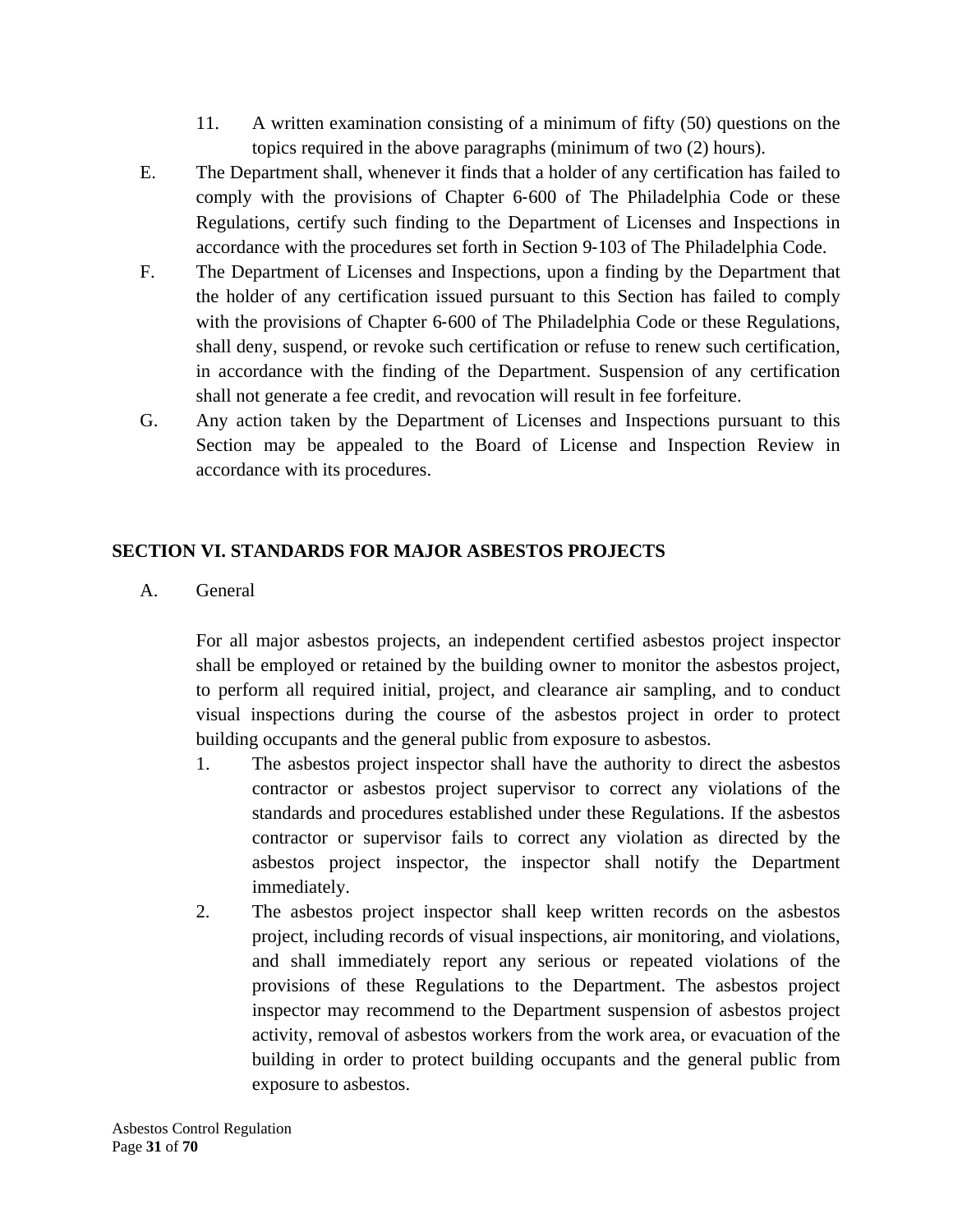### B. Work Area Preparation

- 1. The provisions of this Section VI.B. shall apply to all major asbestos projects, except where the asbestos abatement is performed solely by containment-bag techniques in which case the work area preparation shall comply with the provisions of Section VI.C.3.c. of these Regulations.
- 2. The building owner or designated representative shall provide at least ten (10) calendar days advance notification of intended asbestos abatement activity to all occupants within the work area and areas adjacent to the asbestos project. The notification shall include: the name of the contractor, the project location and scope, amount and type of asbestos, abatement procedure, dates of expected occurrence, and the telephone number for Air Management Services. Postings of this notification shall be in English (and other languages appropriate to the population of occupants within the work area and adjacent areas), at eye level, in a conspicuous, well‐lit place, at the entrances to the work area and immediate adjacent areas. The notice shall have the heading, NOTICE OF ASBESTOS ABATEMENT, in a minimum of one‐inch Sans Serif gothic or block style lettering. All other lettering shall be in a minimum of one‐quarter inch Sans Serif gothic or block style. The notice shall be posted until the Department certifies that the re‐occupancy standard has been met. A lessee initiating an asbestos project shall give ten (10) calendar days' notice to the owner of the subject building prior to the start of the asbestos project.
- 3. Caution signs meeting the specifications of OSHA 29 CFR 1926.58 K(l)(ii), shall be posted at all entrances to a location where airborne concentrations of asbestos may exceed ambient background levels. Caution signs shall be posted in English and other appropriate languages.
- 4. Occupants shall be removed from any floor where an asbestos project is in progress, unless the work area is completely separated from the occupied area either by an airtight physical barrier, such as a wall, or by an isolation barrier, with the work area under negative pressure.
- 5. When an isolation barrier is required it shall be constructed as follows:
	- a. partitions shall be constructed of, at a minimum, conventional 2x3 wood, polyvinyl chloride piping, or metal stud framing or equivalent, on a sixteen‐inch maximum center‐to‐center (16"CC) to support barriers in all openings larger than thirty-two (32) square feet, except where any one dimension is one (1) foot or less;
	- b. a solid construction material (e.g., plywood) of at least three-eighths-inch  $(3/8)$  thickness shall be applied to the work side of the framing where the barrier could be subject to damage from activity adjacent to the work area;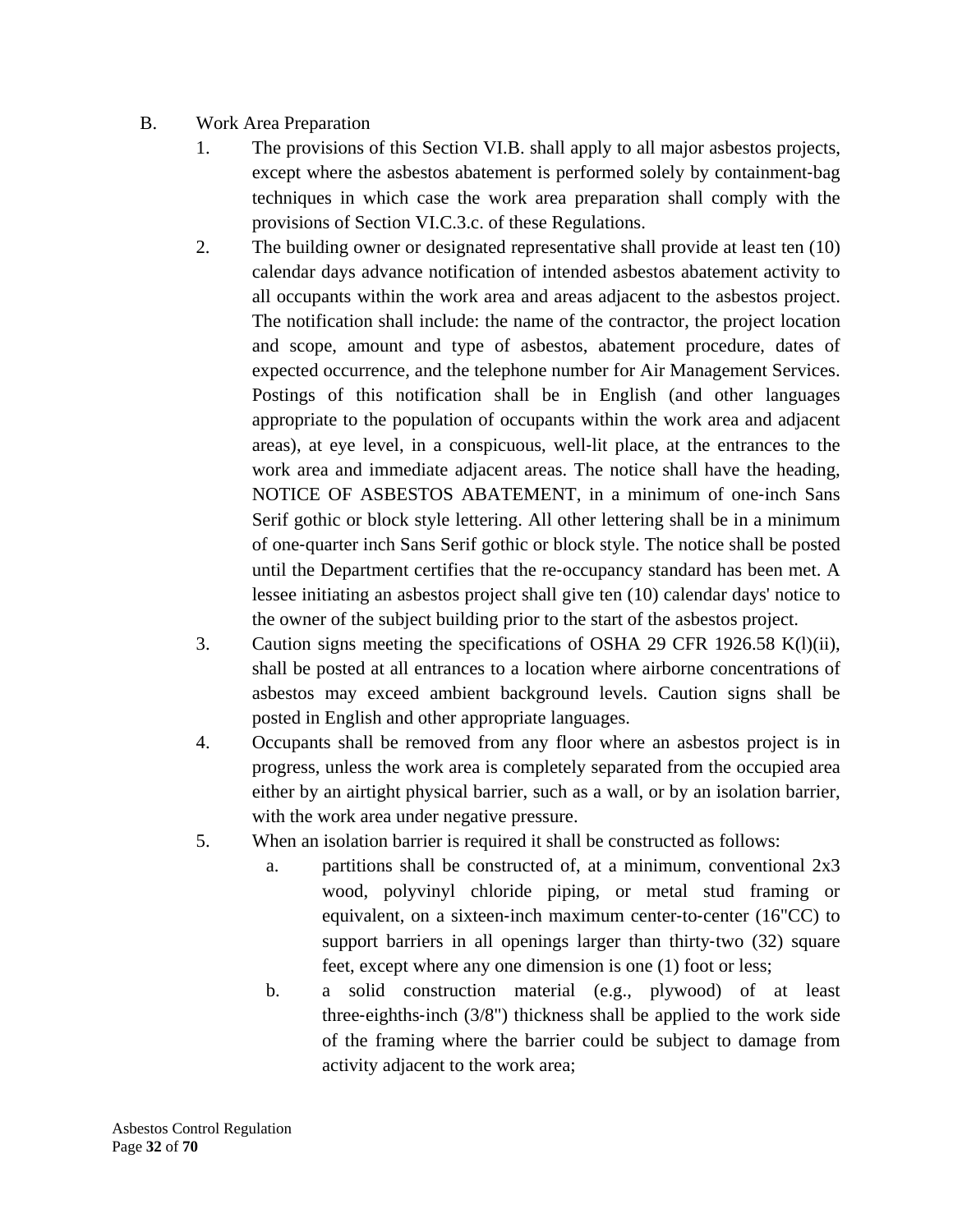- c. the partition shall be plasticized in accordance with paragraph 18. below; and
- d. all accessible walls surrounding the area shall contain a minimum 18" square transparent viewing port made of shatterproof material greater than or equal to 0.125" in thickness located at a height appropriate for accessible viewing and in such a manner so as to maximize visibility of the work area. Viewing ports shall be maintained in a clear and unobstructed manner at all times.
- 6. Prior to erection of partitions, asbestos materials that will be disturbed during this activity shall be:
	- a. treated first with amended water or a removal encapsulant; and
	- b. removed, using a tent procedure (see Section VI.C.4. of these Regulations); or removed by an equivalent procedure approved by the Department.
		- (.1) removal by these procedures shall be limited to a maximum of a one (1)‐foot‐wide strip running the length and/or height of the partition and is allowed only to facilitate erection of the partitions.
- 7. Prior to plasticizing as required under paragraph 18. below:
	- a. movable objects within the proposed work areas shall be pre‐cleaned using HEPA‐filtered vacuum equipment and, where feasible, wet cleaning methods, and such objects shall be removed from the work area. Upholstered furniture, carpeting and drapes shall HEPA-vacuumed before removal from the work ea. If the objects are disposed of as asbestos site material in accordance with Section VI.C.7. of these Regulations, cleaning is unnecessary. If carpeting is left in place, it shall be covered with plastic sheeting and one‐half  $(1/2)$ -inch rigid flooring prior to plasticizing as required under paragraph 18. below;
	- b. fixed objects which will remain within the proposed work areas shall be pre-cleaned using HEPA-filtered vacuum equipment and, where feasible, wet cleaning methods and enclosed with one (1) layer of plastic sheeting sealed with tape; and
	- c. all other surfaces in the proposed work areas shall be pre‐cleaned using HEPA‐filtered vacuuming equipment.
- 8. Except to allow for the entry of air necessary to maintain negative pressure, the work area shall be isolated by completely enclosing the work area and sealing off all doors, windows, ducts, grills, diffusers, and any other penetrations of the work areas with two (2) layers of plastic sheeting and tape.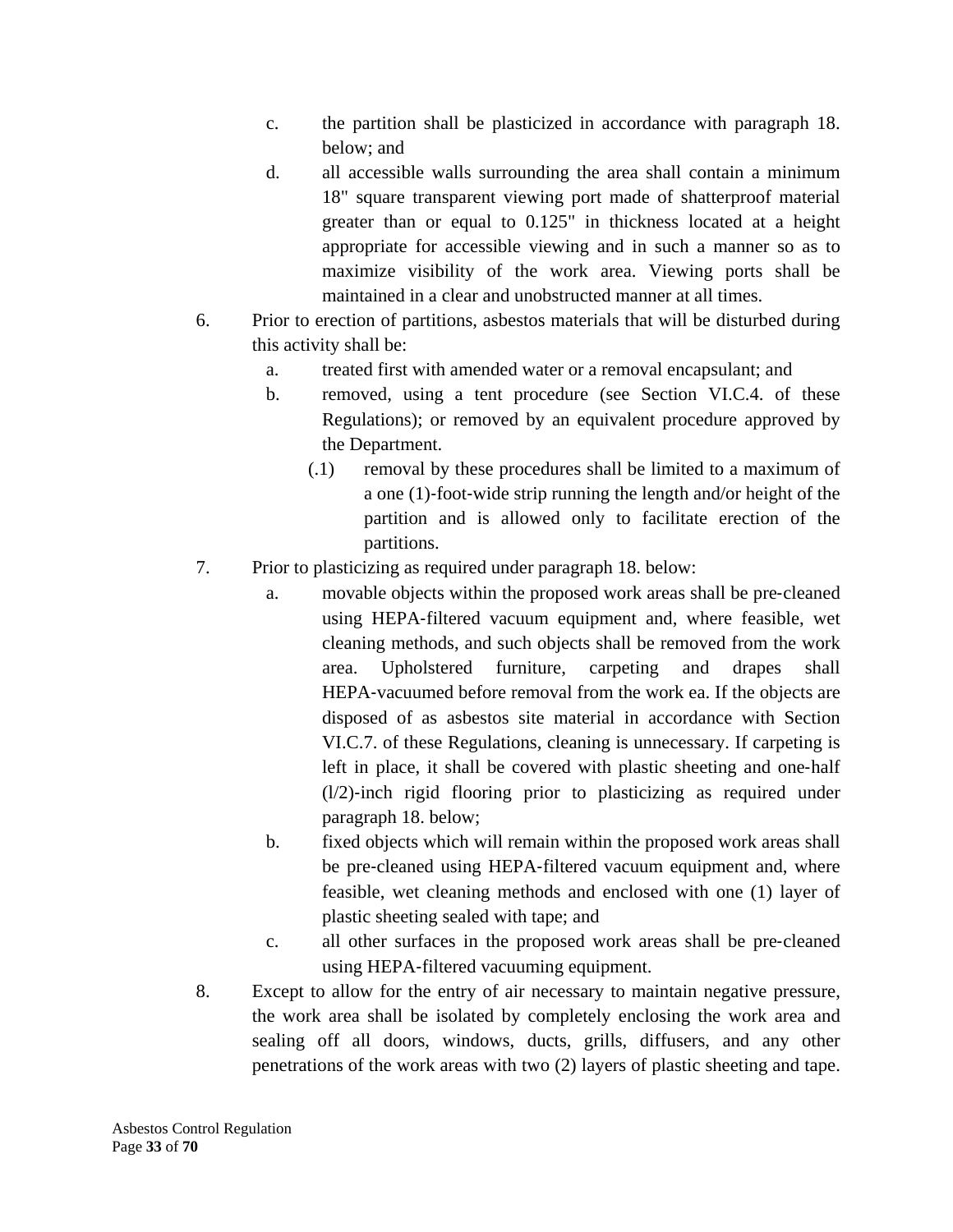All seams of system components that pass through the work area shall also be sealed.

- 9. After the isolation barriers required in paragraph 4. above have been erected, ceiling‐mounted objects not previously sealed, that will interfere with the asbestos abatement project, shall be removed and cleaned. Amended water spraying or HEPA‐filtered vacuuming shall be used during the process of removing any ceiling‐mounted objects to reduce the dispersal of asbestos fibers.
- 10. Suspended ceiling tiles and T‐grid components contaminated by friable asbestos materials shall remain in place until:
	- a. the work area has been fully prepared as outlined in Section VI.B. of these Regulations; and
	- b. electrical and HVAC systems have been shutdown:
		- (.1) if any suspended ceiling tiles and T‐grid components are to be retained for reuse, they shall be removed and vacuumed with HEPA-filtered equipment and wet-cleaned; otherwise, they shall be removed and disposed of as asbestos waste in accordance with Section VI.C.7. of these Regulations.
- 11. Emergency exits from the work areas shall be maintained, or alternative exits shall be maintained in accordance with Title 5 of the Philadelphia Code and any other applicable provisions. Emergency exits shall be checked daily against exterior blockage or impediments to exiting.
- 12. Entrances to the work area that will not be used for worker entry or emergency exits shall be locked to prevent unauthorized entry.
- 13. Floor drains shall be sealed individually with two layers of plastic sheeting and tape, and then covered in accordance with paragraph 18. below. Pits, sumps, etc., shall be covered with adequate plywood sheeting and secured to floor slabs in a manner which prevents a tripping hazard, prior to plasticizing as required in paragraph 18. below.
- 14. Elevators running through the work area shall be shutdown, except as provided in subdivision b. of this paragraph:
	- a. the elevator door in the work area shall be enclosed with conventional 2x3 stud framing, covered with three-eighths-inch (3/8") plywood sheathing and sealed at all edges and seams. This barrier shall be covered and lapped for eight (8) inches with two (2) layers of plastic sheeting adhered individually with edges taped for air tightness; and
	- b. elevators may remain in operation where shut‐down would severely restrict usage of the remainder of the occupied building. In these situations: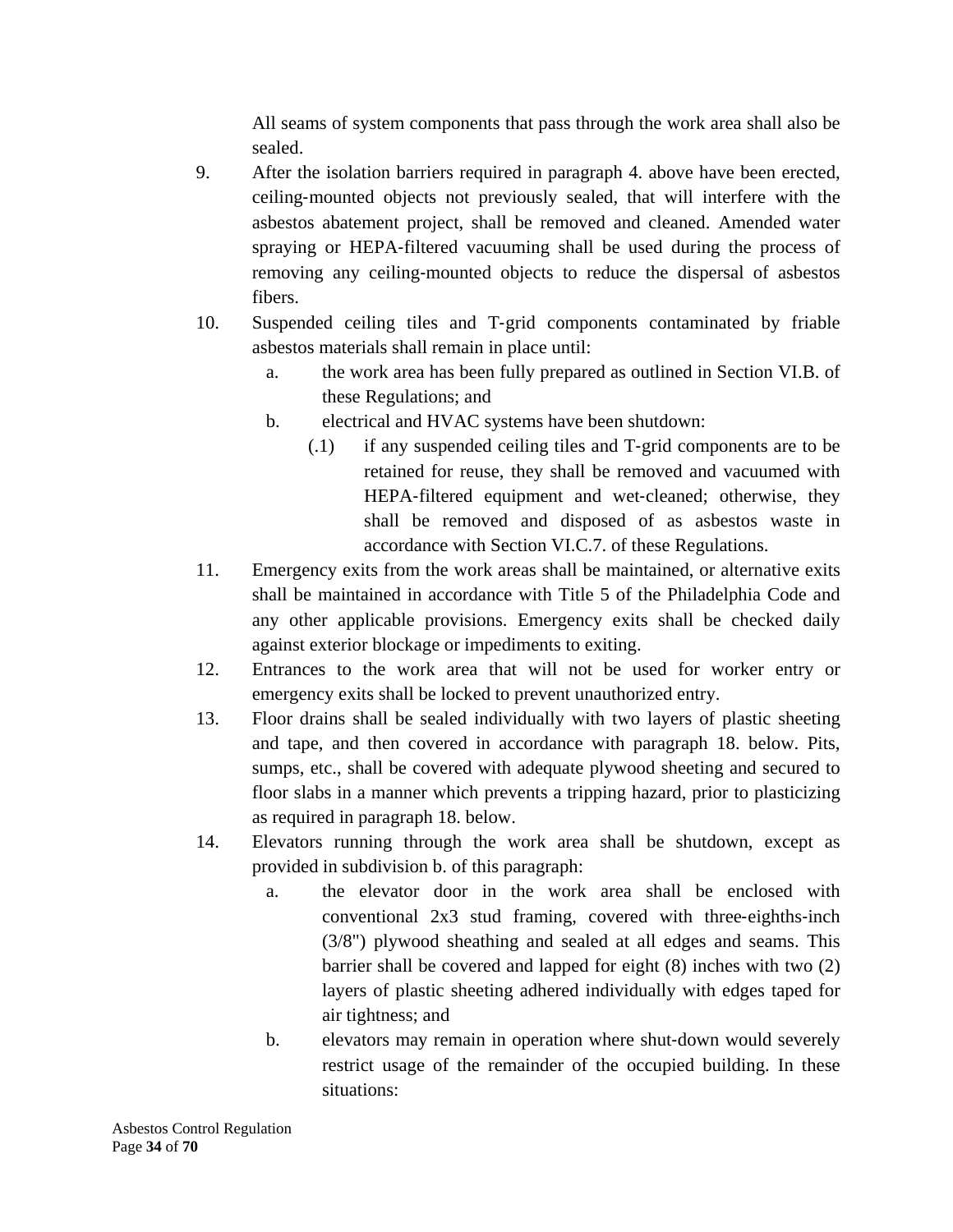- (.1) elevator control shall be modified to bypass the work area, if possible;
- (.2) a final larger layer of plastic sheeting shall be taped across the opening, airtight but with slack forming a larger perimeter diaphragm. Air leakage across the barrier shall be corrected upon discovery, and the elevator shaft shall be checked for airborne asbestos contamination; and
- (.3) smoke tests shall be conducted daily by the independent certified project inspector.
- 15. Heating, cooling, and ventilating air systems into or out of the work area shall be shut down to prevent contamination and dispersal of asbestos fibers to other areas of the structure.
- 16. Electrical power shall be shut down, tagged, and locked out to all work areas, except to those work areas where it is necessary that electrical equipment remain in service. Safe, temporary power and lighting that are waterproof, when applicable, shall be provided in accordance with Title 4.1 of the Philadelphia code and any other applicable provisions. All power to work areas shall be brought in from outside the area through ground‐fault interrupter at the source. Necessary stationary electrical equipment within the work area shall be adequately enclosed and ventilated.
- 17. A worker decontamination enclosure system shall be installed or constructed prior to plasticizing the work area and before disturbing asbestos material. The area in which these systems are located shall require heating, ventilating and air‐conditioning system isolation in accordance with paragraph 8. above, and plasticizing of electrical outlets and equipment.
- 18. All floor and wall surfaces shall be covered and sealed with plastic sheeting, using a minimum of two (2) layers. The plastic layers on the floor shall extend twelve (12) inches up the walls. Walls shall be covered with plastic sheeting down to the floor level, thus overlapping the floor covering by a minimum of twelve (12) inches. There shall be a distance of at least twelve (12) inches between the seams of adjacent layers.
- 19. Worker decontamination enclosure systems shall be provided outside the work area and shall be attached to all locations where workers will enter or exit the work area:
	- a. the worker decontamination enclosure system shall consist of a clean room, a shower room, and an equipment room, in series, separated from each other and from the work area by airlocks and from the non‐work area by a lockable, shuttered door. (Either existing rooms or newly‐constructed rooms may be used.);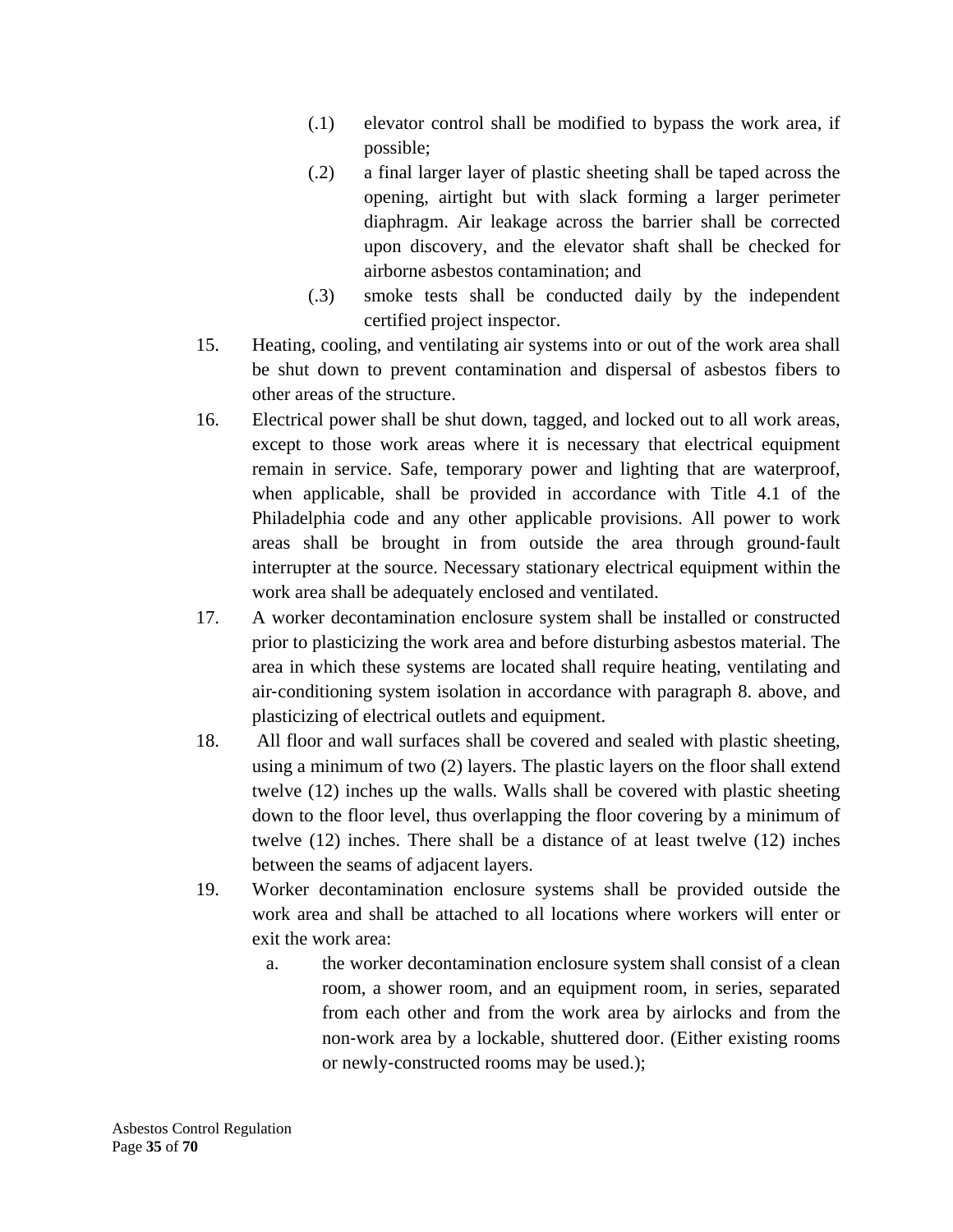- b. each room of the worker decontamination enclosure system shall be lined with, at a minimum, two (2) layers of plastic sheeting, or the equivalent;
- c. when the worker decontamination enclosure system is constructed outdoors or in areas with public access, it shall be fully framed and sheathed with plywood or its equivalent to prevent unauthorized entry. When located outdoors, the system shall be waterproof and windproof;
- d. prefabricated or trailer decontamination systems shall:
	- (.1) at a minimum, be as functional and secure as a constructed worker decontamination enclosure system; and
	- (.2) be completely decontaminated prior to removal from the work site;
- e. the clean room shall:
	- (.1) be sized adequately to accommodate the entire work crew; and
	- (.2) contain secure crew lockers or shelves, where space permits, and clean sealable plastic bags for storage of street clothes; and
	- (.3) contain a sufficient quantity of benches; and
	- (.4) contain shelves or appropriate facilities for storage of respirators; and
	- (.5) contain clean disposable clothing, replacement filters for respirators, towels and other necessary personal protective equipment; and
	- (.6) not be used for storage of tools, equipment, or materials, other than personal protective equipment, nor used as office space; and
	- (.7) be equipped with a lockable, shuttered door which opens on make‐up air inflow and seals on air flow cessation for interior and exterior exits. The door shall permit entrance to the clean room and secure the work place during off-shift hours. Equipment alternatives to this standard design may be utilized with the approval of the Department;
- f. the shower room shall:
	- (.1) contain a minimum of one (1) shower per eight (8) workers calculated on the basis of the largest shift; and
	- (.2) be supplied with hot and cold water adjustable at the tap; and
	- (.3) be constructed to ensure against water leakage; and
	- (.4) contain liquid bath soap, shampoo, and clean, dry towels in sufficient quantity for each showering: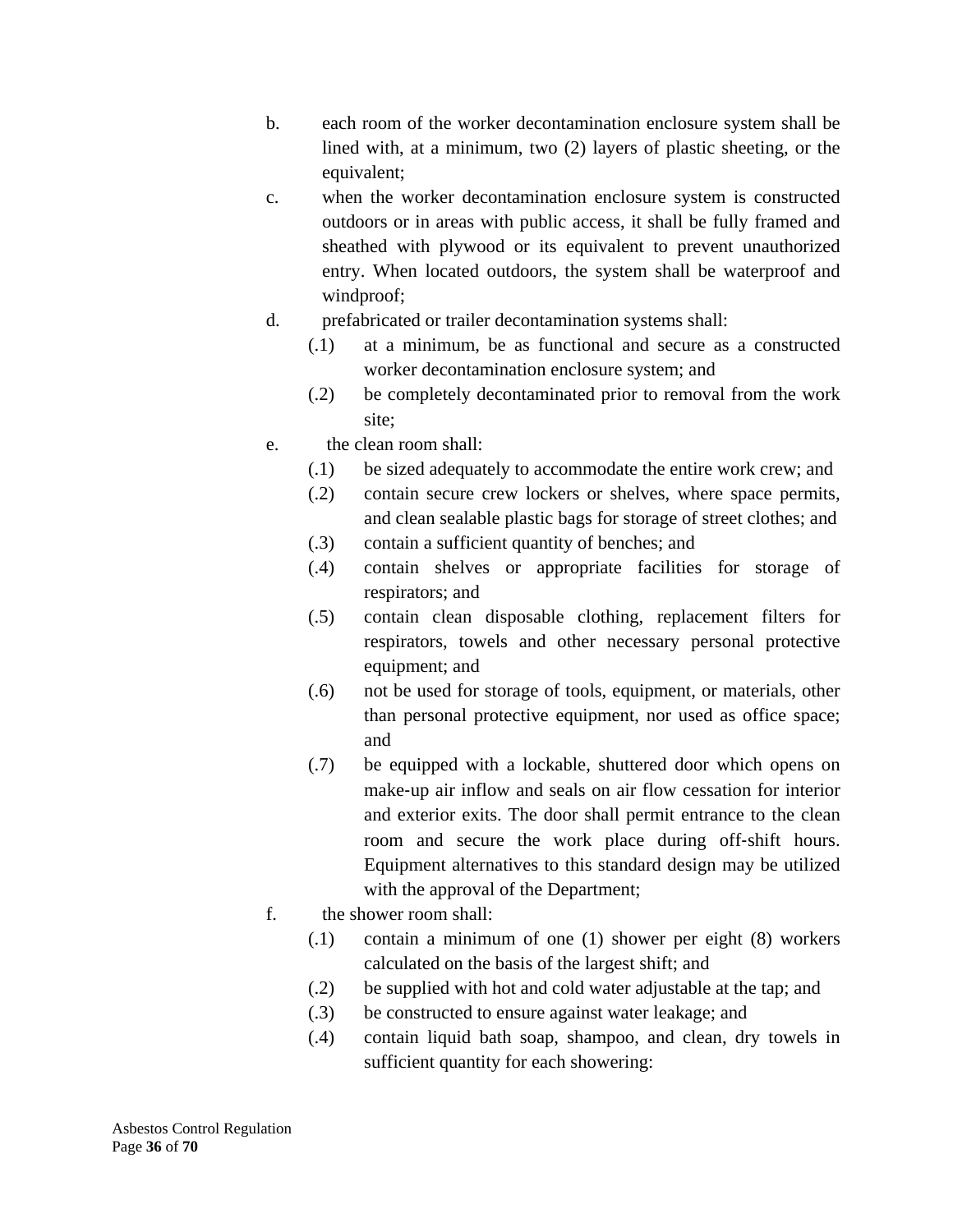- (.a) shower water that is not used for the purpose of rewetting asbestos waste materials shall be drained, collected and filtered through a system with at least five (5.0) micron particle size collection capability. A system containing a series of several filters with progressively smaller pore sizes shall be used to avoid rapid clogging of the filtration system by large particles:
	- (i) filtered wastewater shall be discharged either to a sewer or drummed and then properly disposed; and
	- (ii) used filters shall be disposed of as asbestos waste material in accordance with Section VI.C.7. of these Regulations;
- g. the equipment room shall:
	- (.1) be used for storage of equipment and tools used on the job that have been decontaminated previously in the work area;
	- (.2) contain a supply of replacement filters (in sealed containers until used) for HEPA vacuums and negative pressure ventilation equipment, extra tools, containers of surfactant and other materials and equipment that may be required during the abatement activity;
	- (.3) contain labeled six (6)‐mil polyethylene bags for collection of disposable clothing;
	- (.4) be used to store contaminated footwear (e.g. rubber boots and other reusable footwear) and contaminated clothing for reuse for the duration of the abatement activity or until disposed;
- h. adequate toilet facilities shall be provided in the vicinity of the clean room, external to the work area. Where such facilities do not exist, portable service shall be provided.
- 20. A negative pressure ventilation system shall be established to maintain negative air pressure in the work area at all times in order to prevent airborne asbestos fibers from escaping the work area:
	- a. the negative pressure ventilation equipment shall operate continuously, twenty‐four (24) hours a day, from the time of the erection of isolation barriers through successful clearance air monitoring in accordance with Section VI.D.4.c. of these Regulations. An operational failure of the negative pressure ventilation equipment shall require areas adjacent to the work area to be monitored for asbestos fibers;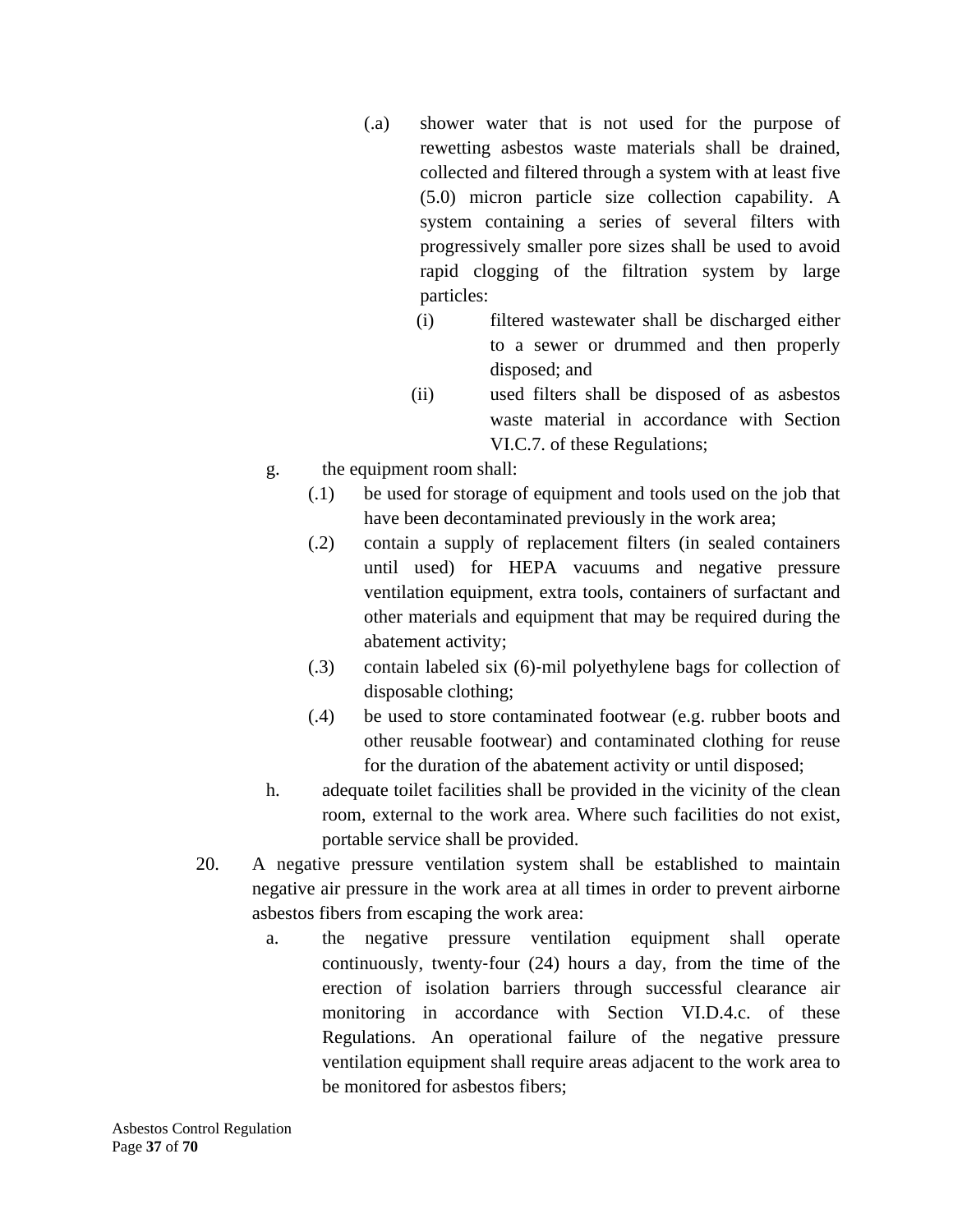- b. a static negative air pressure two-hundredths (0.02) inches (minimum) water column shall be maintained at all times in the work area during the abatement activity to ensure that contaminated air in the work area does not filter into uncontaminated areas;
- c. if more than one ventilation unit is installed, each unit shall be turned on, one at a time, while monitoring the integrity of all critical and/or isolation barriers for secure attachment and the need for additional reinforcement;
- d. a dedicated power supply for the negative pressure ventilating units shall be utilized;
- e. upon the loss of negative air pressure, the abatement activity shall stop immediately and shall not resume until negative pressure is restored. When loss of negative pressure lasts or is expected to last longer than one hour:
	- (.1) the make‐up air inlets shall be sealed airtight;
	- (.2) the worker decontamination enclosure system(s) shall be sealed airtight after the evacuation of personnel from the work area; and
	- (.3) all areas adjacent to the work area shall be monitored for asbestos fiber concentration throughout the duration of the loss of negative air pressure;
- f. negative pressure ventilation equipment shall be installed and operated to provide at least one air change in the work area every fifteen (15) minutes;
- g. additional make‐up air may be delivered to the work area through horizontal shutters which open on make-up air inflow and seal on air flow cessation, or through a HEPA-filtered ventilation system;
- h. openings made in the isolation barrier to accommodate negative pressure ventilation equipment shall be made airtight; equipment shall be located in a secure area;
- i. negative air pressure equipment shall be in compliance with ANSI Z9.2 (l979), Local Exhaust Ventilation;
- j. negative air pressure systems shall be operated in accordance with, "Guidance for Controlling Asbestos‐Containing Materials in Buildings", Appendix J, Specifications and Operating Procedures for the Use of Negative Pressure System for Asbestos Abatement, EPA Report Number 560/5‐85‐024 (l985);
- k. negative pressure ventilation equipment shall be exhausted to the outside of the building away from occupied areas except as provided in subdivision 1. below: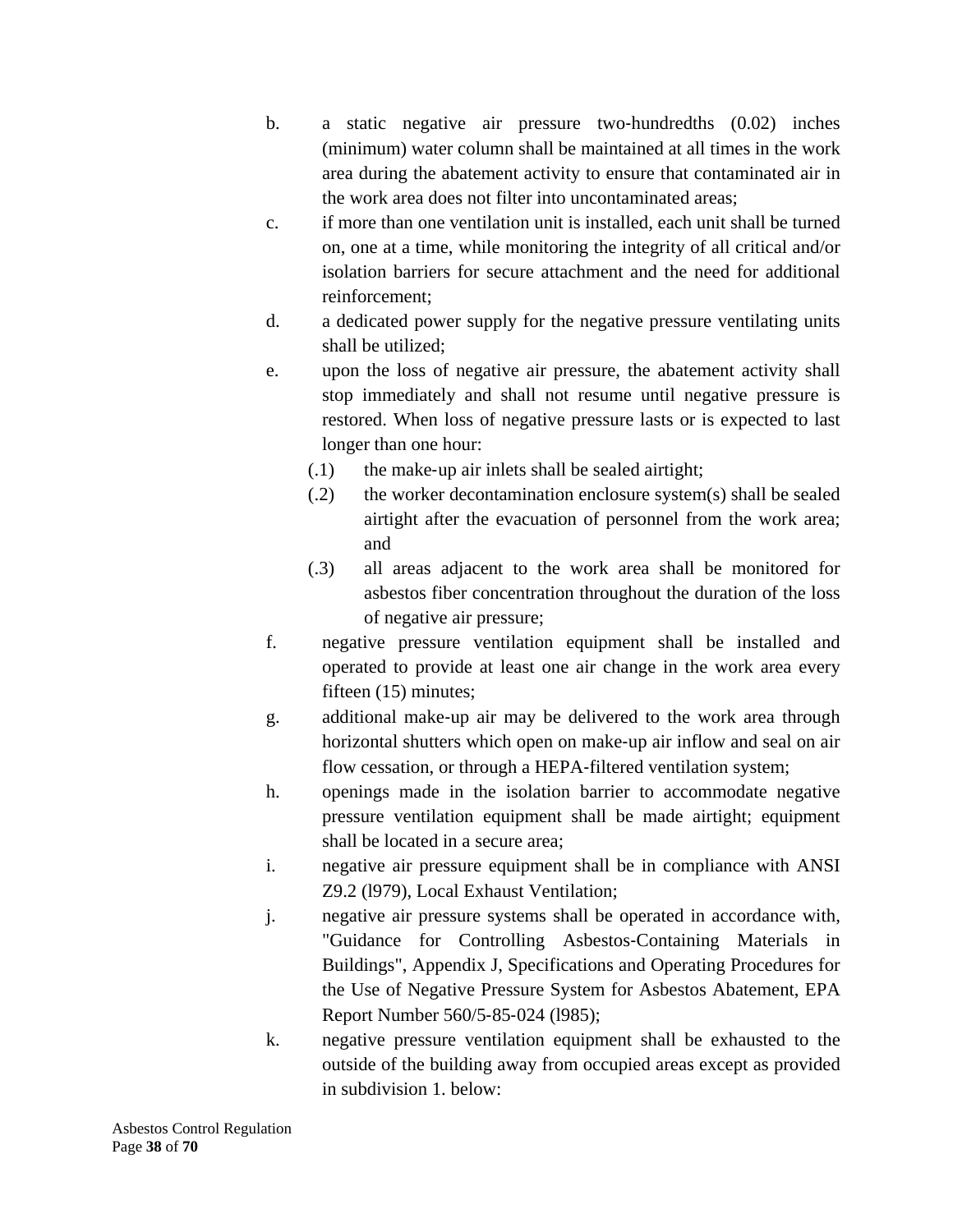- (.1) at no time shall the negative pressure ventilation unit exhaust within entrances of the building or adjacent buildings;
- (.2) heavy‐duty ducting, equivalent to, or larger than, the shape and dimension of the negative pressure ventilation exhaust port shall be used to exhaust to the outside of the structure; and
- (.3) all ducting shall be sealed and braced or supported to maintain airtight joints;
- l. where ducting to the outside is not possible, careful installation, smoke testing, air monitoring and daily inspections of ducting shall be performed to insure that the ducting does not release asbestos fibers into uncontaminated building areas.
- 21. The Department may approve alternative equivalent methods for work area preparation proposed in the permit application if the methods required by this Section are not technically feasible or would cause unsafe or unhealthy conditions. A request to the Department for approval of alternative equivalent methods shall include the reasons for not using the methods required by this Section and a description of the proposed alternative methods.
- C. Asbestos Project Procedures
	- 1. General Procedures
		- a. No removal, encapsulation, or enclosure of asbestos materials may begin until the Department has performed a pre‐inspection of the work area to ensure that the work area has been properly prepared in accordance with this Section and that all necessary equipment is in place to protect building occupants and the general public;
		- b. No person shall enter the work area during an asbestos project without proper equipment and clothing and training;
		- c. The contractor or supervisor of an asbestos project shall provide all authorized persons who enter the work area with the required protective clothing and equipment, in accordance with applicable federal regulations, including disposable protective clothing (including full‐body coveralls, head and foot covers, gloves) and appropriate respirators;
		- d. The contractor or supervisor of an asbestos project shall ensure that:
			- (.1) all individuals refrain from eating, drinking, and smoking in the work area and other contaminated areas;
			- (.2) all workers and authorized visitors enter the work area through the worker decontamination enclosure system;
			- (.3) all individuals who enter the work area sign an entry log, located in the clean room, upon each entry and exit. The pages of the log shall be permanently bound together and shall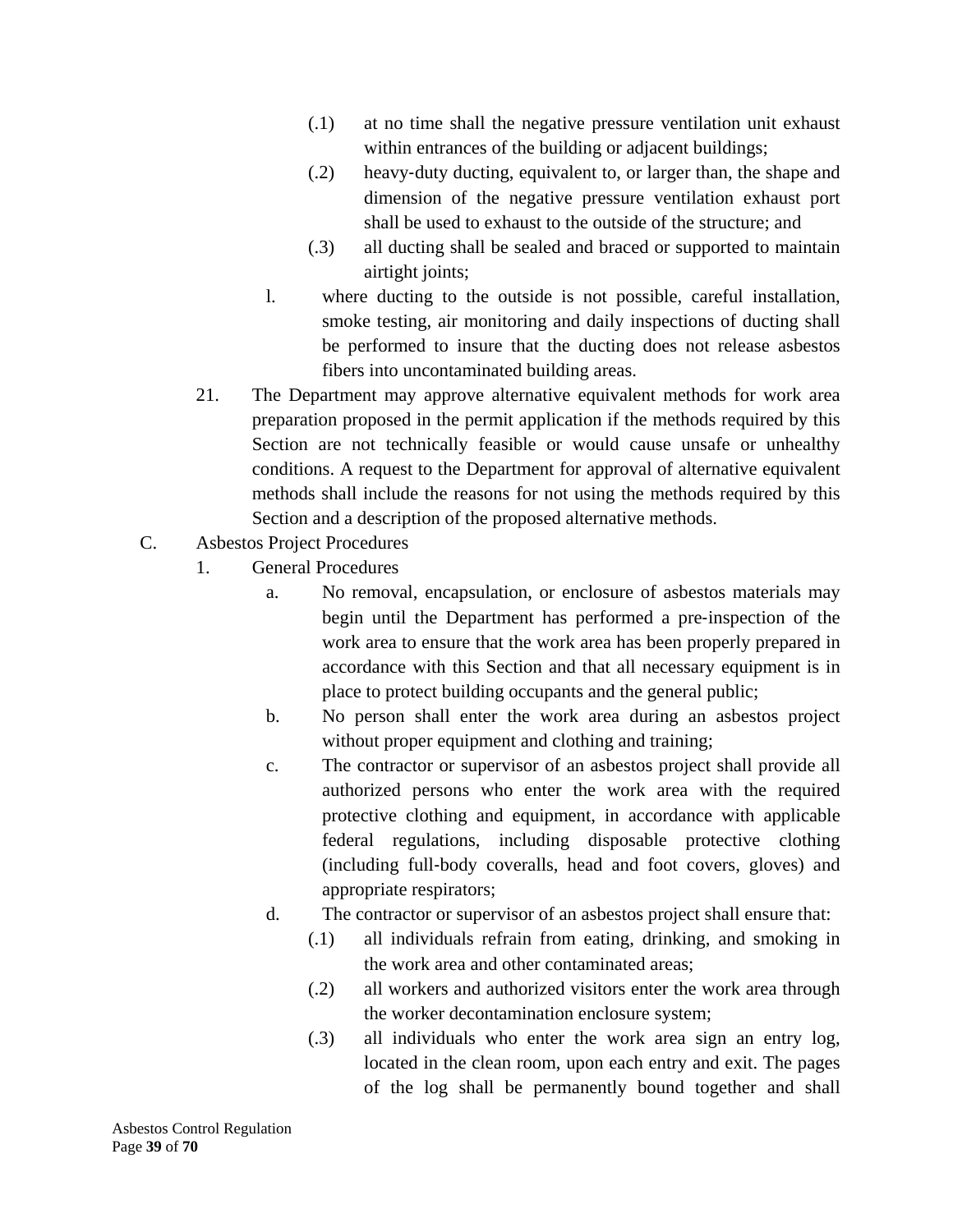identify fully the facility, owner, agents, contractor(s), the project, each work area, worker respiratory protection employed, and date and time of entry and exit. The entry log headings shall indicate, and the signatures shall be used to acknowledge, that the regulations and procedures have been reviewed and understood by all persons prior to entering the work area. The postings and log headings shall be in English and other appropriate languages. The asbestos project supervisor shall be responsible for the maintenance of the log during the abatement activity. The log shall be available for examination during general business hours by the Department, the owner and the project workers;

- (.4) all individuals, before entering the work area, are familiar with all posted regulations, personal protection requirements and emergency procedures;
- (.5) all individuals proceed first to the clean room, remove all street clothing, store these items in clean, sealable plastic bags or a locker, and don respiratory protection, disposable coveralls, head covering, foot covering and gloves. Clean respirators, filters, if appropriate, and protective clothing shall be provided and utilized by each person on each occasion when he/she enters the work area;
- (.6) individuals wearing the designated personal protective clothing and equipment proceed from the clean room, through the shower room, to the equipment room where necessary tools are collected and any additional clothing (deck shoes, hard hats, goggles and/or overalls) are donned before entry into the work area;
- (.7) before leaving the work area, each individual removes the gross contamination from the outside of the respirators and protective clothing by wet cleaning and/or HEPA‐filtered vacuuming;
- (.8) in the equipment room, all personal protective equipment, except respirators, are removed; disposable clothing shall be deposited into the appropriate containers for disposal in accordance with Section VI.C.7. of these Regulations. Reusable contaminated clothing, footwear, and/or head gear shall be stored in the equipment room when not in use;
- (.9) each individual, while still wearing a respirator, proceeds to the shower room, cleans the outside of the respirator and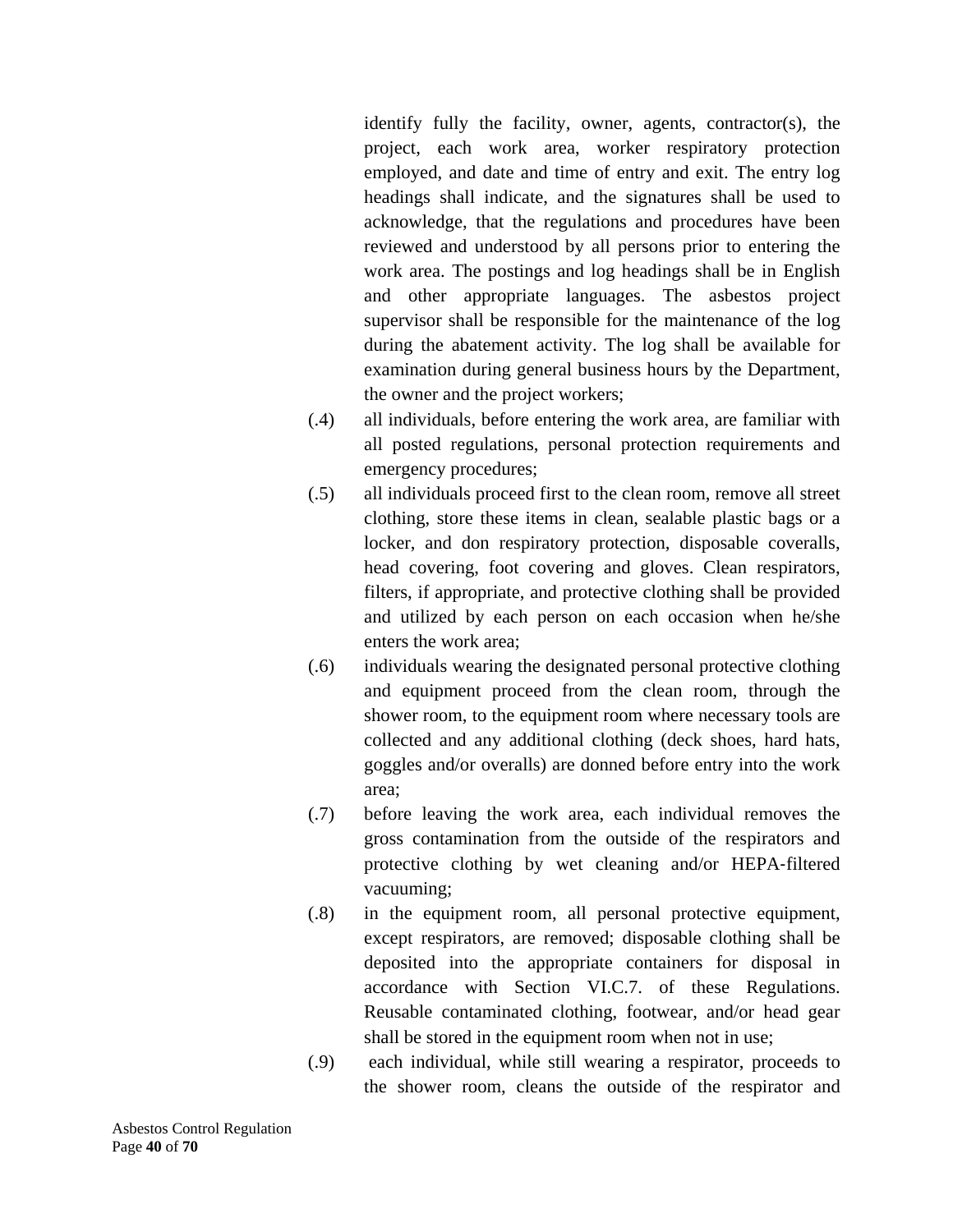his/her exposed face area under running water prior to removing the respirator, and then fully and vigorously showers and shampoos to remove residual asbestos contamination. Respirators shall be washed thoroughly with soap and water. Various types of respirators may require slight modification of these procedures; and

- (.10) individuals, after showering and drying, proceed to the clean room and don clean disposable clothing if returning to the work area or, if not, street clothing; and
- e. Air monitoring to determine worker exposure to asbestos fibers shall be conducted for all asbestos workers not covered by the OSHA asbestos standards, in accordance with the applicable EPA and OSHA standards.
- 2. General Removal Procedures
	- a. The asbestos material shall be sprayed with amended water. The amended water shall be tested on a small area before use to ensure effectiveness. A fine low‐pressure spray of amended water shall be applied to prevent disturbance of asbestos fibers prior to removal. The amended water shall be sprayed on as many times and as often as necessary ensure that the asbestos nearest the substrate the asbestos material is thoroughly wetted to event dust emission. Removal of dry asbestos material shall be permitted only when removal of wet asbestos material is not feasible and only with the prior approval of the Department;
	- b. Asbestos material located more than fifteen (15) feet above the floor shall be removed and lowered into inclined chutes, lowered onto scaffolding, or containerized at that height for later disposal. Asbestos materials shall not be dropped or thrown to the floor from fifteen (15) feet or greater. For materials at heights greater then forty (40) feet above the floor, a dust‐tight, enclosed chute shall be constructed to transport removed asbestos material directly to containers located on the floor;
	- c. The asbestos material shall be disposed of in accordance with Section VI.C.7. of these Regulations;
	- d. After all of the asbestos material has been removed from the structure, all surfaces from which asbestos has been removed shall be scrubbed using nylon or bristle brushes and wet-sponged, or cleaned by an equivalent method approved by the Department, to remove all visible asbestos material. During cleaning the surfaces shall be kept wet using amended water;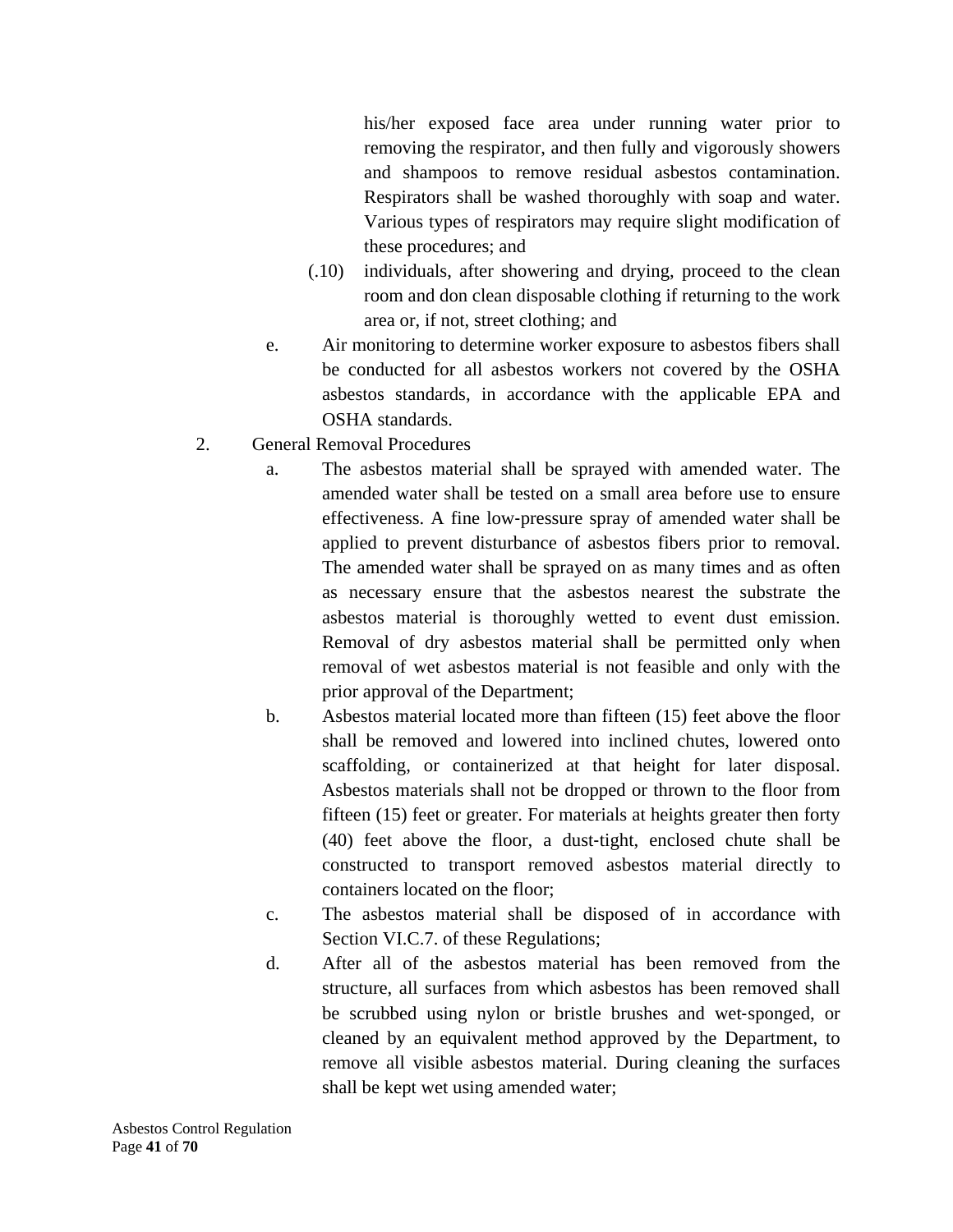- e. All accessory equipment shall be moved to the equipment room in sealed six (6)-mil plastic bags and decontaminated for removal;
- f. All free water (in contaminated areas) shall be retrieved and added to asbestos waste for disposal and/or placed in plastic‐lined leak‐tight drums for disposal in accordance with Section VI.C.7. of these Regulations; and
- g. Containment‐bag techniques shall be used to the maximum extent feasible for removal of asbestos pipe insulation or other appropriate asbestos materials as outlined in paragraph 3. below.
- 3. Containment‐Bag Technique
	- a. The removal of asbestos by use of the containment‐bag technique shall be limited to asbestos insulation from pipe fittings, elbows, and pipe. Containment bags are for single use and shall not be repositioned;
	- b. A minimum of two persons are required to perform asbestos material removal by the containment‐bag technique. A third person may be required to conduct air monitoring and assist with supplies;
	- c. Work areas where removal of asbestos materials is performed solely by the containment‐bag technique shall be prepared as follows:
		- (.1) notification of asbestos abatement and caution signs shall be posted in accordance with Section I.B.3. of these Regulations;
		- (.2) all necessary materials and supplies shall be brought into the work area before any removal begins;
		- (.3) building occupants shall be removed from any floor where a removal project is in progress unless the work area is completely separated by an airtight physical barrier such as a wall, or by an isolation barrier;
		- (.4) the work area shall be separated from the rest of the work site by isolation barriers consisting of solid physical barriers such as ceiling, floors, and walls, or solid partitions as described in Section VI.B.5. of these Regulations, with all openings such as doors, windows, and air vents covered with a single layer of plastic sheeting;
		- (.5) at least one layer of plastic sheeting shall be taped to the floor beneath the pipes subject to the abatement extending at least five (5) feet from the area of removal in all directions; and
		- (.6) the provisions of Section VI.B.7. and 15. of these Regulations shall be followed;
	- d. The following is a list of required equipment and tools for the removal of asbestos by the containment‐bag technique: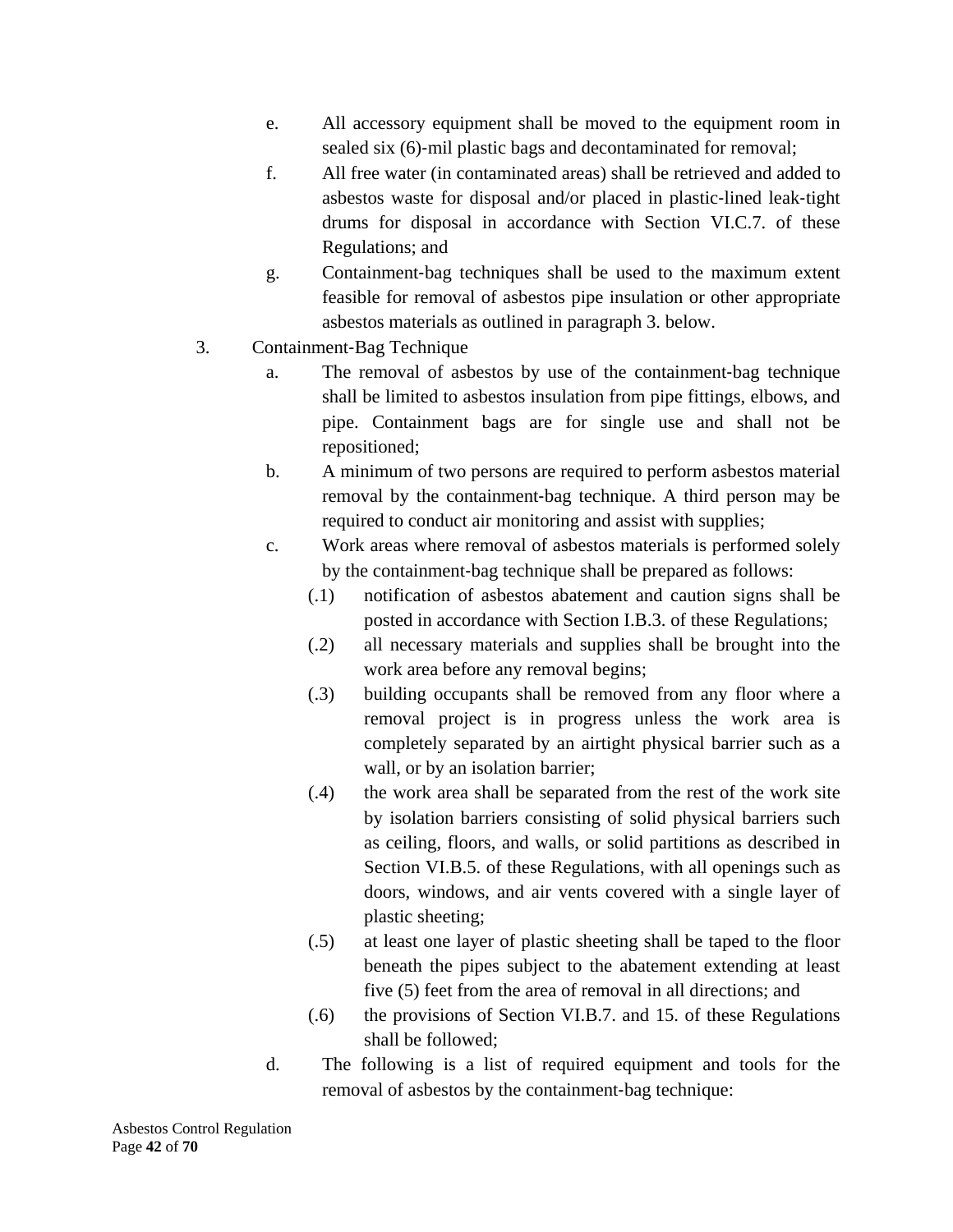- $(0.1)$  the containment bag which consists of a six  $(6)$ -mil bag fitted with long sleeve gloves, a tool pouch and a two-inch opening used for water application;
- (.2) a pump‐up sprayer (garden type) with a two or three gallon capacity;
- (.3) amended water;
- (.4) six (6)‐mil polyethylene disposal bags with the proper markings for asbestos waste;
- (.5) a HEPA‐filtered vacuum with a capillary tube for insertion into the containment bag;
- (.6) tools such as: a small scrub brush, a utility knife for cutting the insulation, a stapler, wire cutters, smoke tubes with aspirator bulb, a bone saw, tin snips, duct tape, and wettable cloths;
- (.7) a roll of six (6)‐mil polyethylene; and
- (.8) an encapsulant (tinted).
- e. Removal procedures shall be conducted as follows:
	- (.1) a visual inspection of the pipe where the work will be performed shall be made to determine if any damaged pipe covering (broken lagging, hanging etc.) exists. If so, the pipe shall be wrapped in polyethylene and fully secured with duct tape. Debris on the floor and other surfaces which has accumulated and contains asbestos must be properly disposed. If the pipe is undamaged, one layer of duct tape shall be placed around the pipe at each end of where the containment bag will be attached. The pipe insulation diameter worked shall not exceed one‐half the bag working length above the attached gloves;
	- (.2) slit the top of the containment bag open (if necessary) and cut down the sides to accommodate the size of the pipe (about two inches longer than the pipe diameter);
	- (.3) place the necessary tools into the pouch located inside the containment bag. This will usually include the bone saw, utility knife, rags, scrub brush, wire cutters, tin snips and pre-cut wettable cloth. Cut out two (2) doughnut shapes in the cloth with the inner diameter one‐half inch smaller than the diameter of the pipe beneath the insulation. Finally, cut a slit in each of the two doughnuts so they can be slipped around the pipe;
	- (.4) one strip of duct tape shall be placed along the edge of the open top slit of the containment bag for reinforcement;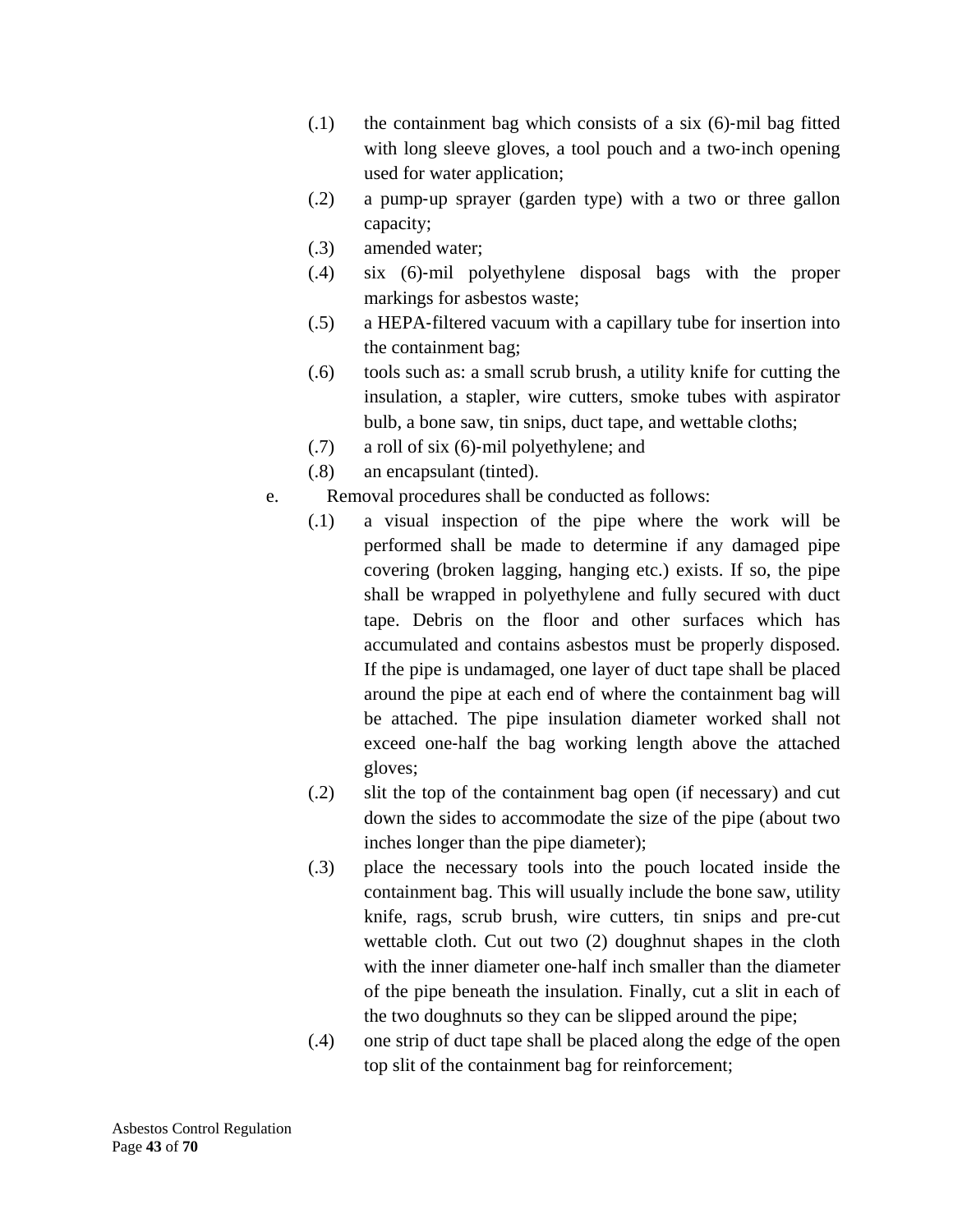- (.5) place the containment bag around the section of pipe to be worked on and staple the top together through the reinforcing duct tape. Staple at intervals of approximately one inch. Next, fold the stapled top flap back and tape it down with a strip of duct tape. Next, duct tape the ends of the containment bag to the pipe itself, previously covered with plastic or duct tape (see subdivision (.1) above);
- (.6) using the smoke tube and aspirator bulb, place the tube into the water sleeve (two-inch opening to containment bag). By squeezing the bulb, fill the bag with visible smoke. Remove the smoke tube and twist the water sleeve closed. While holding the water sleeve tightly, gently squeeze the containment bag and look for smoke leaking out, especially at the top and ends of the containment bag. If leaks are found, they shall be taped closed using duct tape and the bag shall be re‐tested;
- (.7) insert the wand from the water sprayer through the water sleeve. Using duct tape, tape the water sleeve tightly around the wand to prevent leakage;
- (.8) one person places their hands into the long‐sleeved gloves while the second directs the water spray at the work;
- (.9) if the section of pipe is covered with an aluminum jacket, this is removed first using wire cutters to cut any bands and tin snips to remove the aluminum. It is important to fold the sharp edges in to prevent cutting the bag when it is placed in the bottom. A box may be put in the bottom of the bag with the tools placed in it, and the metal placed in the box to further protect the bag from being cut;
- (.10) with the insulation exposed, using a bone saw, cut the insulation at each end of the section to be removed. A bone saw is a serrated heavy‐gauge wire with ring‐type handles at each end. Throughout this process, water is sprayed on the cutting area to keep dust to a minimum;
- (.11) once the ends are cut, the section of insulation should be slit from end to end using a utility knife. The cut should be made along the bottom of the pipe and water continuously supplied. Again, care should be taken when using the knife not to puncture the bag. Some insulation may have wire to be clipped as well. Again, a box may be used here as in subdivision (.9) above to protect the bag from puncture;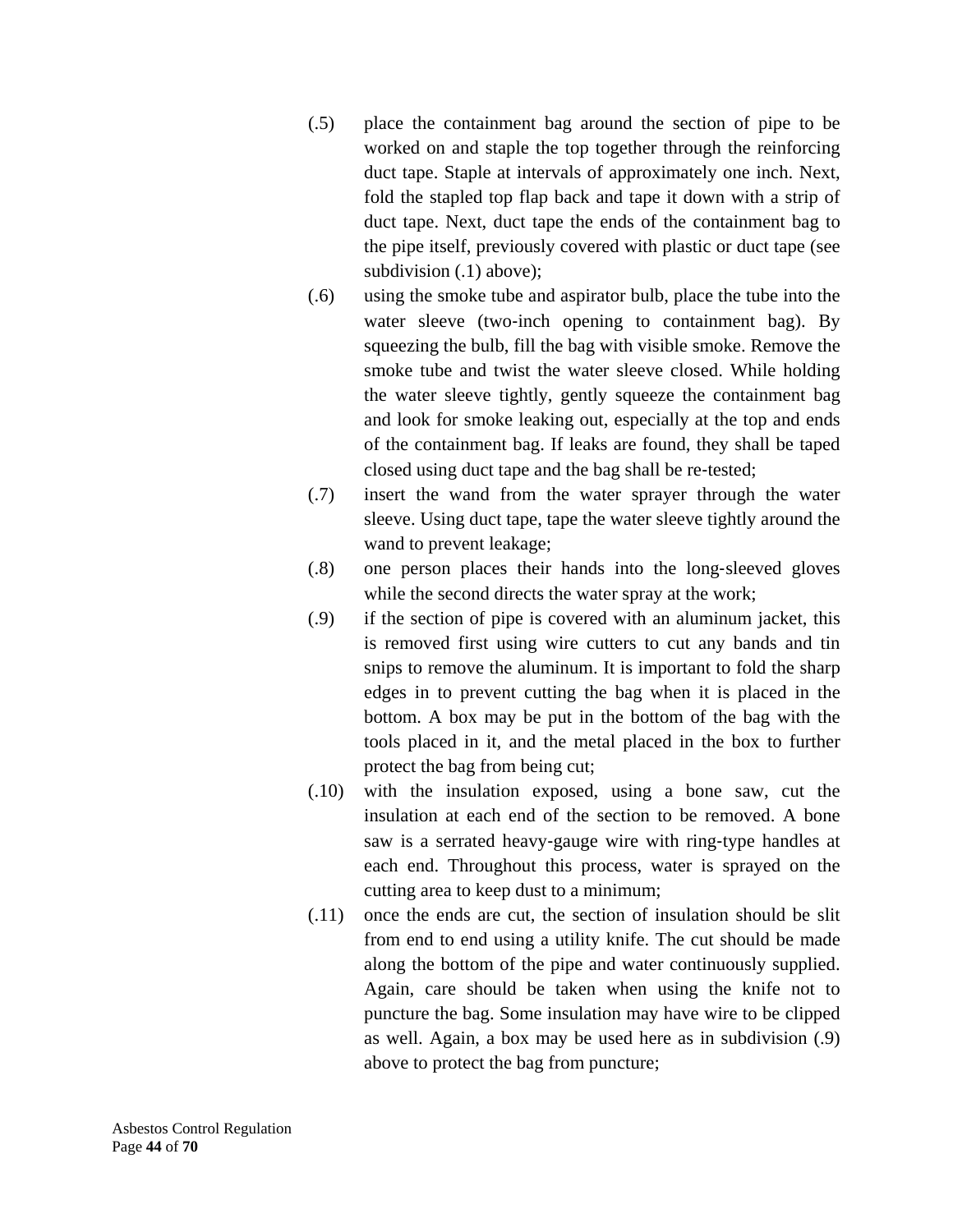- (.12) rinse all tools with water inside the bag and place back into pouch;
- (.13) the insulation can now be lifted off the pipe and gently placed in the bottom of the bag, while the side of the insulation adjacent to the pipe is being thoroughly wetted;
- (.14) using a scrub brush, rags, and water, scrub and wipe down the exposed pipe;
- (.15) wet the doughnut‐shaped pieces of wettable cloth over the exposed ends of insulation remaining on the pipe;
- (.16) remove the water wand from the water sleeve and attach the small nozzle from the HEPA-filtered vacuum. Turn on the vacuum only briefly to collapse the bag;
- (.17) remove the vacuum nozzle and twist the water sleeve closed and seal with duct tape;
- (.18) from outside the bag, pull the tool pouch away from the back. Place duct tape over the twisted portion and then cut the tool bag from the containment bag, cutting through the twisted/taped section. In this manner, the contaminated tools may be placed directly into the next containment bag without cleaning. Alternatively, the tool pouch with the tools can be placed in a bucket of water, opened underwater, and the tools cleaned and dried without releasing asbestos into the air. Rags and the scrub brush cannot be cleaned in this manner and should be discarded with the asbestos waste;
- (.19) with removed insulation in the bottom of the bag, twist the bag several times and tape it to keep the material in the bottom during removal of the containment bag from the pipe;
- (.20) slip a six (6)‐mil disposal bag over the containment bag (still attached to the pipe). Remove the tape and open the top of the containment bag and fold it down into the disposal bag;
- (.21) all surfaces in the work area shall be cleaned in accordance with Section VI.C.8. of these Regulations.
- (.22) place any contaminated articles, debris, etc. into the bag with the waste;
- (.23) twist the top of the bag closed, fold this over, and seal with duct tape. Place this bag into a second six (6)‐mil disposable bag, and seal as in the above manner. Label the bag with a warning label;
- (.24) asbestos material shall be disposed of in accordance with Section VI.C.7. of these Regulations; and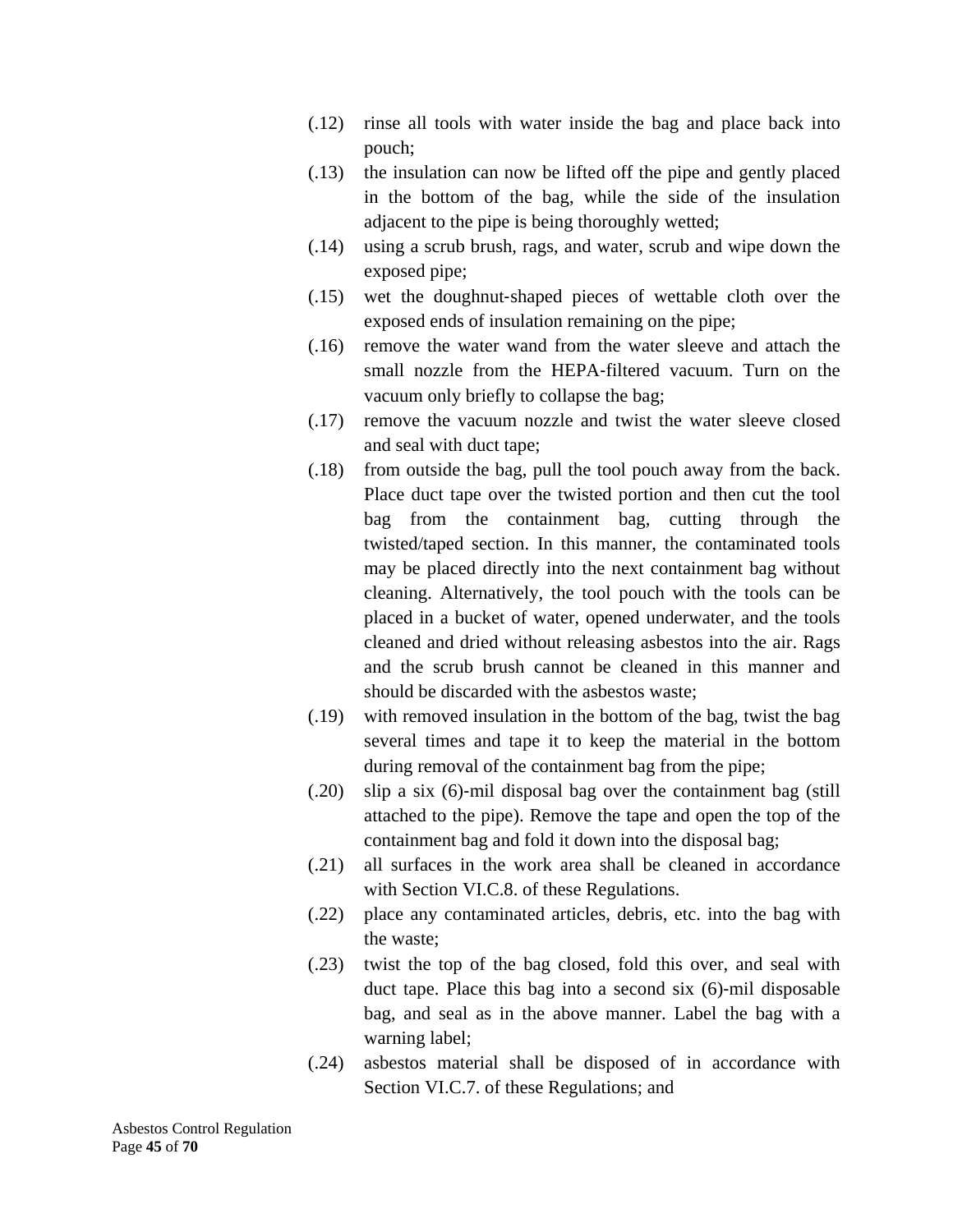- (.25) only containment bags which are manufactured and designed to be used exclusively on vertical pipe shall be used on vertical sections of pipe.
- 4. Tent procedures
	- a. Tent procedures shall be used only for the purpose of fulfilling the conditions of Section VI.B.6. of these Regulations and are limited to the removal of less than one hundred sixty (l60) square feet of asbestos material;
	- b. Tent procedures shall be accomplished in a constructed or commercially available plastic tent, plasticizing and sealing all surfaces not being abated within the tent periphery forming an enclosure. The tent shall be of six  $(6)$ -mil polyvinyl chloride at a minimum, with seams heat-sealed or double folded, stapled and taped air‐tight and then taped flush with the adjacent tent wall. This is a single use barrier that shall not be reused once dismantled or collapsed;
	- c. Asbestos workers involved in the tent procedure shall wear two (2) disposable suits, including gloves, hood and footwear, and appropriate respiratory equipment if a decontamination unit is not contiguous to the tent;
	- d. The tent shall be attached to the substrate to produce an airtight seal except for a section large enough to allow for make-up air into the tent;
	- e. A HEPA vacuum or equivalent shall be used to continuously exhaust the enclosed area as specified under Section VI.B.20. of these Regulations, except that the negative air pressure in subdivision b. of that section shall be tested by smoke testing. The duct shall be attached securely and airtight through the tent wall at the most remote location possible from the asbestos material to be disturbed. A minimum of two (2) volume changes per hour is required;
	- f. Removal of asbestos material shall be by wet methods in accordance with Section VI.C.2. of these Regulations;
	- g. The removed asbestos material shall be carefully placed in plastic disposal bags and the bags handled in accordance with Section VI.C.7.c. of these Regulations;
	- h. Upon completion of abatement, and prior to tent collapse, the enclosed substrates shall:
		- (.1) be wet cleaned using clean rags, mops or sponges;
		- (.2) be permitted sufficient time to dry, prior to EPA‐vacuuming all substrates; and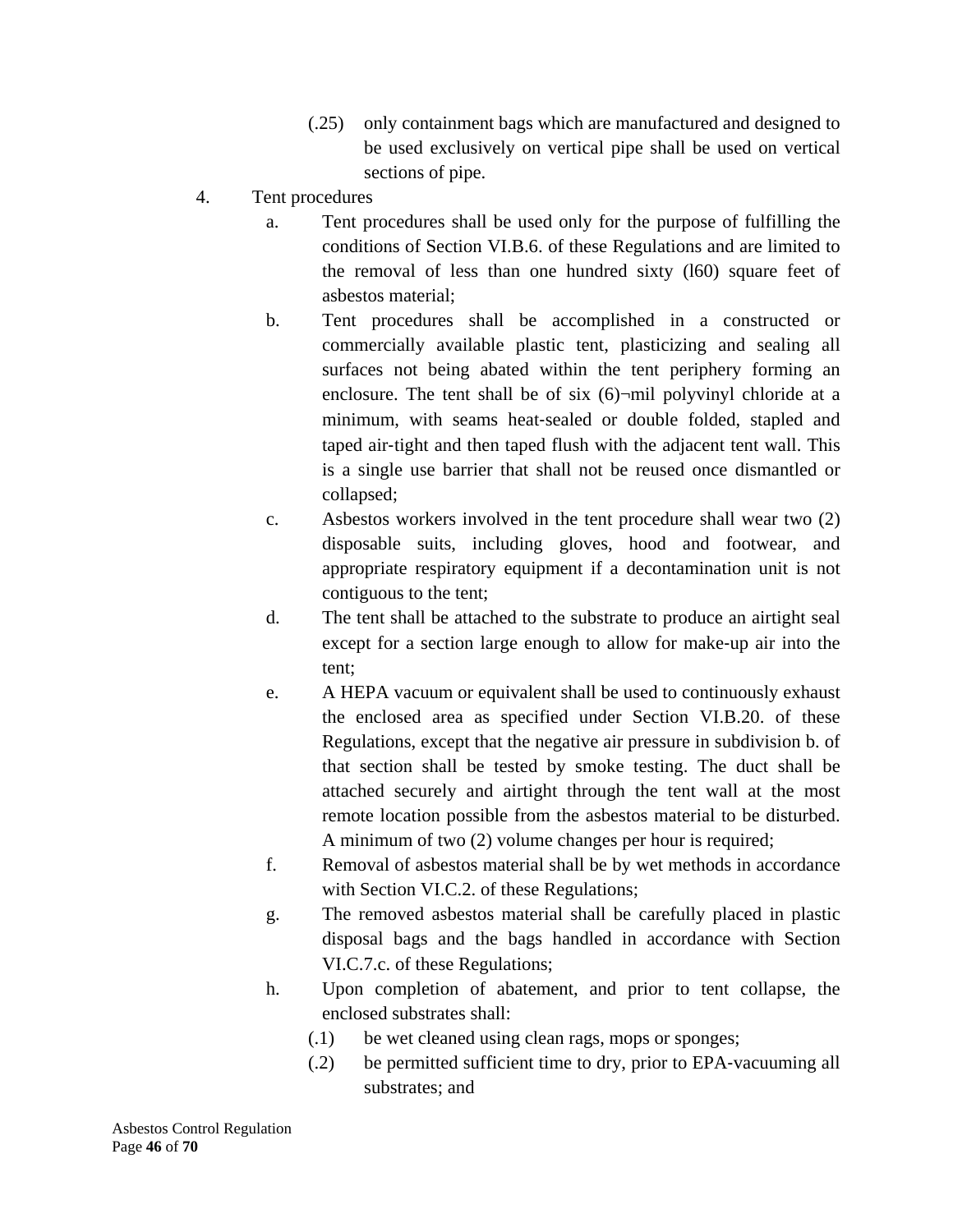- (.3) be encapsulated to lockdown residual asbestos;
- i. In the event of loss of negative pressure or barrier disturbance, the tent and the enclosed substrates shall be treated according to subdivision h. above;
- j. The outer disposable suit shall be removed and remain in the tent upon exiting. Following tent disposal and work site cleanup the workers shall immediately proceed to a shower at the work site. The inner disposable suit and respirator shall be removed in the shower after appropriate wetting. The disposable clothing shall be disposed of as asbestos waste material. The workers shall then fully and vigorously shower with supplied liquid bath soap, shampoo, and clean, dry towels;
- k. The HEPA vacuum shall be used to filter a minimum of six (6) volume changes through the tent prior to collapse of the tent/barrier; and
- l. The tent shall be collapsed inward, enclosing the contaminated clothing. This contaminated material shall be disposed of in a plastic disposal bag. The vacuum shall be decontaminated and sealed.
- 5. Encapsulation Procedures
	- a. Encapsulation shall not be performed where:
		- (.1) asbestos material is friable and damaged, delaminated, or deteriorating;
		- (.2) effective long‐term inspection of the encapsulated site cannot be assured;
		- (.3) the source of asbestos is readily accessible to building occupants and damage to the asbestos material is probable;
		- (.4) the asbestos material does not adhere well to the substrate;
		- (.5) there is existing or potential water damage to asbestos material;
		- (.6) the asbestos material is more than one inch thick and is used to cover ceilings, walls, beams, or other structural members; or
		- (.7) the asbestos material is subject to high vibration;
	- b. If encapsulation is used as a method of asbestos abatement, the following maintenance procedures shall be employed:
		- (.1) a periodic monitoring and maintenance program, consisting of inspection at least annually to check for damage to all encapsulated surfaces;
		- (.2) maintenance of records by the building owner, on the location and condition of the encapsulated material; and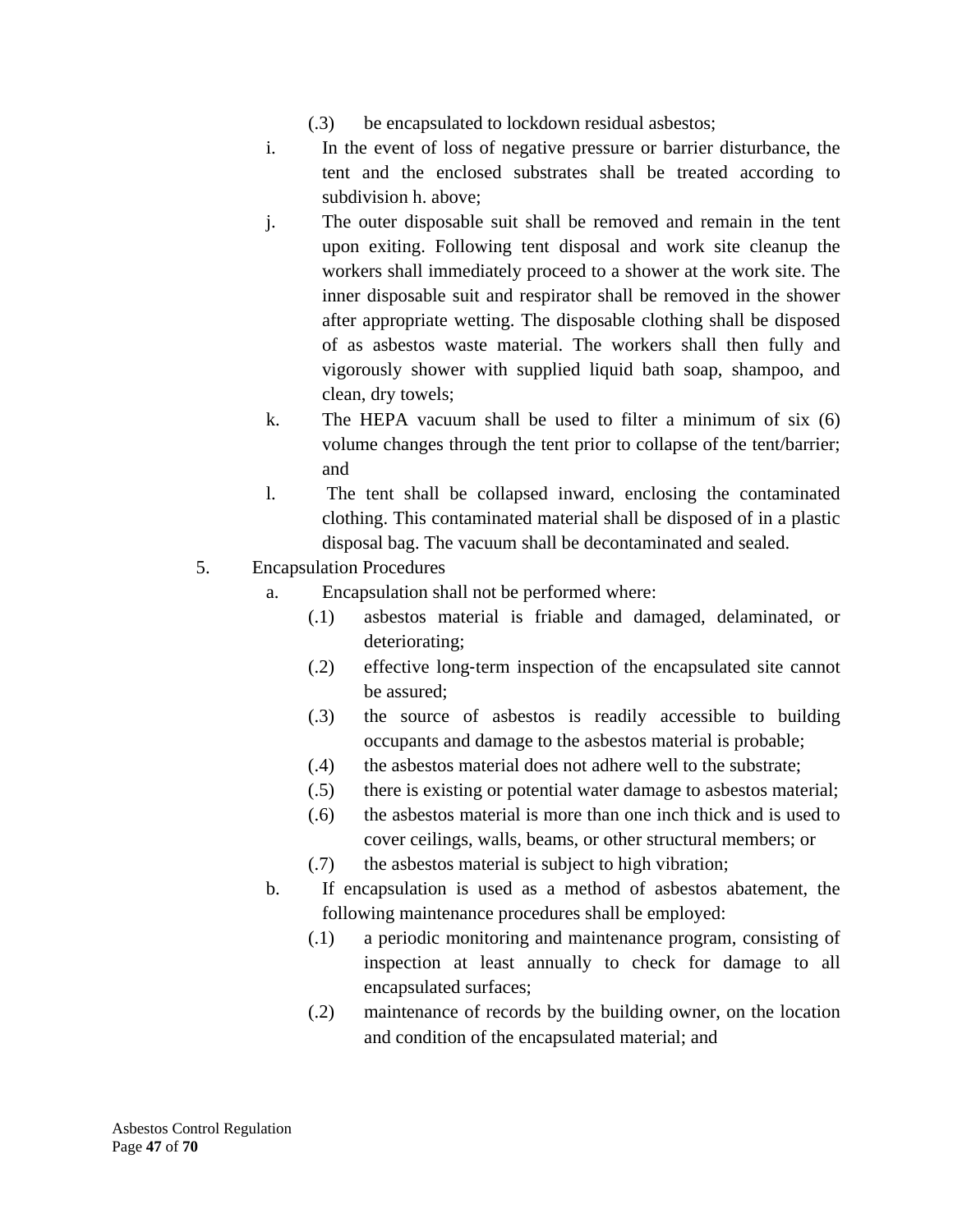- (.3) the removal of encapsulated asbestos when conditions change, indicating that the encapsulant no longer prevents the release of asbestos fibers;
- c. Only encapsulants approved by the Department may be used to encapsulate asbestos materials; the Department shall maintain a list of Department‐approved encapsulants;
- d. Before encapsulation is performed, all loose asbestos material shall be dampened, removed while damp, and disposed of in accordance with Section VI.C.7. of these Regulations;
- e. Material used to fill missing areas shall contain no asbestos, shall adhere well to the substrate, and shall provide an adequate base for the encapsulating agent;
- f. Encapsulated asbestos materials shall be identified by signs, labels, color coding or some other mechanism prescribed by the Department to warn persons who may be required to disturb the material that asbestos is present, and such notification shall remain in place as long as the encapsulated asbestos material remains intact; and
- g. Where encapsulants are sprayed on asbestos materials:
	- (.1) low pressure airless spray shall be used; and
	- (.2) negative air filtration units (with HEPA filters) shall be used during the encapsulation process which shall have sufficient capacity to cause one (1) complete air exchange every thirty (30) minutes.
- 6. Enclosure Procedures
	- a. The surface area of the asbestos material which will be disturbed during the installation of hangers, brackets or other enclosure supports shall first be sprayed with amended water using a low‐pressure airless spray;
	- b. Power drills used to install anchors or other tools which may disturb asbestos material shall be equipped with or used in conjunction with HEPA‐vacuum systems;
	- c. Loose asbestos materials shall be removed while damp and disposed of in accordance with Section VI.C.7. of these Regulations;
	- d. After the installation of hangers, brackets or other supports and before the asbestos material is enclosed, asbestos-containing materials shall be repaired, using materials which do not contain asbestos;
	- e. Enclosures for asbestos materials shall be identified by signs, labels, color coding or some other mechanism approved by the Department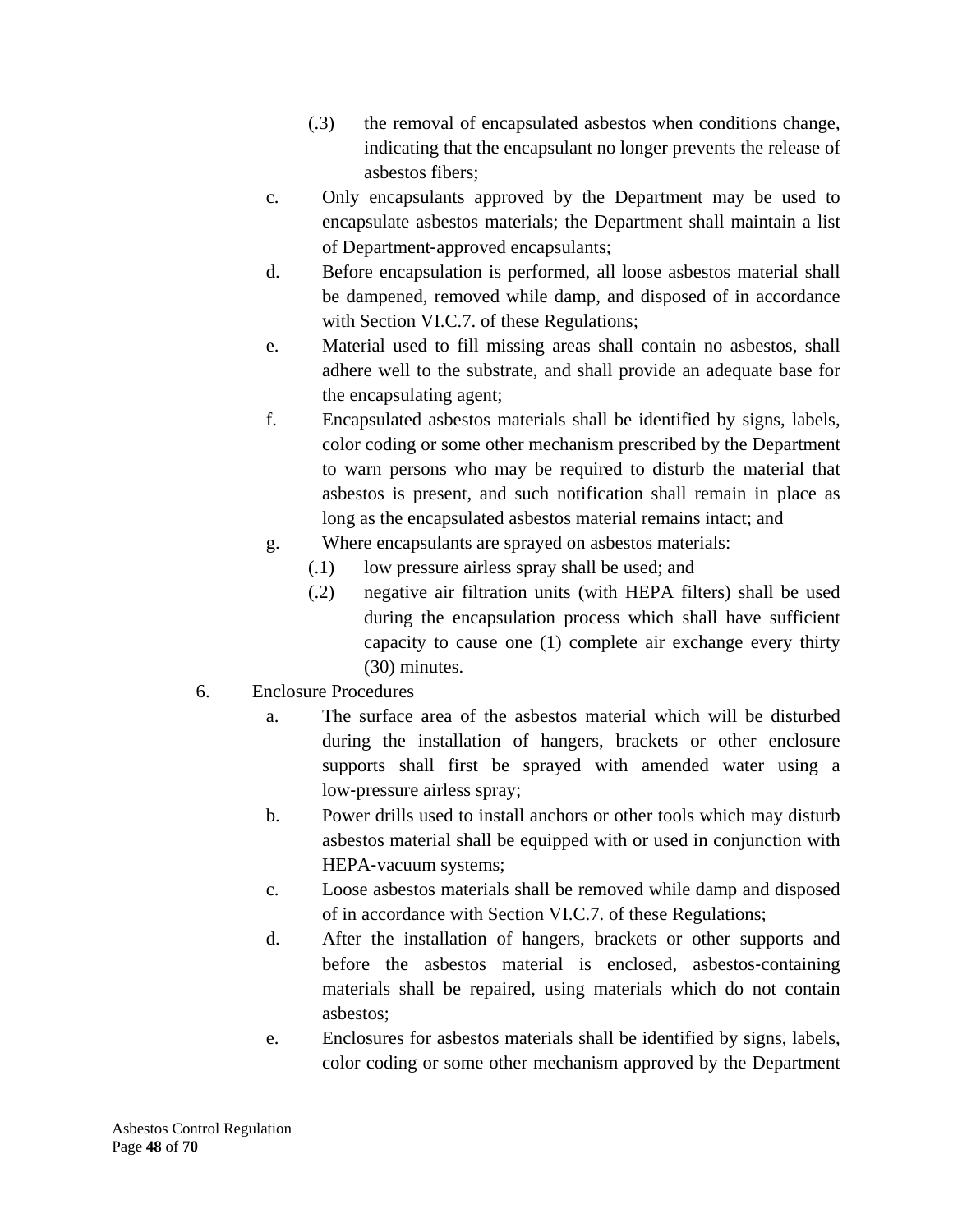to warn persons who may be required to disturb the enclosure, that asbestos is present; and

- f. Enclosures shall be inspected at least annually to ensure their integrity.
- 7. Waste Disposal Procedures
	- a. As asbestos materials are removed, they shall be thoroughly wetted and placed into six (6)‐mil plastic disposal bags;
	- b. Asbestos‐contaminated materials such as plastic sheeting, clothing, and other items shall be placed into six (6)‐mil plastic disposal bags;
	- c. Plastic disposal bags containing asbestos and asbestos‐contaminated materials shall be sealed, cleaned, and, while being removed from the work area, placed into approved six (6)‐mil plastic disposal bags, which shall be sealed, labeled, and transported directly to an approved waste disposal , storage, or transfer facility, in accordance with the applicable Pennsylvania Department of Environmental Resources, and EPA regulations;
	- d. Any asbestos‐contaminated materials which may penetrate the asbestos disposal bags shall be placed into fiber drums, which shall be sealed and labeled in accordance with applicable EPA regulations;
	- e. There shall be no visible emission of asbestos dust during the transport of asbestos or asbestos‐contaminated waste; and
	- f. Large structural or mechanical components may be removed with the attached asbestos material for disposal provided:
		- (.1) the component has been completely wrapped with two (2) layers of six (6)‐mil polyethylene plastic and securely sealed with duct tape for transport to an approved disposal facility; and
		- (.2) the component has been cut away at places free of asbestos material. If there is no asbestos-free area to make the cut, the asbestos material shall be removed using the glove bag technique or equivalent, and the cut shall be made at the asbestos‐cleared place.
- 8. Work Area Clean‐Up Procedures
	- a. After all asbestos abatement work has been completed, but before the plasticizing is removed, wet wipe all surfaces in the work area to eliminate gross debris and then remove the top layer of plastic sheeting.
	- b. All surfaces within the work area from which asbestos material has been removed, and the bottom layer of plastic sheeting shall be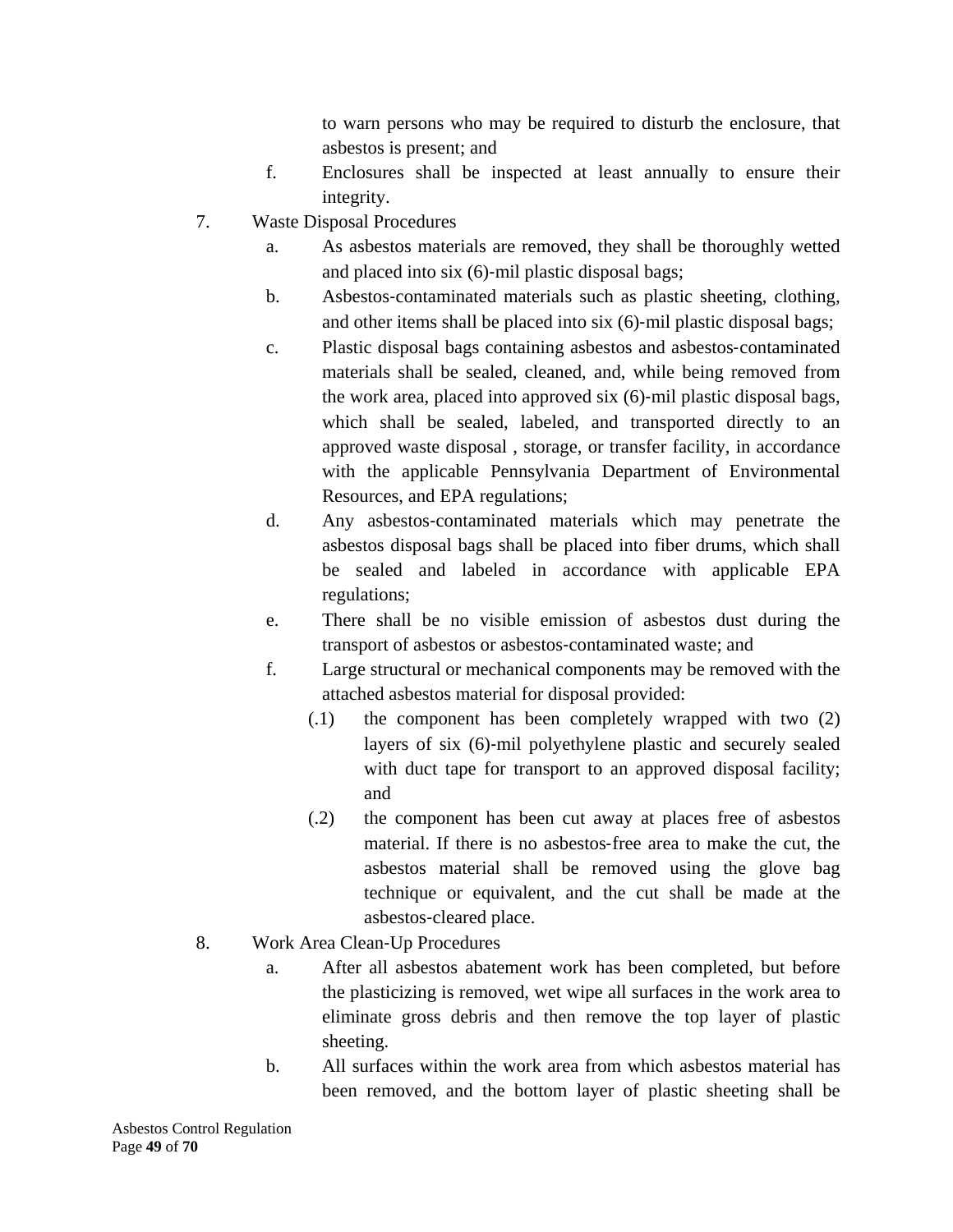HEPA‐vacuumed and where feasible, wet cleaned with amended water;

- c. Following thorough cleaning, and after the Certified Asbestos Project Inspector has confirmed that the no visible residue remains, all surfaces in the work area from which asbestos has been removed and the bottom layer of plastic sheeting shall be sprayed where feasible with an encapsulant;
- d. Clearance sampling shall be conducted in accordance with Section VI.D.4.c. after the bottom layer of plastic sheeting on walls, floors, and objects in the work area has dried and has been removed;
- e. The sequence of wet and dry cleaning shall be repeated in twenty‐four (24) hour intervals until the Certified Asbestos Project Inspector has determined that no residue is visible and, based on aggressive air monitoring conducted after all surfaces have dried, the airborne asbestos levels do not exceed the re‐occupancy standard set forth in Section VI D.5. of these Regulations.
- f. Critical barriers shall remain in place until the requirements of paragraph e. above has been satisfied.
- 9. Re‐Insulation

No structural or mechanical surfaces from which asbestos has been removed shall be re‐insulated with asbestos materials.

- D. Air Monitoring
	- 1. The independent certified asbestos project inspector shall monitor the level of airborne asbestos fibers on both the inside and outside of the asbestos abatement work area(s) by the collection of air samples before (Pre‐test Samples), during (Project Samples) and after (Clearance Samples) the asbestos abatement project as specified in paragraph 4. below.
	- 2. Air sampling and analysis for asbestos shall be conducted either according to the latest NIOSH methods for phase contrast microscopy (PCM) (Method 7400, NIOSH Manual of Analytical Methods) or transmission electron microscopy (TEM) (Method 7402, NIOSH Manual of Analytical Methods). Otherwise OSHA and EPA methods, or other methods approved by the Department, shall be employed. The applicable OSHA method for PCM is set forth in 29 CFR 1926.58, Appendix B. The applicable EPA method for TEM is set forth in 40 CFR 763, Subpart E, Appendix A.
	- 3. Air samples shall be analyzed by an independent certified laboratory. Testing results shall be forwarded directly to the Department and to the independent certified asbestos project inspector and posted outside the work area so that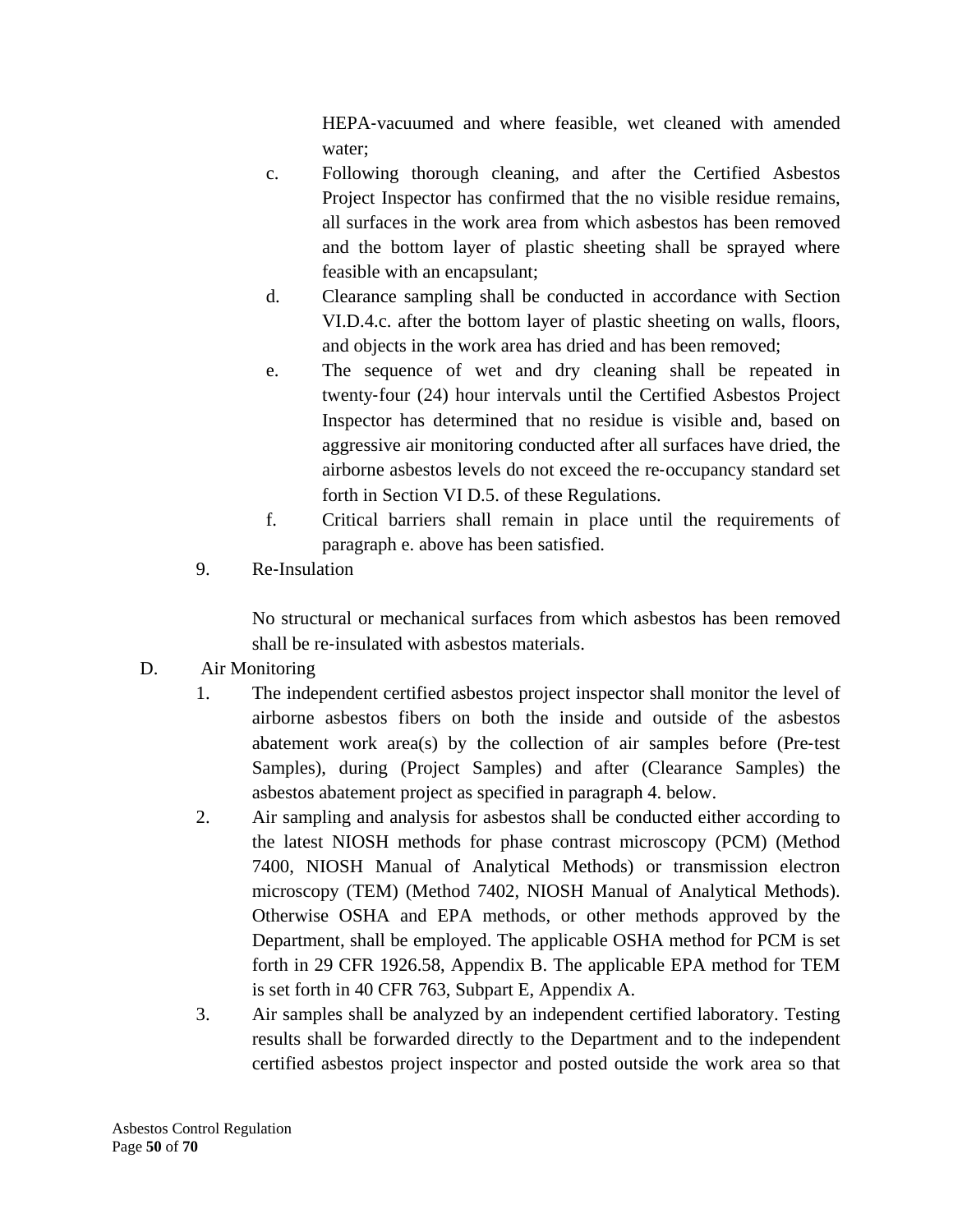they are readily accessible to asbestos workers and their authorized representatives.

- 4. The following types of samples of airborne asbestos fibers are to be collected by, or at the direction of, the independent certified asbestos project inspector:
	- a. Pre‐Test Samples

The purpose of collecting pre‐test air samples is to establish baseline levels of airborne asbestos fibers in those areas in which asbestos abatement work is to be conducted and in those areas immediately adjacent to the asbestos abatement work areas. Pre‐test sample results are compared to project sample results to determine if asbestos has escaped from the asbestos abatement work areas;

- (.1) for outdoor projects:
	- (.a) all pre‐test air samples shall be collected and analyzed either by phase contrast microscopy (PCM) or transmission electron microscopy (TEM);
	- (.b) a sufficient number of pre‐test air samples shall be collected to ensure that prevalent existing levels of airborne asbestos fibers have been characterized. A minimum of five samples shall be taken within a distance of one hundred feet from the proposed abatement area in all directions (to the extent practicable);
	- (.c) all pre‐test air samples shall be collected and analyzed before any asbestos abatement work begins and the results of the analyses shall be posted in a visible place, or maintained at the work site for easy review, throughout the course of the asbestos abatement action;
- (.2) for all other projects:
	- (.a) all pre‐test air samples shall be collected and analyzed either by phase contrast microscopy (PCM) or transmission electron microscopy (TEM);
	- (.b) a sufficient number of pre‐test air samples shall be collected to ensure that prevalent existing levels of airborne asbestos fibers have been characterized. A minimum of five samples shall be taken inside the proposed asbestos abatement work area and five samples shall be taken outside the proposed work area;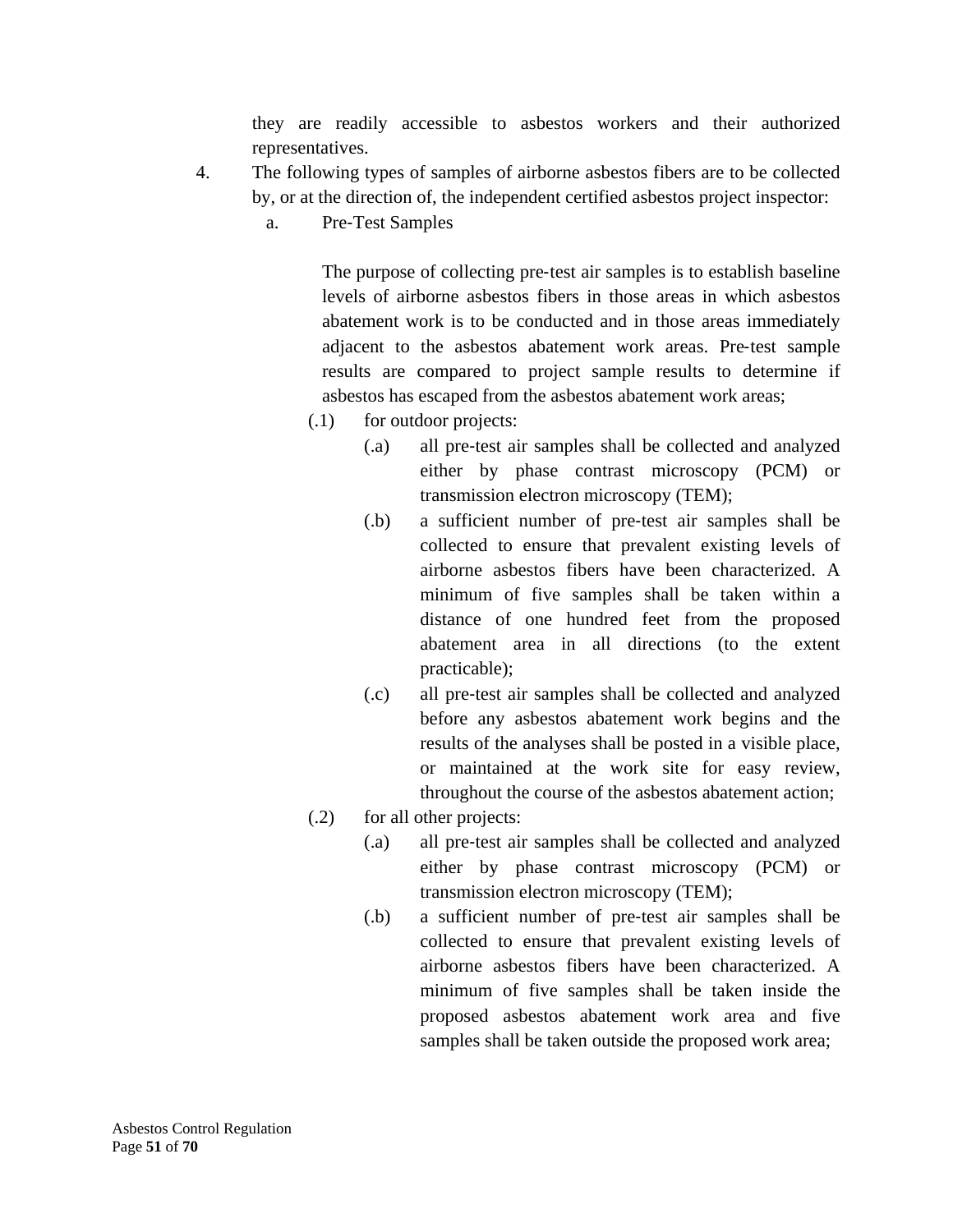- (.c) all pre‐test air samples shall be collected before any asbestos abatement work begins under routine conditions of normal occupancy, wherever possible;
- (.d) all pre‐test air samples shall be analyzed before any asbestos abatement work begins, and the results of the analyses shall be posted in a visible place, or maintained at the work site for easy review, throughout the course of the asbestos abatement action;
- (.e) the sampling zone for indoor air samples shall be representative of the building occupants' breathing zone; and
- (.f) air samples shall not be taken in corners of rooms or near obstructions, such as furniture;
- b. Project Samples

Project samples shall be collected during the asbestos abatement action to determine airborne concentrations of asbestos fibers (1) inside of the asbestos work areas or in the immediate vicinity of an outdoor abatement action in order to evaluate work practices, the level of necessary respiratory protection, and the risk of contamination posed to adjacent non‐asbestos work areas, and (2) outside of the asbestos abatement areas to ensure that asbestos fibers are not being released into "clean" areas as a result of the asbestos abatement action;

- (.1) for outdoor projects:
	- (.a) all project samples shall be collected and analyzed either by phase contrast microscopy (PCM) or transmission electron microscopy (TEM);
	- (.b) project samples shall be taken within a distance of one hundred feet from the abatement area in all directions (as practicable) on a daily basis throughout the course of an asbestos abatement action. Samples shall be taken in sufficient quantity and at appropriate places so as to determine if airborne asbestos fibers are escaping from the abatement area into adjacent areas;
	- (.c) all project samples shall be analyzed within twenty‐four (24) hours of their collection and the results shall be posted at or near the asbestos abatement area;
	- (.d) if, at any time during the course of the asbestos abatement work, airborne asbestos fiber concentrations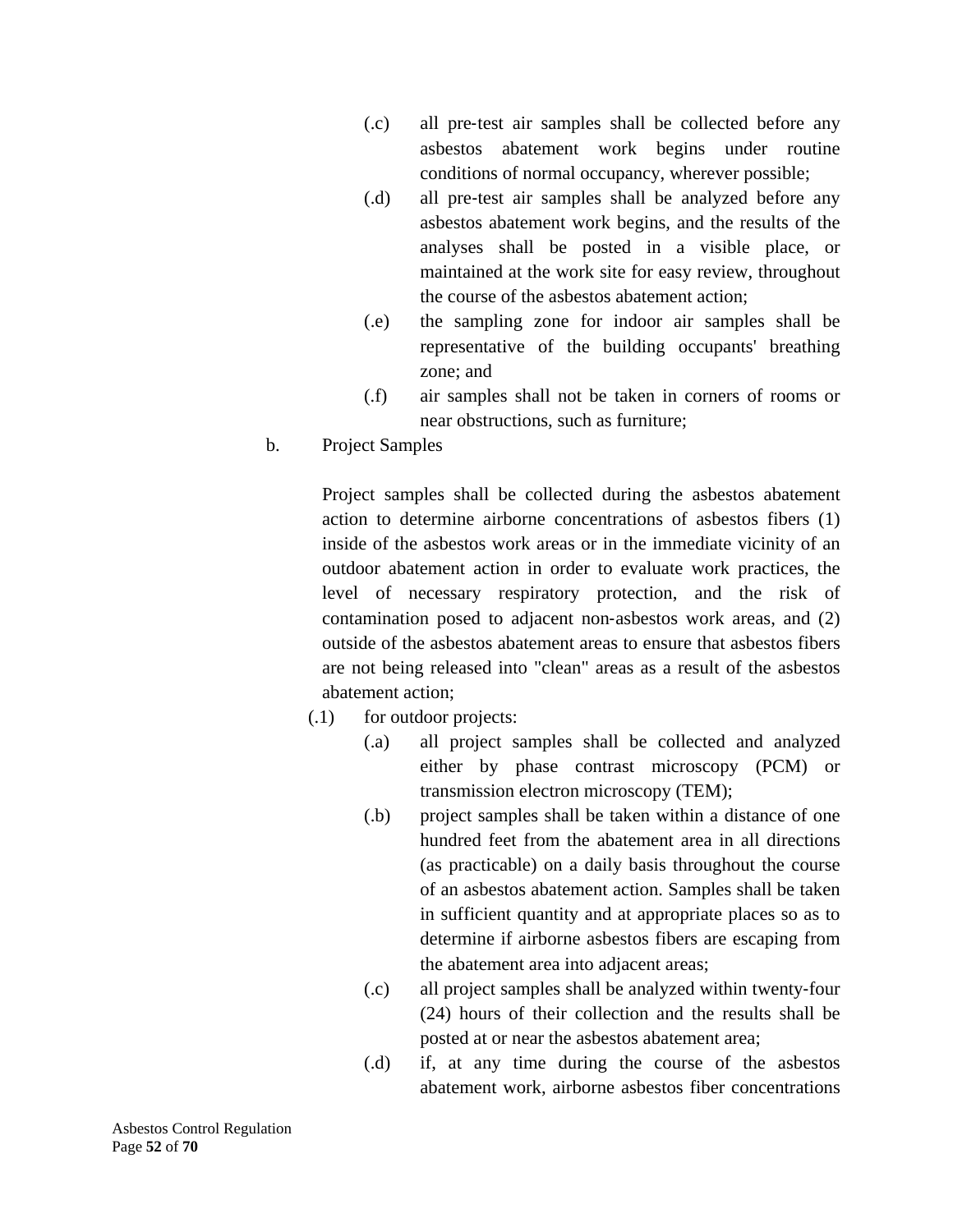determined by the project samples exceed the greater of either (1) the background concentration (as determined by statistical comparison of the project sample results with pre-test air sample results) or (2) one one‐hundredth fibers per cubic centimeter of air (0.01 f/cc), the independent certified asbestos project inspector shall direct an immediate halt to all asbestos abatement work, require that corrective measures be undertaken to reduce airborne fiber concentrations in the immediate vicinity of the abatement action, and inform the Department immediately. Work shall not recommence until the source of the contamination has been identified and additional air samples have been collected indicating airborne fiber concentrations are below either one one‐hundredth fibers per cubic centimeter (0.01 f/cc) or the background level;

- (.2) for all other projects:
	- (.a) all project samples shall be collected and analyzed either by phase contrast microscopy(PCM) or transmission electron microscopy(TEM);
	- (.b) project samples shall be taken both inside and outside the asbestos abatement work area on a daily basis throughout the course of an asbestos abatement action;
	- (.c) project samples shall be collected from representative places throughout the work area;
	- (.d) project samples taken outside the asbestos abatement work area shall include:
		- (i) air samples from the clean room of the decontamination unit;
		- (ii) air samples outside of the asbestos abatement area in sufficient quantity and at appropriate places so as to determine if airborne asbestos fibers are escaping from the containment area(s) into adjacent non‐asbestos work area(s);
		- (iii) air filtration unit exhaust, if there is a possibility that exhausted air may be conveyed into non‐asbestos work area(s); and
		- (iv) other air samples as may be determined by the independent certified asbestos inspector;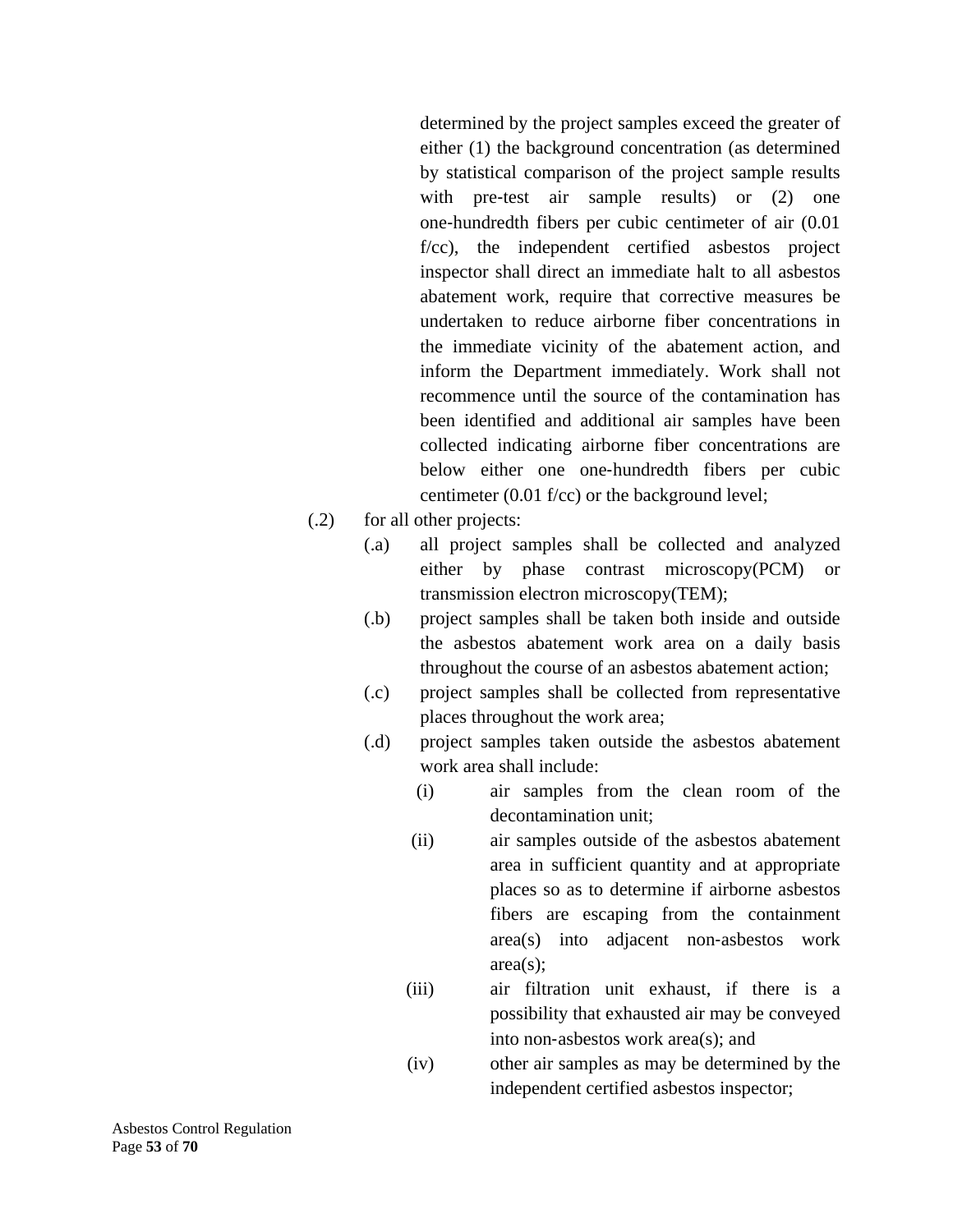- (.e) all project samples shall be analyzed within twenty‐four (24) hours of their collection and the results shall be posted at or near the asbestos abatement work area;
- (.f) if, at any time during the course of the asbestos abatement work, airborne asbestos fiber concentrations determined by the project samples taken outside the asbestos abatement work area exceed the greater of either (1) the background concentration (as determined by statistical comparison of the project sample results with pre-test air sample results) or (2) one one‐hundredth fibers per cubic centimeter of air (0.01 f/cc) outside of the work area, the independent certified asbestos project inspector shall direct an immediate halt to all asbestos abatement work, require that corrective measures, such as misting the air, wet wiping, and/or HEPA vacuuming, be undertaken to reduce airborne fiber concentrations in the air outside the asbestos abatement work area, and inform the Department immediately. Work shall not recommence until the source of the contamination has been identified and additional air samples have been collected indicating airborne fiber concentrations outside the work area are below either one one‐hundredth fibers per cubic centimeter(0.01 f/cc) or the background level;

### c. Clearance Samples

The purpose of clearance samples is to determine if the asbestos abatement project was conducted in a proper manner so as to safely allow either (1) re‐occupancy or (2) only that use necessary immediately prior to demolition. Clearance samples shall not be required for outdoor projects.

- $(0.1)$  for projects prior to demolition (i.e. no re-occupancy):
	- (.a) all clearance samples shall be collected and analyzed either by phase contrast microscopy(PCM) or transmission electronmicroscopy (TEM);
	- (.b) clearance samples shall be collected after the asbestos abatement contractor has completed all asbestos abatement and clean‐up activities and the independent certified asbestos project inspector has certified that the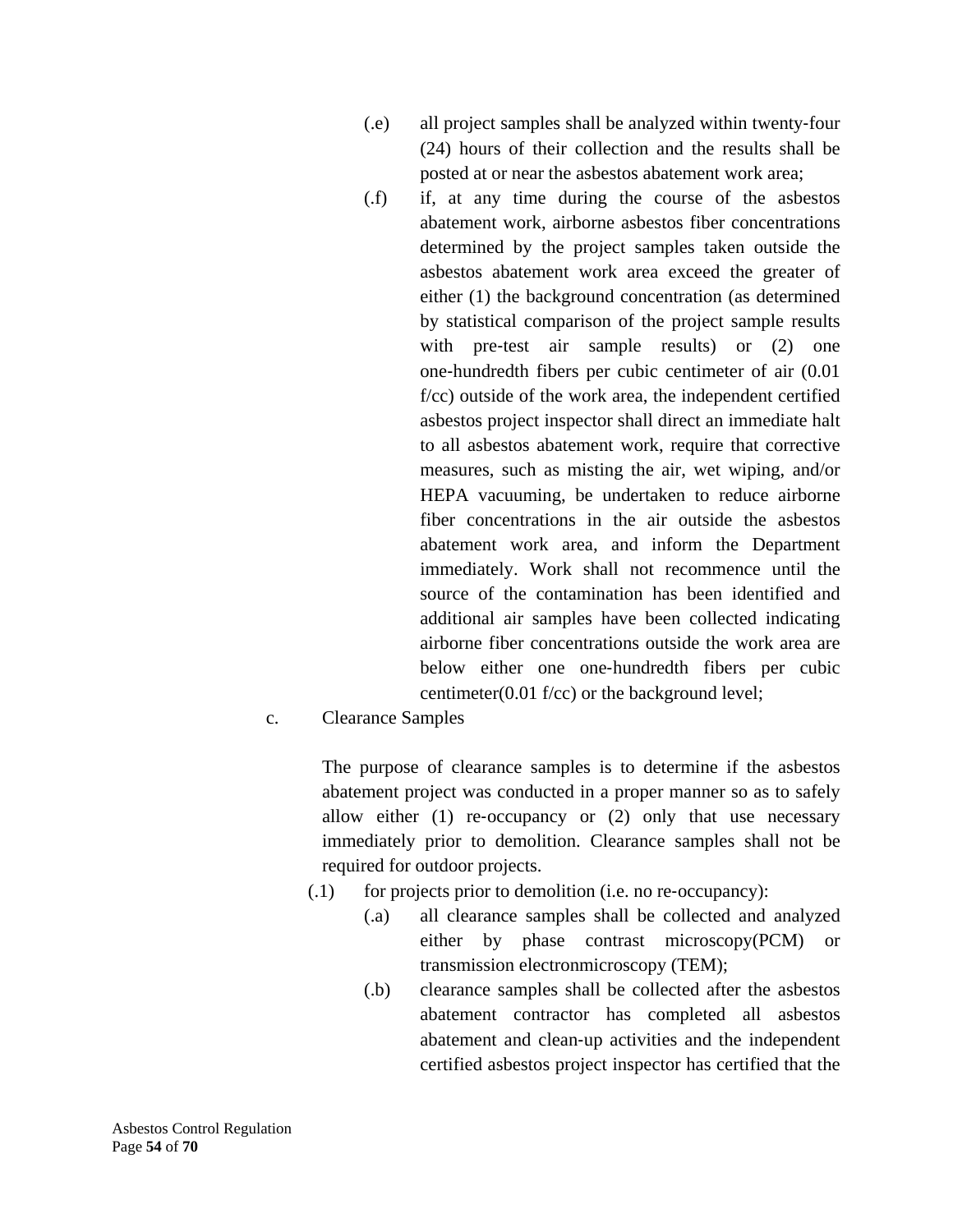work area has passed the visual inspection set forth in Section VI C.8. of these regulations.

(.c) the minimum number of air samples which shall be collected inside the asbestos abatement work area shall be based on the area of floor space as indicated below:

| Area of floor space (feet <sup><math>\angle</math></sup> ) | <b>Number of air samples</b> |
|------------------------------------------------------------|------------------------------|
| Less than 5000                                             |                              |
| 5000 or more                                               |                              |

- (.d) sampling sites in the abatement area shall be selected on a random basis to provide an unbiased and representative sample;
- (.e) aggressive sampling conditions shall be used to circulate air in the vicinity of the air samplers with one twenty‐inch fan used for each twenty thousand (20,000) cubic feet of work site;
- (.f) the work area shall be considered cleared for that use necessary immediately prior to demolition when the concentration of asbestos does not exceed the limited use standard of five one-hundredths fibers per cubic centimeter of air (0.05 f/cc) based on the arithmetic average of those clearance air samples taken inside the asbestos abatement work area. If any part of the building is occupied during the course of the asbestos project this standard shall not apply; there‐occupancy standard set forth in Section VI.D.5. of these Regulations shall apply;
- (.2) for projects for which re-occupancy will follow:
	- (.a) all clearance samples shall be collected and analyzed by transmission electron microscopy (TEM), unless the asbestos project inspector certifies that an alternate analytic method provides adequate assurance that airborne asbestos levels will not exceed there‐occupancy standard and the Department concurs therewith in writing;
	- (.b) clearance samples shall be collected after the asbestos abatement contractor has completed all asbestos abatement and clean‐up activities and the independent certified asbestos project inspector has certified that the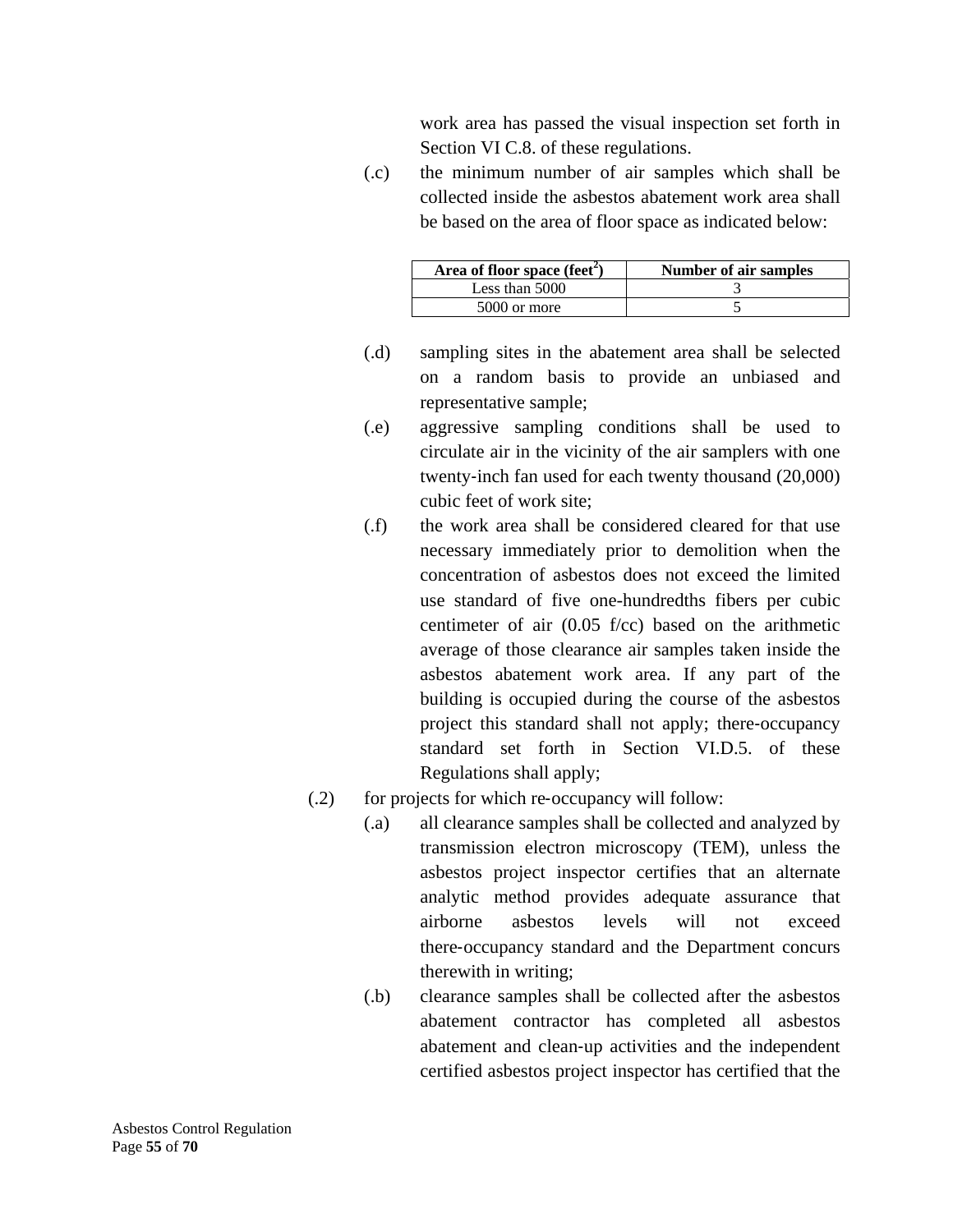work area has passed the visual inspection set forth in Section VI C.8. of these regulations.

(.c) the minimum number of air samples which shall be collected inside the asbestos abatement work area shall be based on the amount of asbestos removed, enclosed, or encapsulated as indicated below. The same number of "ambient" samples shall be collected concurrently outside of the asbestos abatement work area:

| Amount of<br>Asbestos/ft <sup>2</sup> | <b>Linear feet</b> | <b>Minimum</b> number<br>of air samples |
|---------------------------------------|--------------------|-----------------------------------------|
| $80**100$                             | 40 ** 100          |                                         |
| $100**130$                            | $110**180$         |                                         |
| $130**160$                            | $180**260$         |                                         |
| 160 or more                           | 260 or more        |                                         |

\*\* ‐ or more but less than

- (.d) asbestos abatement work area air samples shall be collected as follows:
	- (i) sampling sites in the abatement area shall be selected on a random basis to provide an unbiased and representative sample;
	- (ii) a field blank shall be taken at each abatement area before sampling is initiated by removing the cap for not more than thirty (30) seconds and replacing it at the time of sampling. Field blanks shall not be left open during the sampling period;
	- (iii) a sealed blank shall be carried with each sample set; this representative cassette shall not be opened in the field; and
	- (iv) aggressive sampling conditions shall be used to dislodge any remaining dust in the asbestos abatement work area as follows:
		- (\*1) negative air filtration units shall remain on during the air monitoring period;
		- (\*2) prior to air monitoring, floors, ceilings and walls shall be swept with the exhaust of a one (1) horsepower leaf blower;
		- (\*3) stationary fans shall be placed on two (2) meter high stands in locations which will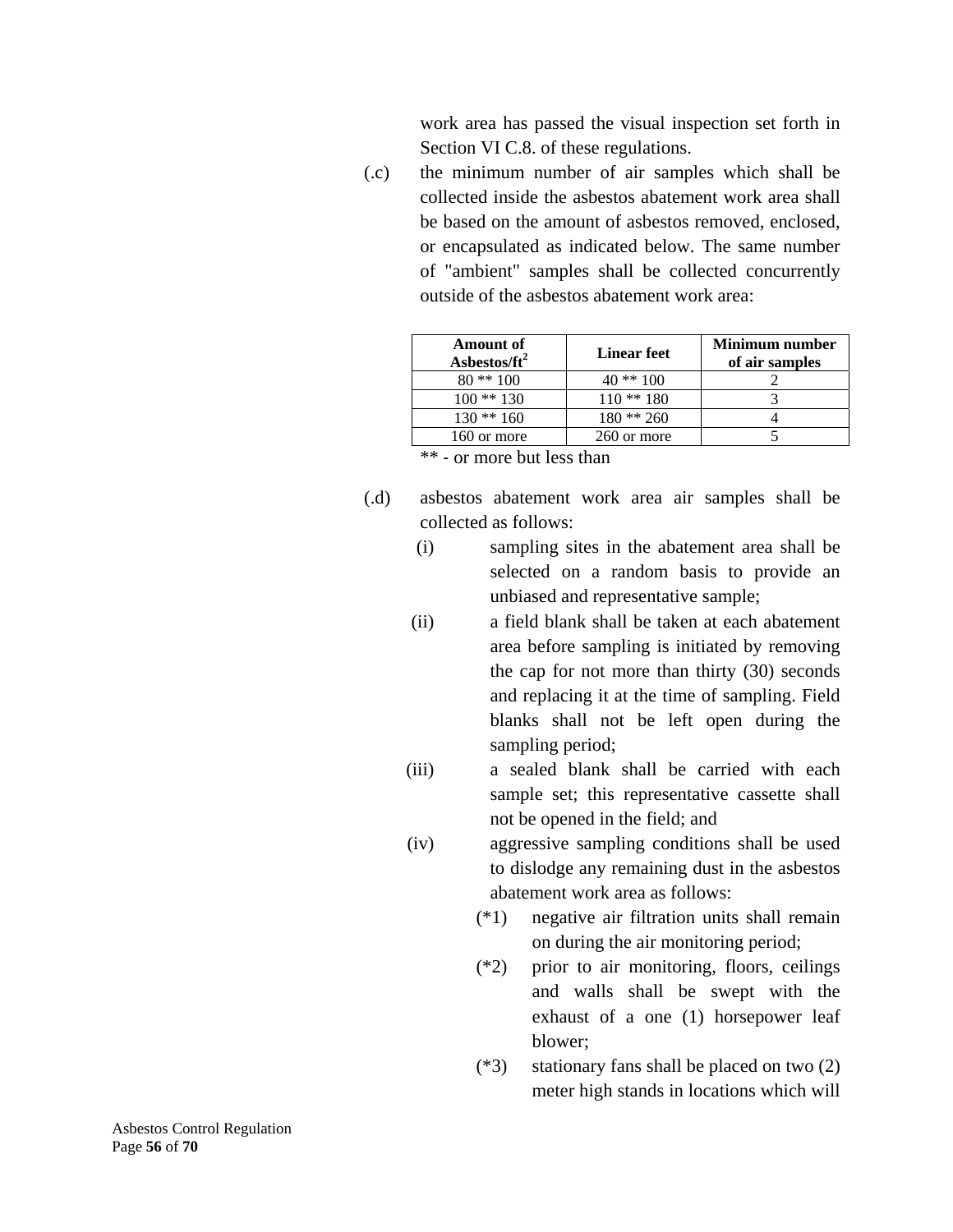not interfere with air monitoring equipment. Fan air shall be directed at ceiling and operated at low speed. One (1) fan shall be used for each ten thousand (10,000) cubic feet of work site;

- (\*4) pump flow rates shall not exceed ten (10) liters per minute for twenty‐five (25) millimeter cassettes; and
- (\*5) the air volume sampled shall be sufficient to ensure an analytical sensitivity sufficient to measure the re‐occupancy standard; and
- (.e) asbestos abatement ambient air samples shall be collected as follows:
	- (i) ambient samplers shall be sited at places representative of the air entering the asbestos abatement work area. If make‐up air entering the abatement area is drawn from another area of the building which is outside of the asbestos abatement work area, pumps shall be placed in this area. If no areas exist in the building and the air is drawn from outside the building, pumps shall be placed out of doors located near the building, and away from any obstructions that may influence wind patterns. Air samples shall be representative of any air entering the asbestos work area;
	- (ii) the ambient air samplers shall be located at least three (3) feet apart, and they shall be protected from adverse weather conditions;
	- (iii) unless otherwise indicated, five (5) air samples shall be taken to match the clearance sampling; and
	- (iv) a field blank shall be taken at the ambient air sampling site.
- 5. The re‐occupancy standard shall be an airborne level of asbestos fibers inside the asbestos abatement work area of one one‐hundredth fibers of asbestos per cubic centimeter of air (0.01 f/cc), as analyzed by Transmission Electron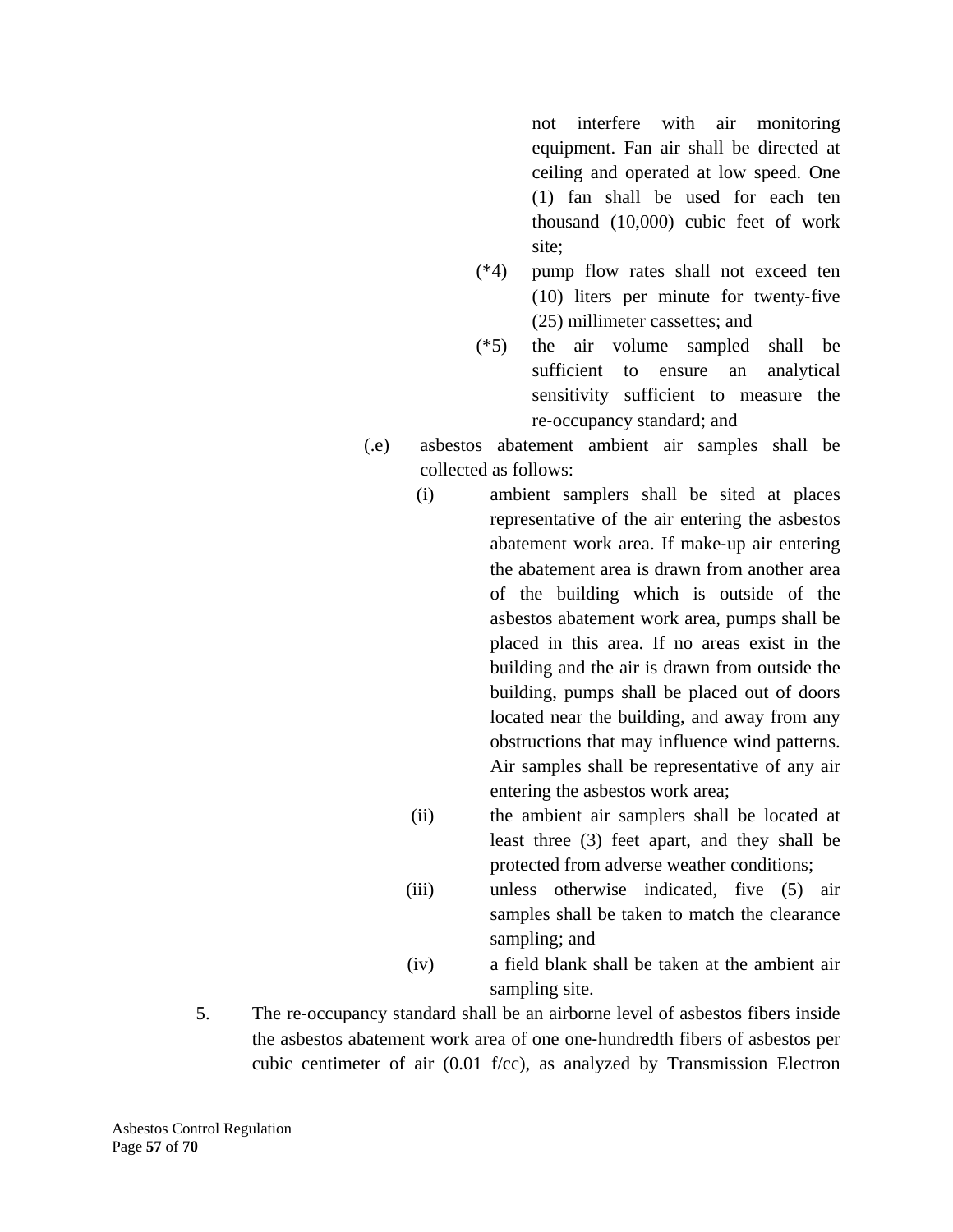Microscopy (TEM) or by an alternative analytic method as provided for in Section VI.D.4.c.(1) of these Regulations.

a. the standard shall be considered met, when the geometric mean of the asbestos concentrations of air samples taken inside the work area is less than the appropriate value listed below:

| <b>Number of Air Samples taken inside</b><br>the Asbestos (f/cc) Abatement work<br>area | Geometric mean to pass |
|-----------------------------------------------------------------------------------------|------------------------|
|                                                                                         | 0.00393                |
|                                                                                         | 0.00467                |
|                                                                                         | 0.00517                |
|                                                                                         | በ በበ554                |

- b. if the work area fails to meet the re-occupancy standard specified in subsection a. above, the standard shall be met when the average concentration of airborne asbestos fibers based on those air samples taken inside the asbestos abatement work area is not significantly different from the average asbestos concentration of the "ambient" samples collected at the same time outside the work area, as determined by the Z‐test method found in 40 CFR 763, Subpart E., Appendix A.
- E. Project Completion

In order to be considered a completed project each work area must pass a final inspection by meeting the conditions outlined below.

- 1. For projects for which re-occupancy will follow:
	- a. a building owner shall not permit an asbestos project work area, or any part of the building evacuated during an asbestos project, to be reoccupied until the Department has certified, in writing, that the following conditions have been met:
		- (.1) the asbestos project inspector has certified that, based on a visual inspection, the area contains no visible dust or debris;
		- (.2) the asbestos project inspector has certified that, based on the results of the aggressive air monitoring procedures listed in Section VI.D.4.c. $(0.2)(0.1)(iv)$  of these Regulations, the airborne asbestos level in the work area does not exceed the re‐occupancy standard established by these Regulations;
		- (.3) the Department, based on a visual inspection, has determined that the area contains no visible dust or debris;
		- (.4) the Department has determined that the air monitoring required to establish that the re‐occupancy standard has been met has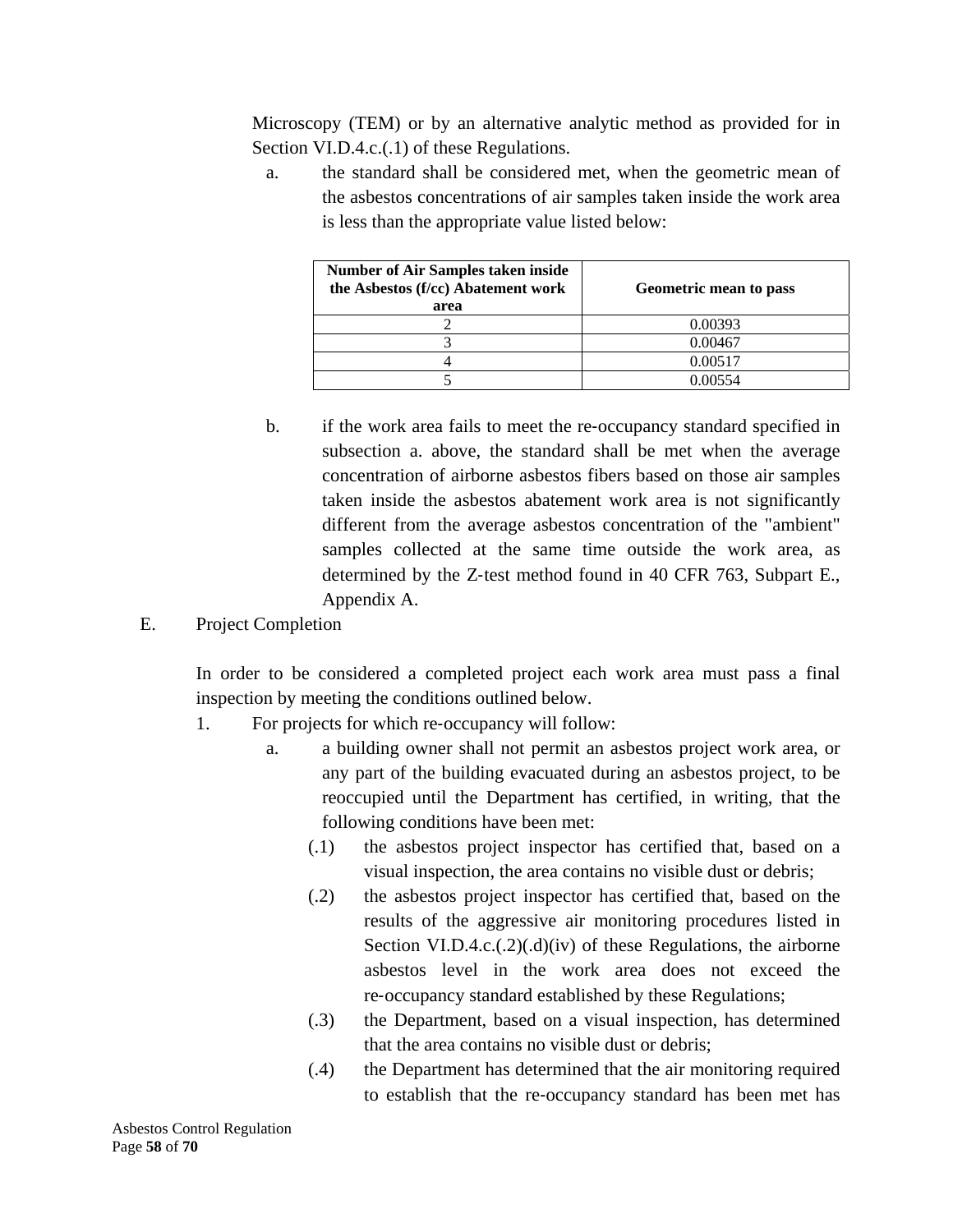been performed in accordance with applicable regulations and procedures; and

- (.5) the asbestos contractor or supervisor has submitted an amended permit application for any project changes and evidence of the final, total cost of the asbestos abatement portion of the project, and has paid any incremental permit fee due.
- 2. For projects for which demolition will follow (i.e. no re‐occupancy):
	- a. a building owner shall not permit an asbestos project work area, or any part of the building evacuated during an asbestos project, to be open for limited use until the Department has certified, in writing, that the following conditions have been met:
		- (.1) the asbestos project inspector has certified that, based on a visual inspection, the area contains no visible dust or debris;
		- (.2) the asbestos project inspector certifies that, based on the results of the aggressive air monitoring procedures listed in Section VI.D.4.c.(.1)(.e) of these Regulations, the airborne asbestos level in the work area does not exceed the limited use standard set forth in Section VI.D.4.c.(.1)(.f) of these Regulations;
		- (.3) the Department, based on a visual inspection, has determined that the area contains no visible dust or debris;
		- (.4) the Department has determined that the air monitoring required to establish that the limited use standard has been met has been performed in accordance with applicable regulations and procedures; and
		- (.5) the asbestos contractor or supervisor has submitted an amended permit application for any project changes and evidence of the final, total cost of the asbestos abatement portion of the project, and has paid any incremental permit fee due.
- 3. For outdoor projects:
	- a. the asbestos project inspector has certified that, based on a visual inspection, the area contains no visible dust or debris;
	- b. the asbestos project inspector has certified that project samples taken on the final day of the project do not exceed the limits set forth in Section VI.D.4.b. $(0.1)(0.1)$ . If these limits are exceeded the project inspector shall make an evaluation of the cause, recommend remedial action and direct a re‐test. This process shall continue until these limits have been met;
	- c. the Department, based upon a visual inspection, has determined that the area contains no visible dust or debris;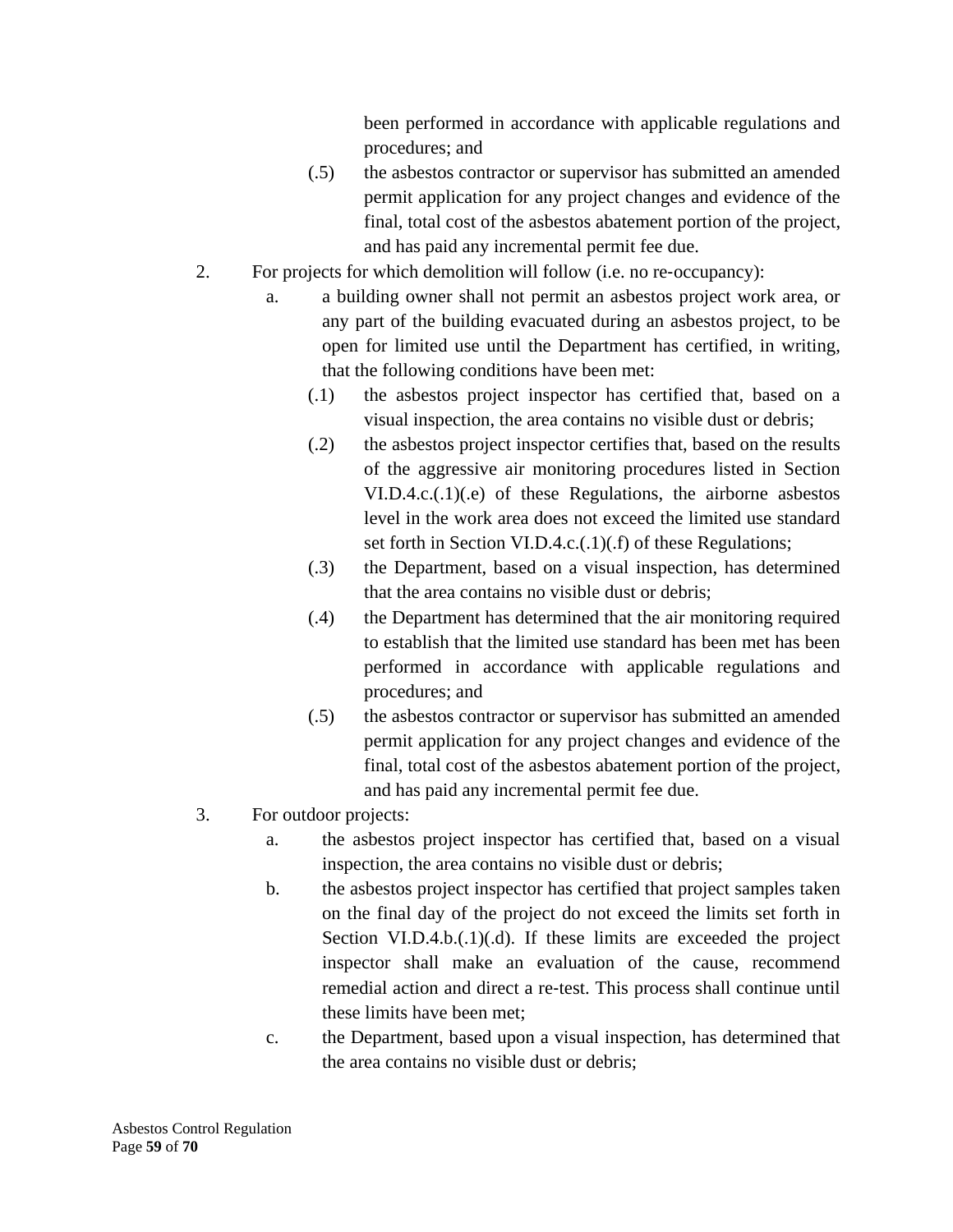- d. the Department has determined that the air monitoring required to establish that the final day's project samples meet appropriate limits has been performed in accordance with applicable regulations and procedures; and
- e. the asbestos contractor or supervisor has submitted an amended permit application for any project changes and evidence of the final, total cost of the asbestos abatement portion of the project, and has paid any incremental permit fee due.
- 4. The Certified Asbestos Project Inspector shall within ten (10) days from the completion of the asbestos project submit to the Department a report containing the results of the final visual inspection and the laboratory report of the final clearance sampling.
- F. Inspections

The asbestos contractor or supervisor shall make a request to the Department at least seventy-two (72) hours prior to the time when pre-inspections and final inspections are required.

### **SECTION VII. STANDARDS FOR MINOR ASBESTOS PROJECTS**

- A. Work Area Preparation
	- 1. The building owner or designated representative shall provide at least ten (10) calendar days advance notification of intended asbestos abatement activity to all occupants within the work area, and areas adjacent to the asbestos project. The notification shall include: the name of the contractor, the project location and scope, amount and type of asbestos, abatement procedure, dates of expected occurrence, and the telephone number for Air Management Services. Postings of this notification shall be in English (and other languages appropriate to the population of occupants within the work area and adjacent areas), at eye level, in a conspicuous, well‐lit place, at the entrances to the work area and immediate adjacent areas. The notice shall have the heading, NOTICE OF ASBESTOS ABATEMENT, in a minimum of one‐inch Sans Serif gothic or block style lettering. All other lettering shall be in a minimum of one‐quarter inch Sans Serif gothic or block style. The notice shall be posted until the Department certifies that the re‐occupancy standard has been met. A lessee initiating an asbestos project shall give ten (l0) calendar days' notice to the owner of the subject building prior to the start of the asbestos project.
	- 2. Caution signs meeting the specifications of OSHA 29 CFR 1926.58 K(1)(ii), shall be posted at all entrances to a location where airborne concentrations of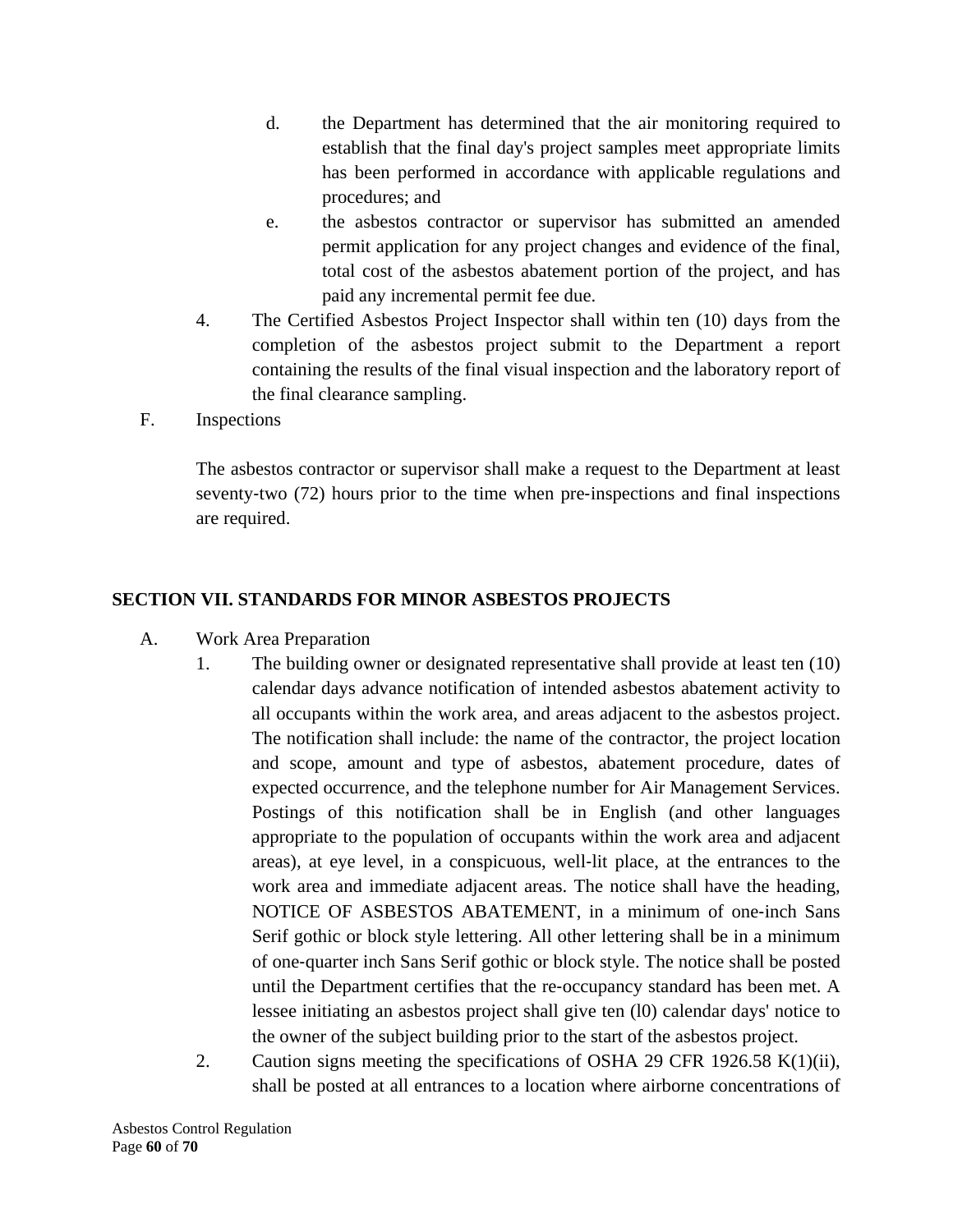asbestos may exceed ambient background levels. Caution signs shall be posted in English and other appropriate languages.

- 3. Building occupants shall be removed from any floor where an asbestos project is in progress, unless the work area is completely separated from the occupied area by an airtight physical barrier, with the work area under negative pressure.
- 4. Prior to plasticizing as required under paragraph 14. below:
	- a. movable objects within the proposed work areas shall be pre‐cleaned using HEPA‐filtered vacuum equipment and, where feasible, wet cleaning methods, and such objects shall be removed from the work area. Upholstered furniture, carpeting and drapes shall be HEPA-vacuumed before removal from the work area. If disposed of as asbestos waste material in accordance with Section VI.C.7. of these Regulations, cleaning is unnecessary. If carpeting is left in place, it shall be covered with plastic sheeting and one-half  $(l/2)$ -inch rigid flooring prior to plasticizing as required under paragraph 14. below;
	- b. fixed objects which will remain within the proposed work areas shall be pre-cleaned using HEPA-filtered vacuum equipment and, where feasible, wet cleaning methods and enclosed with one (1) layer of plastic sheeting sealed with tape; and
	- c. all other surfaces in the proposed work areas shall be pre‐cleaned using HEPA‐filtered vacuuming equipment.
- 5. Except to allow for the entry of air necessary to maintain negative pressure, the work area shall be isolated by completely enclosing the work area and sealing off all doors, windows, ducts, grills, diffusers, and any other penetrations of the work areas with two (2) layers of plastic sheeting and tape. All seams of system components that pass through the work area shall also be sealed.
- 6. An airlock shall be constructed at the entrance to the work area.
- 7. Suspended ceiling tiles and T‐grid components contaminated by friable asbestos materials shall remain in place until, (a) the work area has been fully prepared as outlined in Section VII.A. of these Regulations, and (b) electrical and HVAC systems have been shutdown. If any suspended ceiling tiles and T‐grid components are to be retained for reuse, they shall be removed and vacuumed with HEPA‐filtered equipment and wet‐cleaned; otherwise, they shall be removed and disposed of as asbestos waste in accordance with Section VI.C.7. of these Regulations.
- 8. Emergency exits from the work areas shall be maintained, or alternative exits shall be established in accordance with Title 5 of the Philadelphia Code and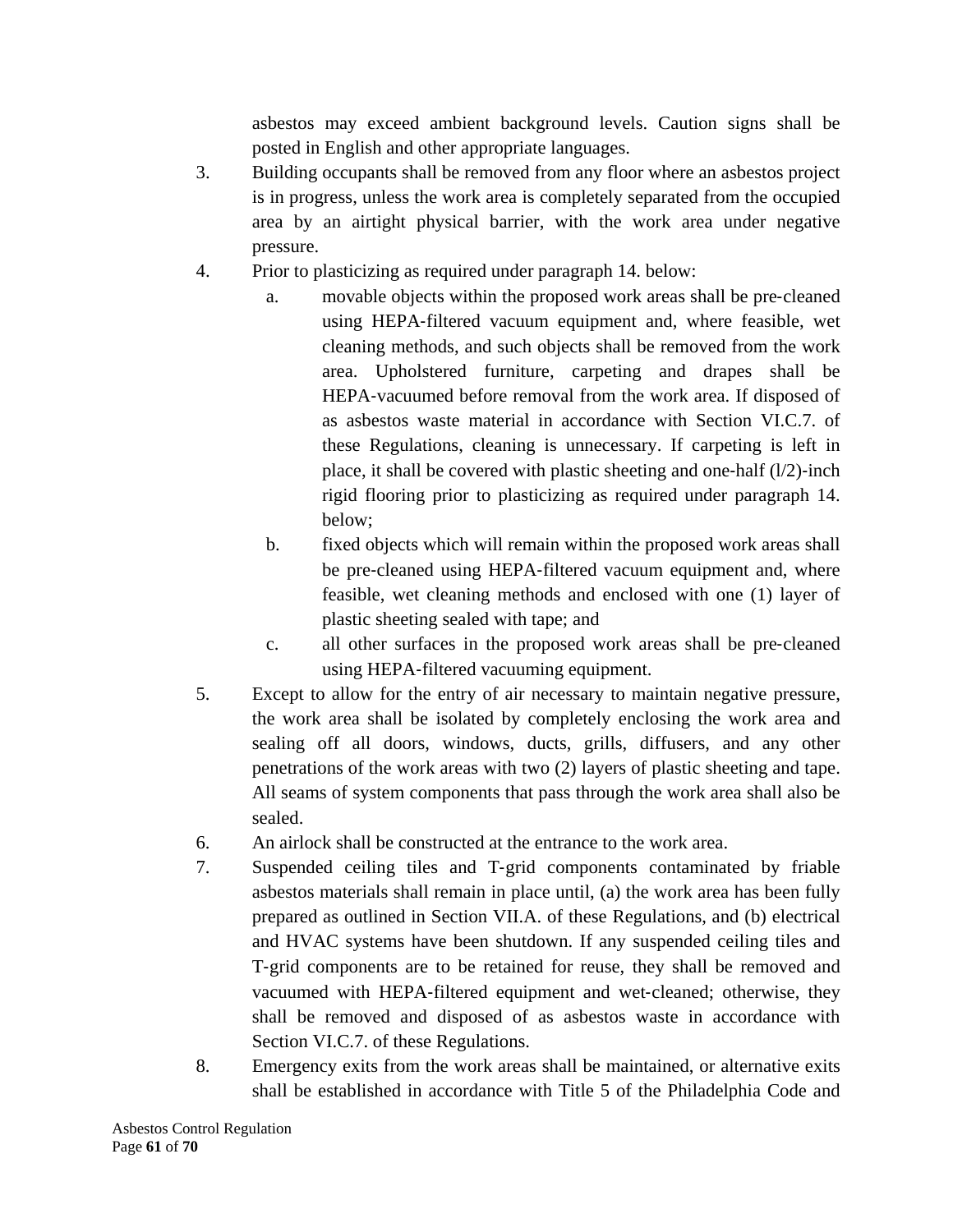any other applicable provisions. Emergency exits shall be checked daily against exterior blockage or impediments to exiting.

- 9. Entrances to the work area that will not be used for worker entry or emergency exits shall be locked to prevent unauthorized entry.
- 10. Floor drains shall be sealed individually with two layers of plastic sheeting and tape, and then covered in accordance with paragraph 14. below. Pits, sumps, etc., shall be covered with adequate plywood sheeting and secured to floor slabs in a manner which prevents a tripping hazard, prior to plasticizing as required in paragraph 14. below.
- 11. Elevators running through the work area shall be shutdown, except as provided in subsection b. of this paragraph:
	- a. the elevator door in the work area shall be enclosed with conventional 2x3 stud framing, covered with three-eighths-inch (3/8") plywood sheathing and sealed at all edges and seams. This barrier shall be covered and lapped for eight (8) inches with two (2) layers of plastic sheeting adhered individually with edges taped for air tightness; and
	- b. elevators may remain in operation where shut-down would severely restrict usage of the remainder of the occupied building. In these situations:
		- (.1) elevator control shall be modified to bypass the work area, if possible;
		- (.2) a final larger layer of plastic sheeting shall be taped across the opening, airtight but with slack forming a larger perimeter diaphragm. Air leakage across the barrier shall be corrected upon discovery, and the elevator shaft shall be checked for airborne asbestos contamination; and
		- (.3) smoke tests shall be conducted daily by the asbestos contractor.
- 12. Heating, cooling, and ventilating air systems into or out of the work area shall be shutdown to prevent contamination and dispersal of asbestos fibers to other areas of the structure.
- 13. Electrical power shall be shutdown, tagged, and locked out to all work areas, except to those work areas where it is necessary that electrical equipment remain in service. Safe, temporary power and lighting that is waterproof, when applicable, shall be provided in accordance with Title 4.1 of the Philadelphia code and any other applicable provisions. All power to work areas shall be brought in from outside the area through ground‐fault interrupter at the source. Necessary stationary electrical equipment within the work area shall be adequately enclosed and ventilated.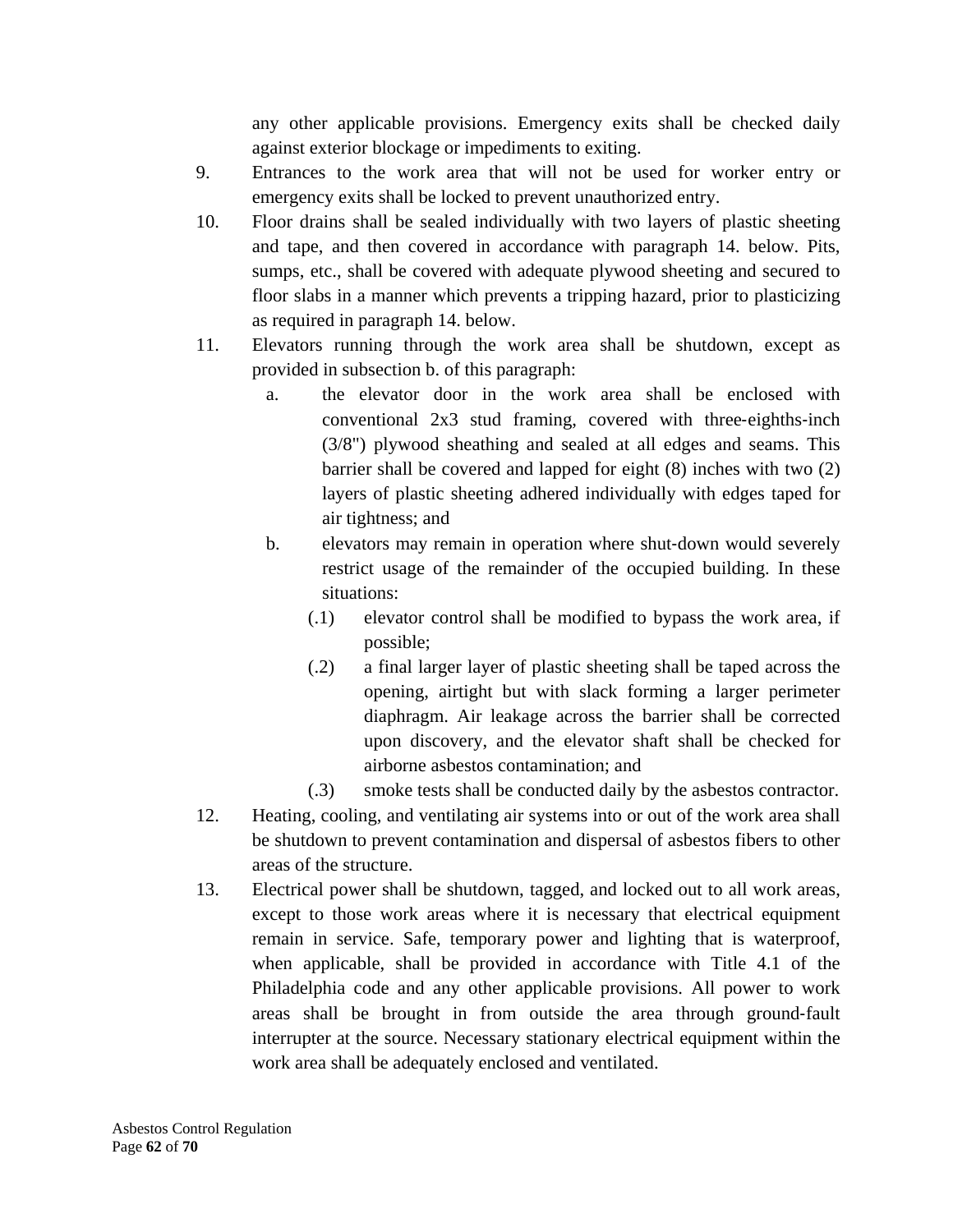- 14. All floor and wall surfaces shall be covered and sealed with plastic sheeting, using a minimum of two (2) layers. The plastic layers on the floor shall extend twelve (l2) inches up the walls. Walls shall be covered with plastic sheeting down to the floor level, thus overlapping the floor covering by a minimum of twelve (l2) inches. There shall be a distance of at least twelve (l2) inches between the seams of adjacent layers.
- 15. Asbestos workers must have access to shower facilities after performing asbestos‐related work activities, and a clean room for changing clothes.
- 16. A HEPA vacuum or equivalent shall be used to continuously exhaust the enclosed work area as specified in Section VI.B.20. of these Regulations except that (1) the negative air pressure in subdivision b. shall be demonstrated by smoke testing and (2) the minimum number of air changes referred to in subdivision f. shall be two (2) per hour.
- 17. Where there is no worker decontamination enclosure system contiguous with the work area, the workers shall wear protective equipment consistent with Section VI.C.4.c. of these Regulations and remove the equipment consistent with Section VI.C.4.j. of these Regulations.
- B. Asbestos Project Procedures
	- 1. General Procedures
		- a. No person shall enter the work area without proper equipment, clothing, and training;
		- b. The asbestos contractor or supervisor shall provide all authorized persons who enter the work area with the same protective clothing and equipment as is required for major asbestos projects and shall ensure that it is properly used;
		- c. The asbestos contractor or supervisor shall ensure that all workers remove asbestos debris from clothing and equipment before leaving the work area; and
		- d. The asbestos contractor or supervisor shall ensure that appropriate air monitoring to determine worker exposure shall be conducted for asbestos workers not covered by the OSHA Asbestos Standard.
	- 2. Removal Procedures

The asbestos contractor or supervisor shall ensure that all removal, enclosure, encapsulation, waste disposal, work area clean-up, and re-insulation procedures required for major asbestos projects as provided in Section VI.C.2. through Section VI.C.9., inclusive, of these Regulations are followed.

- C. Air Monitoring
	- 1. Air sampling and analysis for asbestos shall be conducted either according to the latest NIOSH methods for phase contrast microscopy (PCM) (Method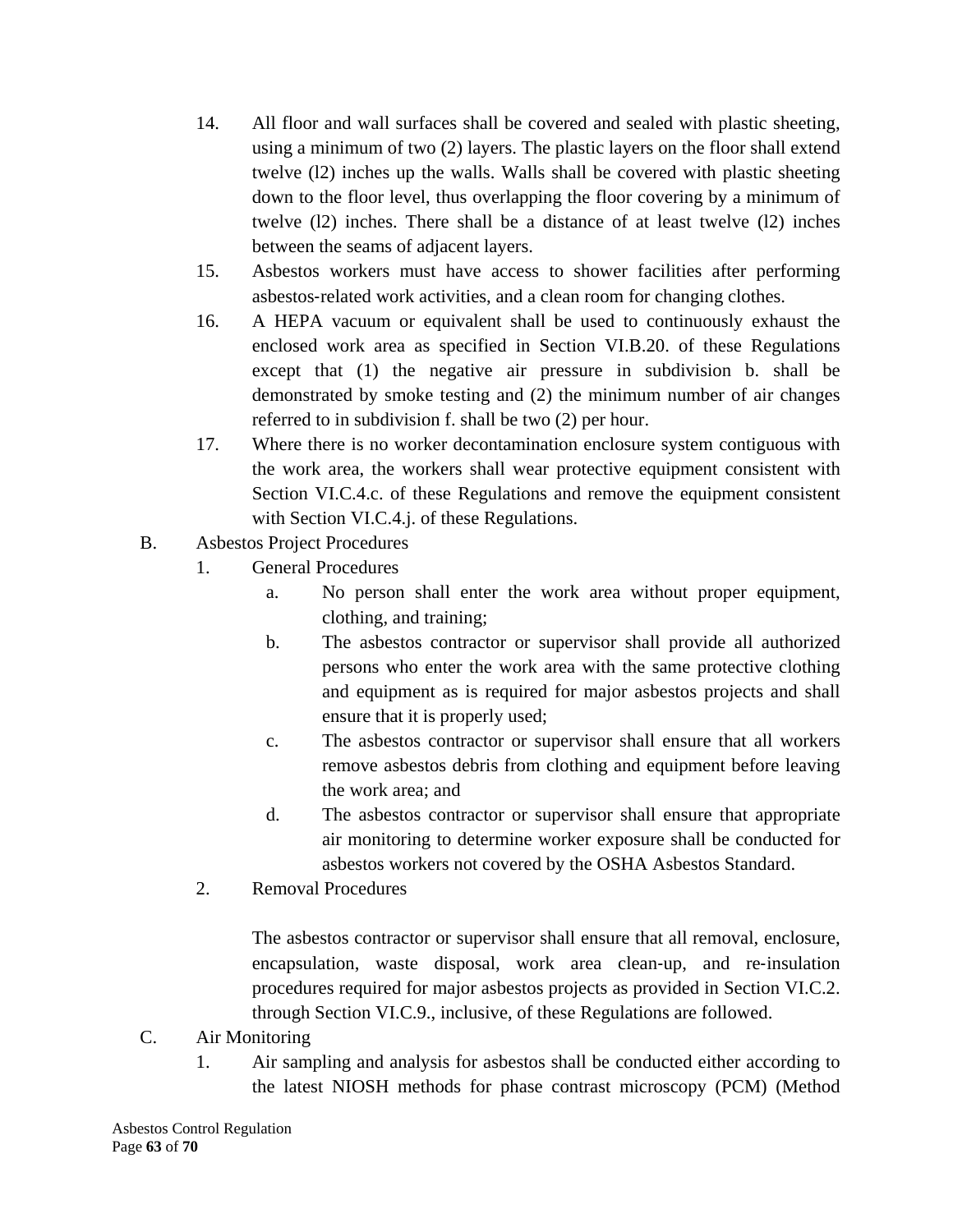7400, NIOSH Manual of Analytical Methods) or transmission electron microscopy (TEM) (Method 7402, NIOSH Manual of Analytical Methods). Otherwise OSHA and EPA methods, or other methods approved by the Department, shall be employed. The applicable OSHA method for PCM is set forth in 29 CFR 1926.58, Appendix B. The applicable EPA method for TEM is set forth in 40 CFR 763, Subpart E, Appendix A.

- 2. Air samples shall be analyzed by an independent certified laboratory by appropriate analytic methods.
- 3. Siting of air monitoring samplers:
	- a. the sampling zone for indoor air samples shall be representative of the building occupants' breathing zone;
	- b. if possible, outdoor ambient and baseline samplers should be placed about six (6) feet above the ground surface in reasonable proximity of the building and away from obstructions and drafts that may unduly affect airflow. For outdoor samples, if access to electricity and concerns about security dictate a rooftop site, locations near vents and other structures on the roof which would unduly affect airflow shall be avoided;
	- c. air sampling equipment shall not be placed in corners of rooms or near obstructions such as furniture; and
	- d. ambient clearance samplers shall be sited according to Section VI.D.4.c.(.2)(.e) of these Regulations.
- 4. Air samples shall be taken before, during, and after asbestos abatement as follows:
	- a. three (3) initial samples shall be taken before asbestos abatement begins to establish prevalent airborne levels;
	- b. project samples shall be taken inside and outside the work area on a daily basis while asbestos abatement is occurring to monitor the work area and detect any escape of fibers; and
	- c. clearance samples shall be taken according to Section VI.D.4.c of these Regulations. Either PCM or TEM may be used for analysis.
- 5. The asbestos contractor or supervisor shall immediately halt asbestos work and implement appropriate remedial measures if air testing results show any increase in airborne asbestos levels outside the work area which exceeds the standard set forth for major asbestos projects in Section VI.D.4.b.(.2)(.f) of these Regulations.
- 6. The re‐occupancy standard shall be an airborne asbestos level of one one‐hundredth (0.01) fibers per cubic centimeter of air or the ambient level as measured by the same method, whichever is greater. If necessary, comparison with the ambient level will be in accordance with Section VI.D.5.b. of these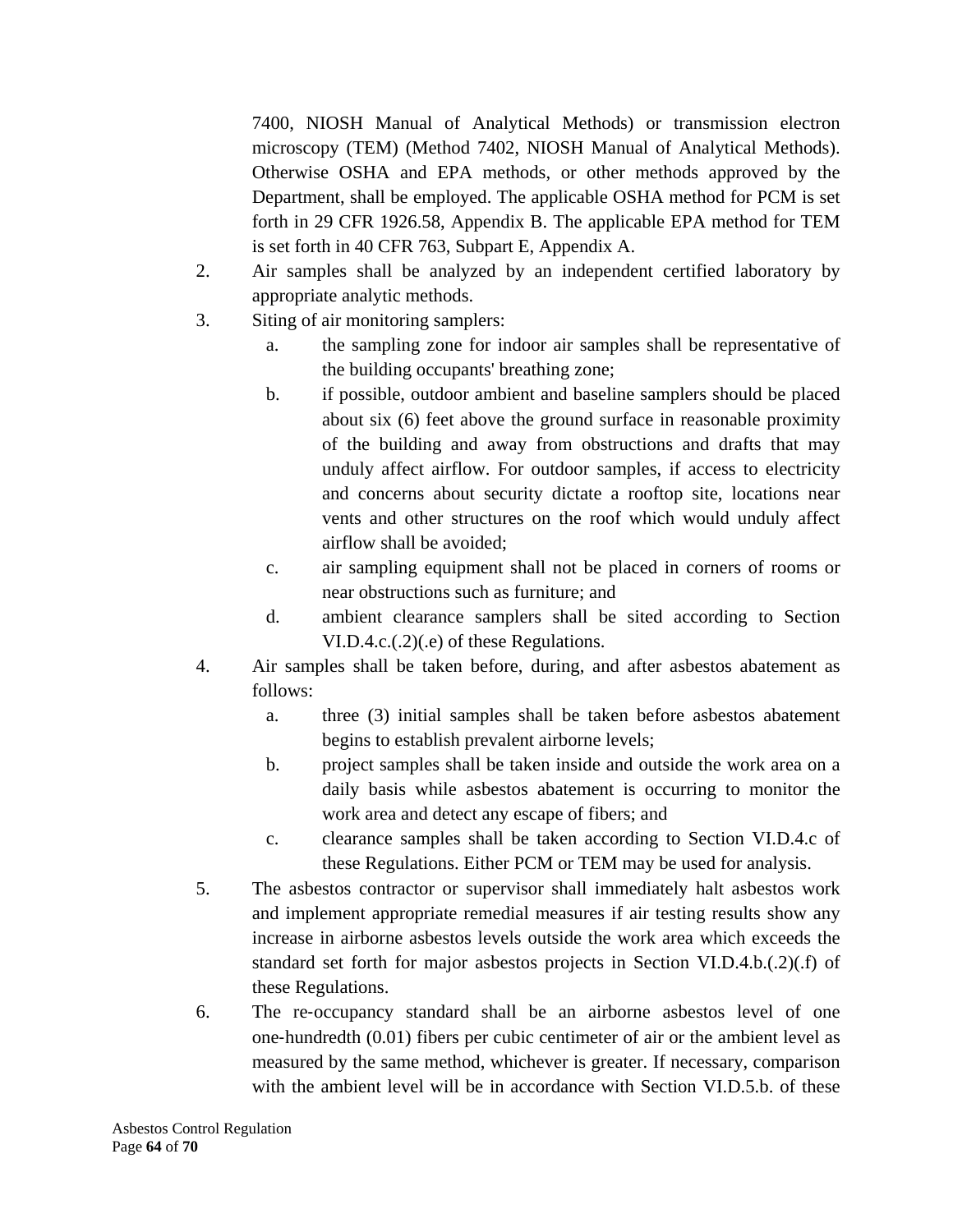Regulations. After clean‐up, the asbestos project work area, including any part of the building evacuated during an asbestos project, shall not be unsealed or re¬occupied until the re‐occupancy standard has been met.

- D. Project Completion
	- 1. The asbestos project work area, including any part of the building evacuated during an asbestos project, shall not be unsealed or re‐occupied until the contractor or supervisor certifies that:
		- a. based on a visual inspection, the area contains no visible dust or debris; and
		- b. based on the results of the aggressive air monitoring procedures listed in Section VI.D.4.c.(.2)(.d)(iv) of these Regulations the airborne asbestos level in the area does not exceed the re‐occupancy standard established by the Department.

## **SECTION VIII. STANDARDS FOR SMALL ASBESTOS PROJECTS**

- A. Work Area Preparation
	- 1. Appropriate caution signs shall be posted at all entrances to the asbestos project work area and the waste storage area at all times during the asbestos project until the re‐occupancy standard has been met.
	- 2. All furniture, equipment, fixtures, and other movable objects shall be HEPA‐vacuumed and, where feasible, wet‐cleaned and removed from the work area.
	- 3. All other objects that cannot be removed shall be HEPA‐vacuumed and, where feasible, wet-cleaned and covered with plastic sheeting taped in place.
	- 4. A sealable barrier of plastic sheeting shall be constructed at the entrance to the work area.
	- 5. All ventilation systems into and out of the work area shall be covered with plastic sheeting taped in place.
	- 6. Occupants shall be removed from any floor where an asbestos project is in progress unless the work area is completely enclosed and sealed off from other areas.
- B. Asbestos Project Procedures

All asbestos project procedures shall conform with the provisions of Section VII.B. of these Regulations.

- C. Air Monitoring
	- 1. Air sampling and analysis for asbestos shall be conducted either according to the latest NIOSH methods for phase contrast microscopy (PCM) (Method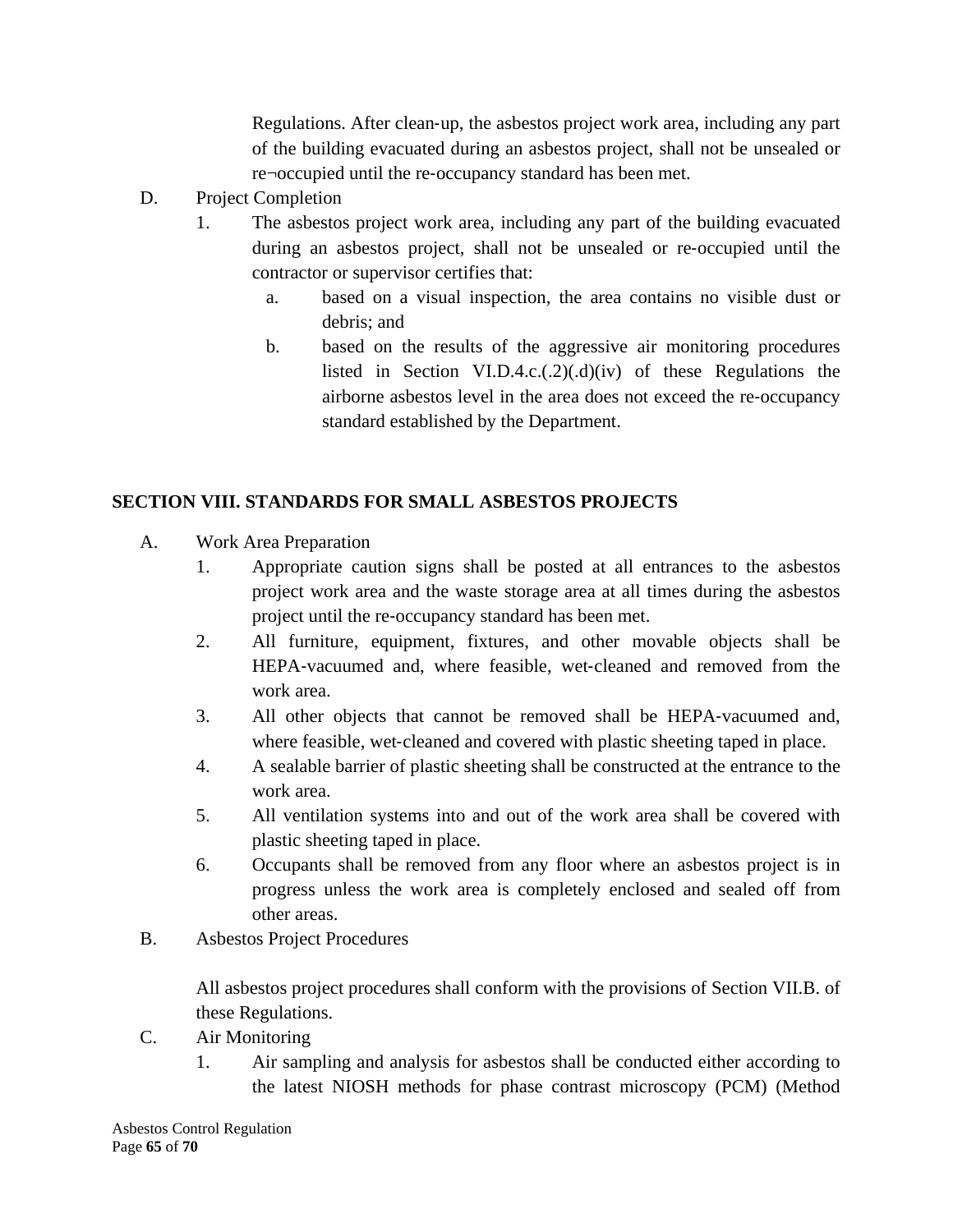7400, NIOSH Manual of Analytical Methods) or transmission electron microscopy (TEM) (Method 7402, NIOSH Manual of Analytical Methods). Otherwise OSHA and EPA methods, or other methods approved by the Department, shall be employed. The applicable OSHA method for PCM is set forth in 29 CFR 1926.58, Appendix B. The applicable EPA method for TEM is set forth in 40 CFR 763, Subpart E, Appendix A.

- 2. Air samples shall be analyzed by an independent certified laboratory using appropriate analytical methods.
- 3. Clearance samples shall be taken to determine if the re‐occupancy standard has been met as follows:
	- a. the clearance samples shall be taken after all asbestos abatement and clean-up activities have been completed but before the critical barriers are removed; and
	- b. two (2) samples shall be taken within each work area using aggressive sampling as follows:
		- (.1) sweep floors briskly with a broom immediately before sampling;
		- (.2) operate one ten (10) inch oscillating fan within twenty (20) feet of each sampler;
		- (.3) locate each sampler within five (5) feet of the asbestos abatement activity;
		- (.4) pump flow rates of up to ten (10) liters per minute may be used for twenty‐five (25) millimeter cassettes; and
		- (.5) the air volume sampled shall be sufficient to sure the minimum quantification limits.

## **SECTION IX. STANDARDS FOR INCIDENTAL ASBESTOS PROJECTS**

- A. Site Preparation
	- 1. Appropriate caution signs shall be posted at all entrances to the asbestos project site and the waste storage area at all times during the asbestos project.
	- 2. All surfaces having the potential to become contaminated shall be covered with plastic sheeting.
	- 3. All ventilation intakes within ten (10) feet of the project site shall either be shut down or sealed with plastic sheeting.
	- 4. Occupants shall be removed from any room where the incidental asbestos project is in progress.
- B. Asbestos Project Procedures
	- 1. General procedures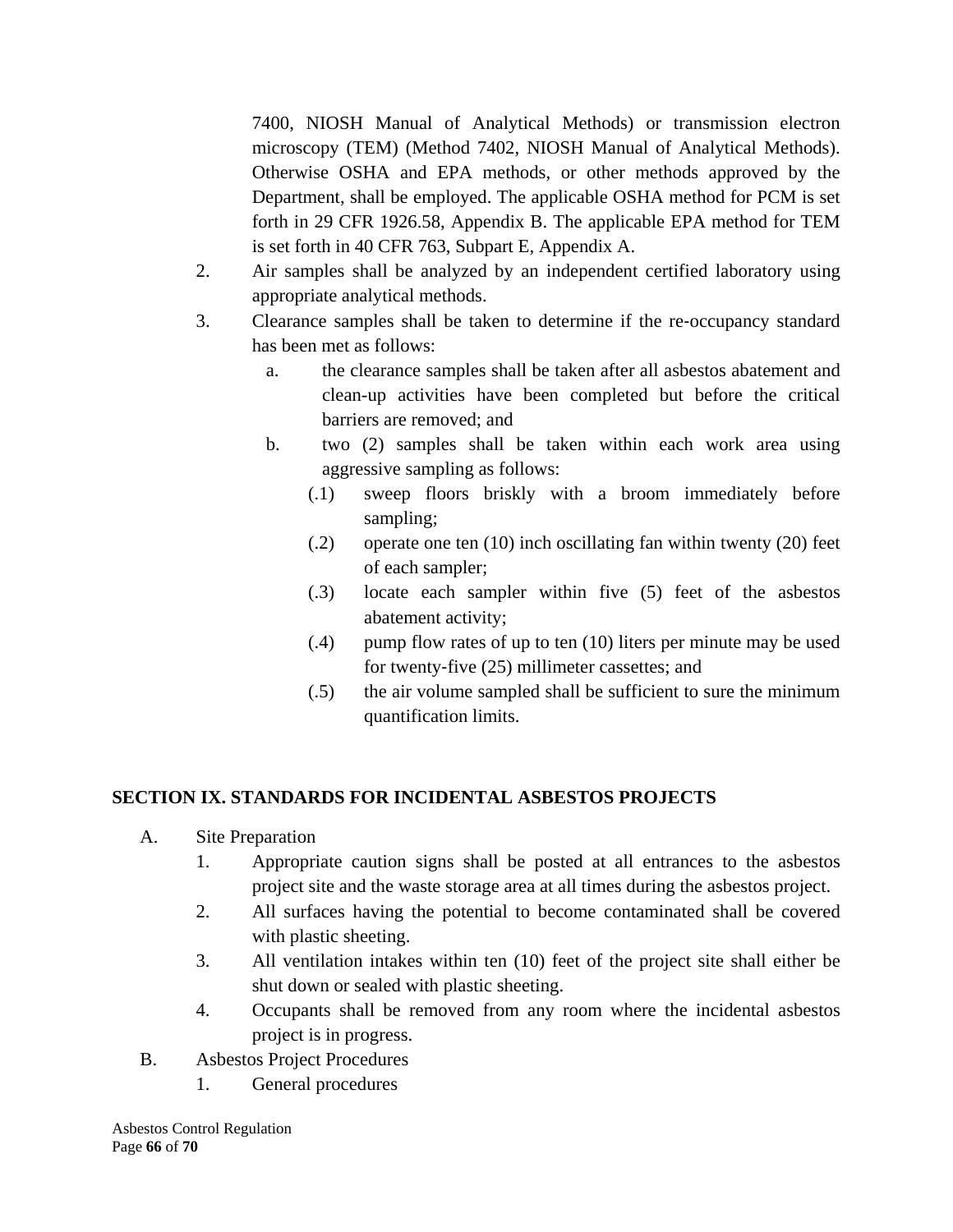- a. no person shall perform or assist in an incidental asbestos project without wearing proper protective equipment and clothing; and
- b. all asbestos debris must be removed from clothing and equipment before the worker leaves the project site.
- 2. Other procedures
	- a. asbestos pipe covering shall be removed by containment bag techniques;
	- b. asbestos materials shall be thoroughly wetted with an appropriate wetting solution before being removed;
	- c. cutting, sawing, or other similar operations on asbestos materials shall be performed in conjunction with a HEPA vacuum system;
	- d. all encapsulation, waste disposal, and reinsulation procedures required for major asbestos projects shall be followed; and
	- e. the project site shall be HEPA‐vacuumed or wet‐cleaned such that no visible residue remains.

## **SECTION X. ASBESTOS INSPECTIONS AND REPORTS**

- A. General.
	- 1. An asbestos inspection report including all laboratory sample reports and analyses shall be required prior to issuance of a permit for demolition or alteration. This does not apply to buildings for which a building permit was issued after December 31, 1980 or any residence with three (3) dwelling units or less. For the purpose of these Regulations asbestos inspections shall be made only by an independent certified asbestos investigator.
	- 2. A copy of the asbestos inspection report shall be provided to each contractor involved in the project for which the building permit was applied and shall be made available to all contractor employees working on the project.
- B. Asbestos Inspection.

In conducting an asbestos inspection of the area affected by the proposed work the independent certified asbestos investigator shall:

- 1. Visually inspect and identify the locations of all surfacing material, thermal system insulation, and miscellaneous material known or suspected to be asbestos material;
- 2. Determine if material known or suspected to be asbestos material is friable (i.e. able to be crumbled, pulverized, or reduced to powder by hand pressure when dry, or which will be crumbled, pulverized, or reduced to powder by the proposed work) or non‐friable;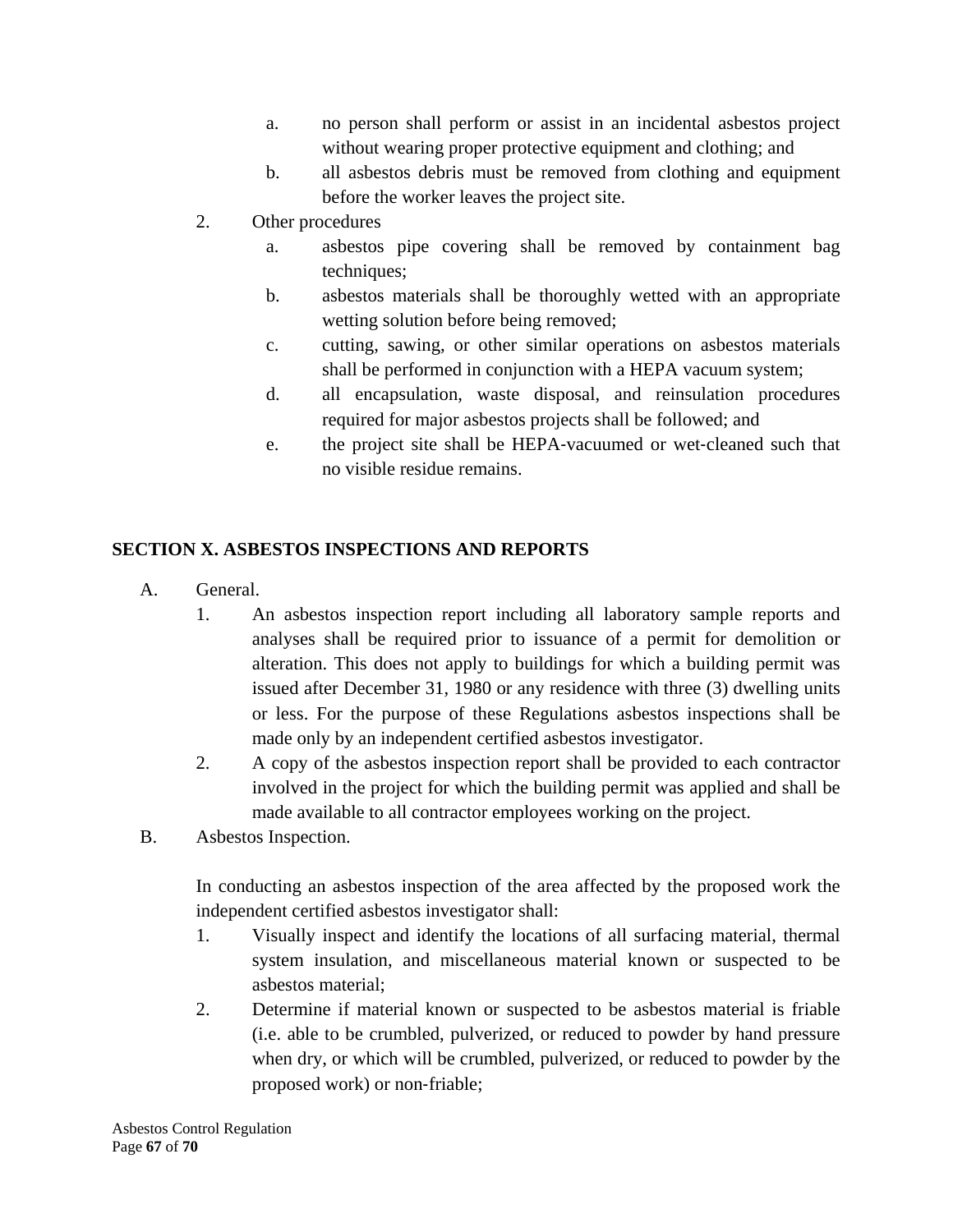- 3. Identify all homogeneous areas (i.e. areas uniform in color and texture) of friable and non‐friable suspected asbestos material;
- 4. Determine the condition of known or suspected asbestos material and classify in three categories as follows:
	- a. type of material‐known or suspected asbestos material
	- b. physical state‐friable or non‐friable
	- c. condition‐damaged (or deteriorated or delaminated) or non‐damaged;
- 5. Collect and submit for analysis bulk samples of friable suspected asbestos material in accordance with paragraph C. below and;
- 6. Attach warning signs immediately adjacent to any known or suspected asbestos material which is either friable or non‐friable as follows:
	- a. the warning labels shall read in print which is readily visible because of large size or bright color: **CAUTION/ASBESTOS: DO NOT DISTURB WITHOUT PROPER TRAINING AND EQUIPMENT**
	- b. all labels shall be prominently displayed in readily visible locations and shall remain posted until the project is completed or the asbestos material is removed.
- C. Sampling Techniques.
	- 1. Samples of surfacing material which is suspected to be asbestos material and is friable shall be collected in a random manner that is representative of the area affected by the proposed work as follows:
		- a. a minimum of three (3) bulk samples shall be collected from each homogeneous area as outlined in paragraph B. above that is one thousand (1000) square feet or less;
		- b. a minimum of five (5) bulk samples shall be collected from each homogeneous area as outlined in paragraph B. above that is greater than one thousand (1000) square feet but less than or equal to five thousand (5000) square feet;
		- c. a minimum of seven (7) bulk samples shall be collected from each homogeneous area as outlined in paragraph B. above that is greater than five thousand (5000) square feet;
	- 2. Samples of thermal system insulation which is suspected to be asbestos material and is friable shall be collected in a random manner that is representative of the area affected by the proposed work as follows:
		- a. a minimum of three (3) bulk samples shall be collected from each homogeneous area as outlined in paragraph B. above;
		- b. a minimum of one (1) bulk sample shall be collected from each homogeneous area as outlined in paragraph B. above which has been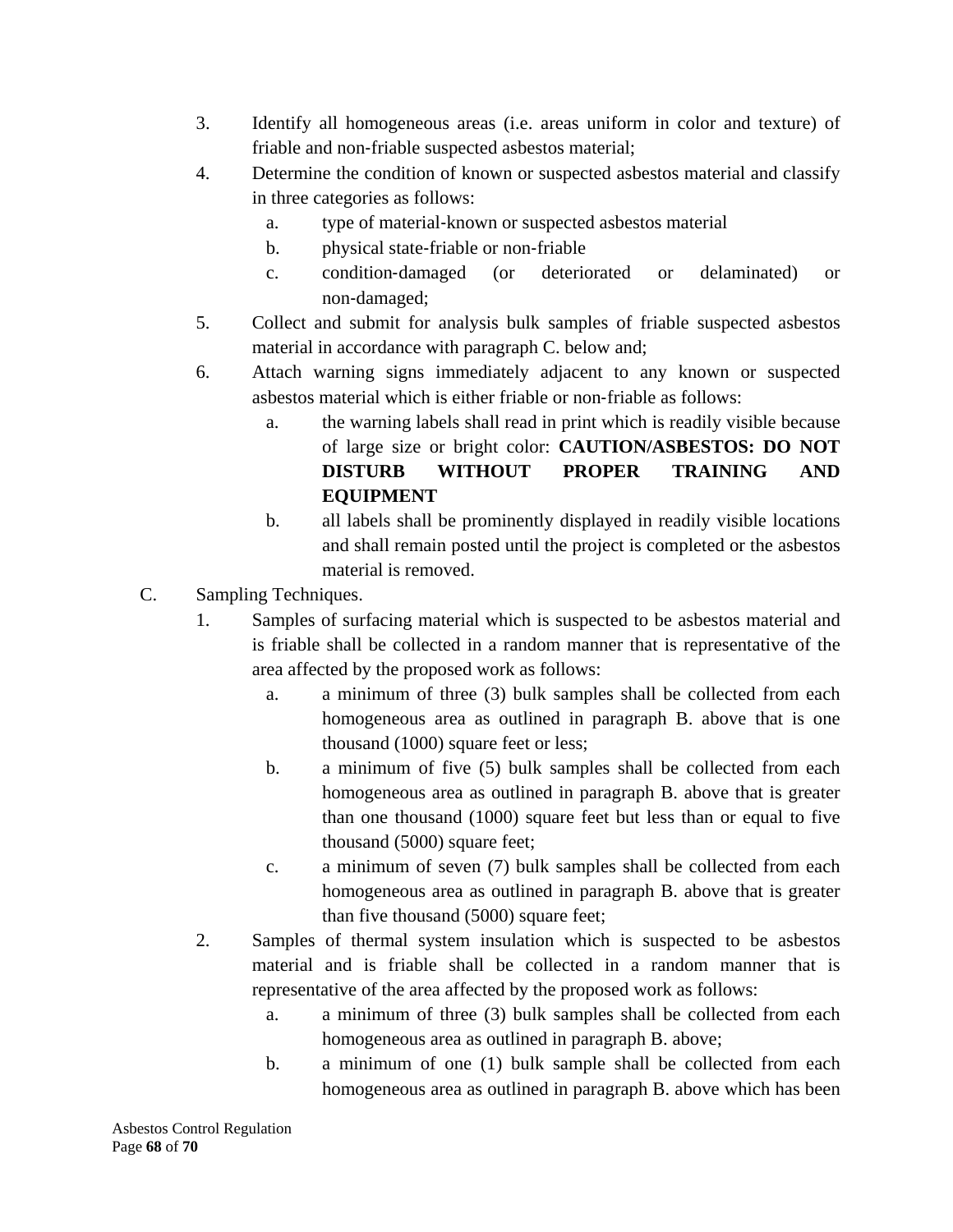patched if the patched section is less than six (6) linear feet or square feet; and

- c. sufficient bulk samples shall be collected from each insulated mechanical system where cement or plaster is used on fittings such as tees, elbows, or valves unless it has been determined that such insulation is fiberglass, foam glass, rubber, or other non‐asbestos material;
- 3. Samples of miscellaneous material which is suspected to be asbestos material and is friable shall be collected in a random manner that is representative of the area affected by the proposed work.
- D. Analysis.
	- 1. All bulk samples collected under paragraph C. above shall be analyzed for asbestos content by laboratories certified by the Department according to Section IV.E. of these Regulations;
	- 2. Bulk samples shall not be composited for analysis and shall be analyzed by polarized light microscopy; and
	- 3. A homogeneous area shall be determined to be asbestos material if at least one sample collected from that area contains more than one percent (1%) asbestos.
- E. Reporting.
	- 1. The asbestos inspection report shall contain the following information:
		- a. name of building;
		- b. address of building;
		- c. name and phone number of building owner;
		- d. name, business address, and phone number of independent certified asbestos investigator;
		- e. location, amount, and classification (as outlined in Section X.B.4. of these Regulations) of all known or suspected asbestos material which will be affected by the proposed work;
		- f. date samples were collected; and
		- g. name and address of the certified analytical laboratory which analyzed the samples.

## **SECTION XI. EFFECTIVE DATE**

Except as otherwise provided this Regulation shall become effective upon adoption.

### **SECTION XII. SEVERABILITY**